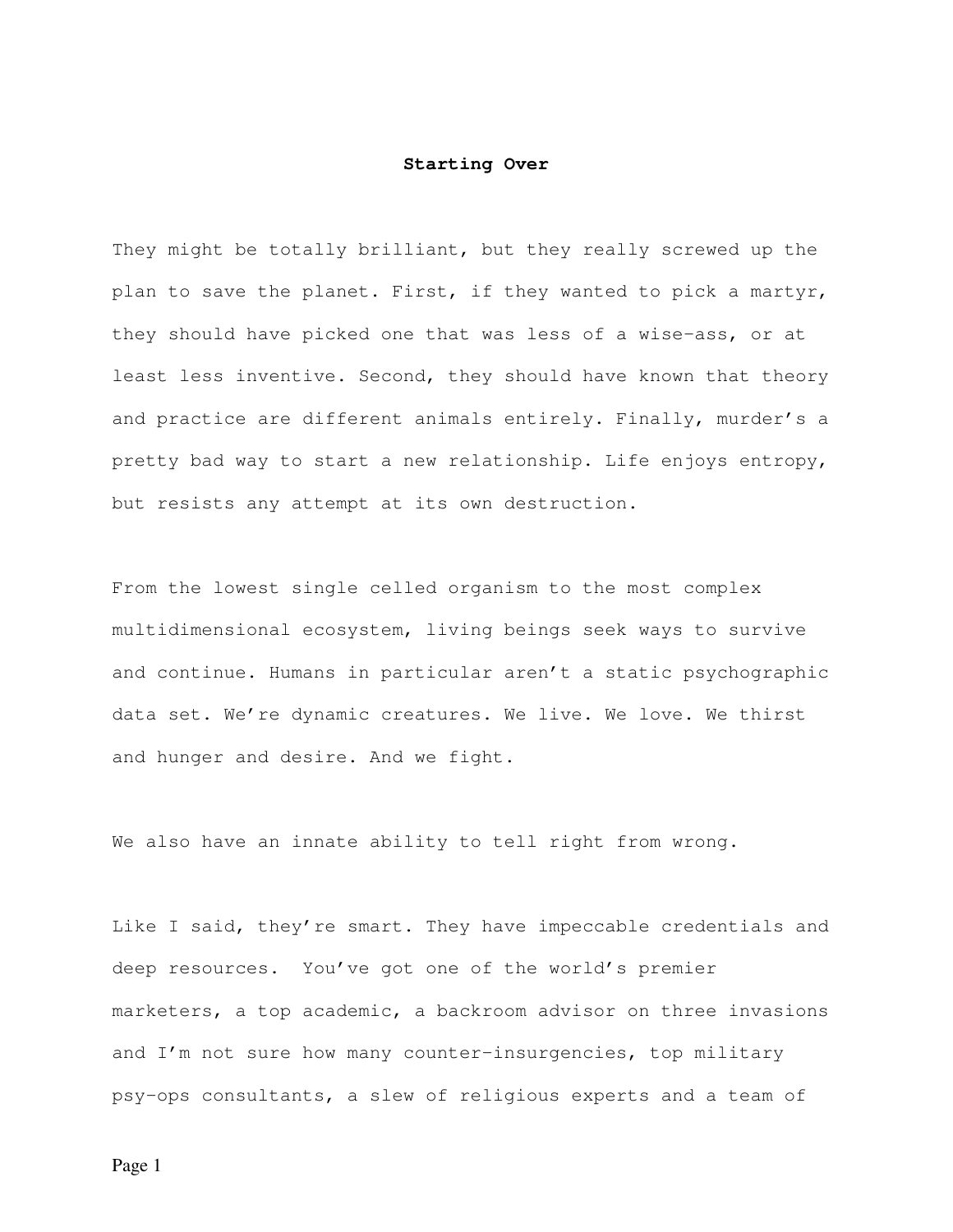ethnographers and sociologists, and a bunch of twenty-something mathematicians specializing in statistics and predictive analytics. That doesn't mean they're not desperate though.

They weren't at first. It was all planned and ordered and logical, and it seemed to be working. But, like a strain of bacteria that grows resistant to antibiotics, like a dieter that wakes up in the morning determined not to overindulge but is cajoled by a double chocolate doughnut by breakfast time, like a parishioner that grows deaf to the petitions of his preacher, we change. We adapt. So, it devolved, and now they want a high profile death as another log on the fire to keep it going.

Alicia knows that I'm not all that anxious to die yet, but that's almost beside the point. What she doesn't get is that another death might not help things out. It could make them worse. It's like she always said. It's a slippery slope from identifying patterns to stereotyping; if you generalize you're going to lose the customer. Plus, it's been done before. If you want somebody to think you don't care about them, just feed them the same old stuff you did last time.

Simply put, my piece of the puzzle was that they wanted to make me a new messiah; or a teacher, or an interpreter, or a leader,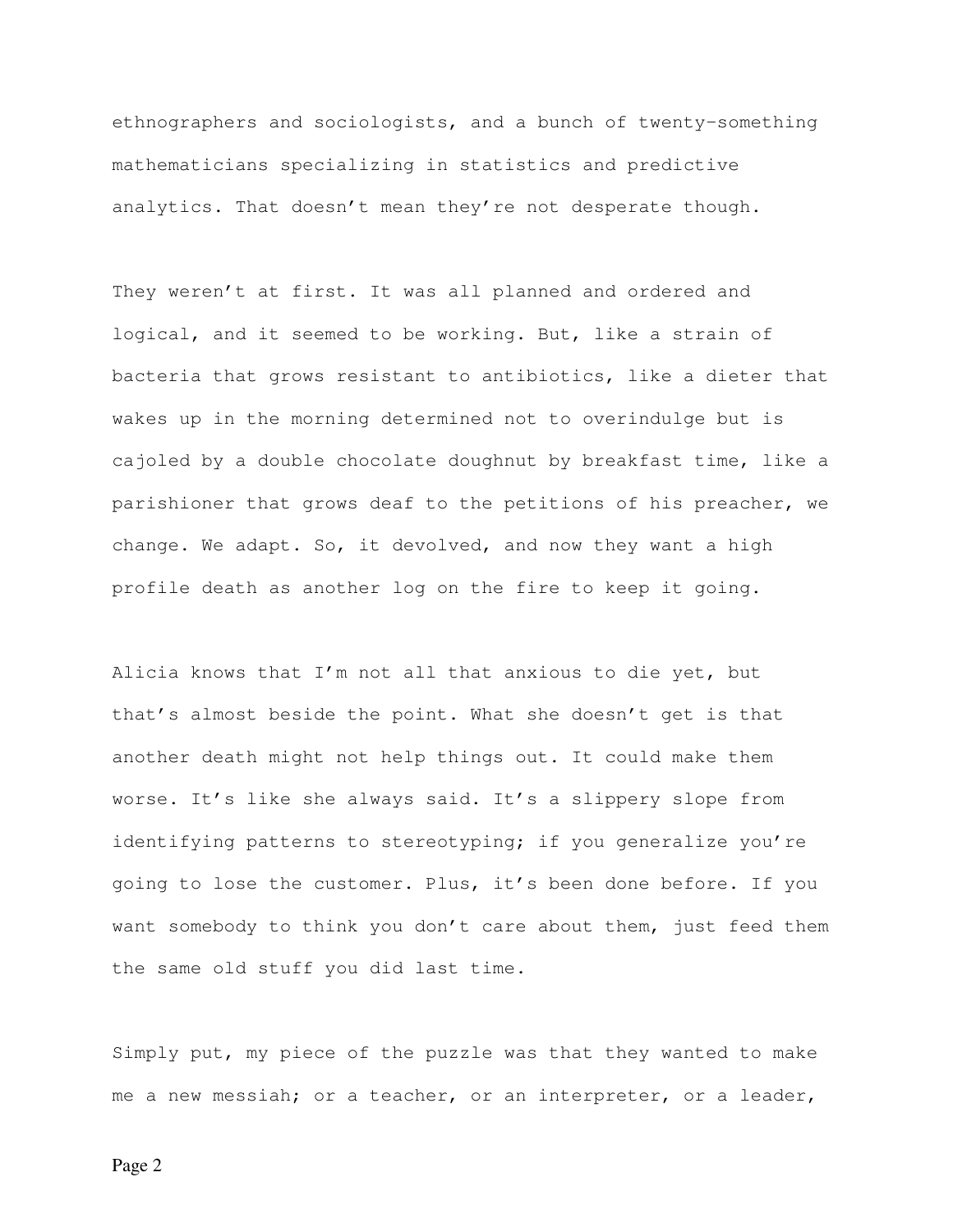or an icon, or a keeper of the faith, or an example. It all depends on what segment they're targeting.

Pronouns are important here. "A" and not "the." They did the research, and it makes a difference. No one meant blasphemy, or heresy. Quite the opposite. In fact, if you ask them, they didn't even make the decision. You did. But that's just a way to avoid responsibility. Blame it on the public.

Of course those in the know have the real story. It was merely a short cut, though no one would ever describe it that way. The comprehensive plan got curtailed in the name of improvement, but it was nothing but a reaction to budget overruns.

It wasn't supposed to happen exactly like this. Martyrdom is supposed to be voluntary, for one thing. The Powers That Be feel that we're two weeks behind schedule, like so much chocolate milk that's past its expiration date.

Also, messiahs should be seen in public to be believed, not hidden behind a computer screen.

They're massed in trucks and cars and armored personnel carriers outside the broadcast building, a heavily armed and highly

Page 3

\_\_\_\_\_\_\_\_\_\_\_\_\_\_\_\_\_\_\_\_\_\_\_\_\_\_\_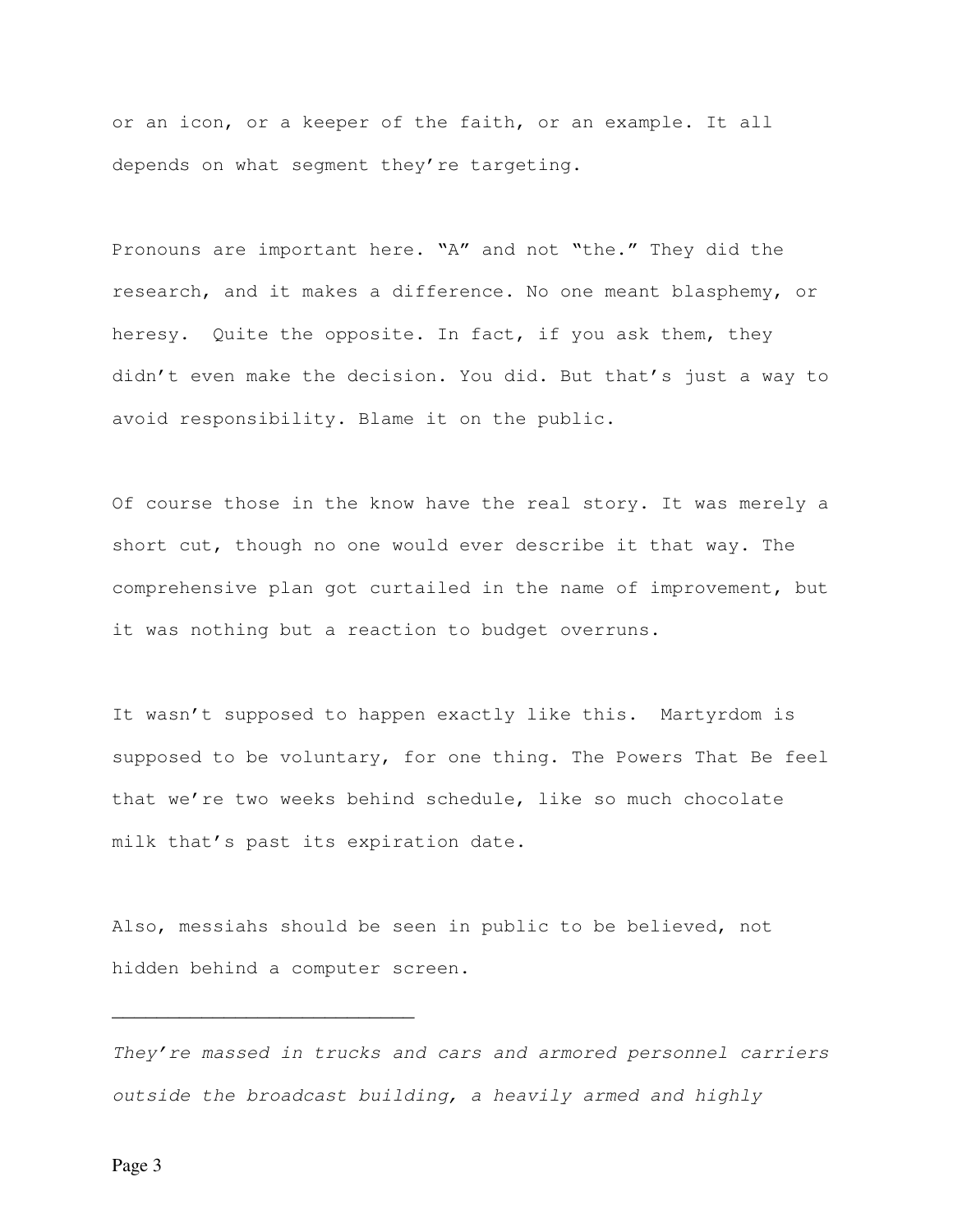trained entry team waiting to bust down the doors to end it. But not like they think.

They can't kill someone with the whole world watching. I can't appear vulnerable, so I have a little breathing room. Because right now, I have the controls, and they know the building has its own self-sufficient power grid that they can't shut down, at least not without risking a portion of it being seen live before they get all the way inside. That would expose me as a fraud, and through me, them. They won't risk it yet.

Before long though, they'll get impatient. They'll debate the pros and cons. One of their geniuses will figure it out. Maybe they'll just kill me in front of the cameras and find an explanation for how it was foretold, like everything else. They're good at that - justification; rationalization. Someone will issue an order, even if it means killing the crowd too. What are a few thousand people to protect the world? Justifiable means. Casualties of peace. A drop of blood in a bucket of cleansing bleach. An offering to Man. **The many may serve the one, but the one may also serve the many.**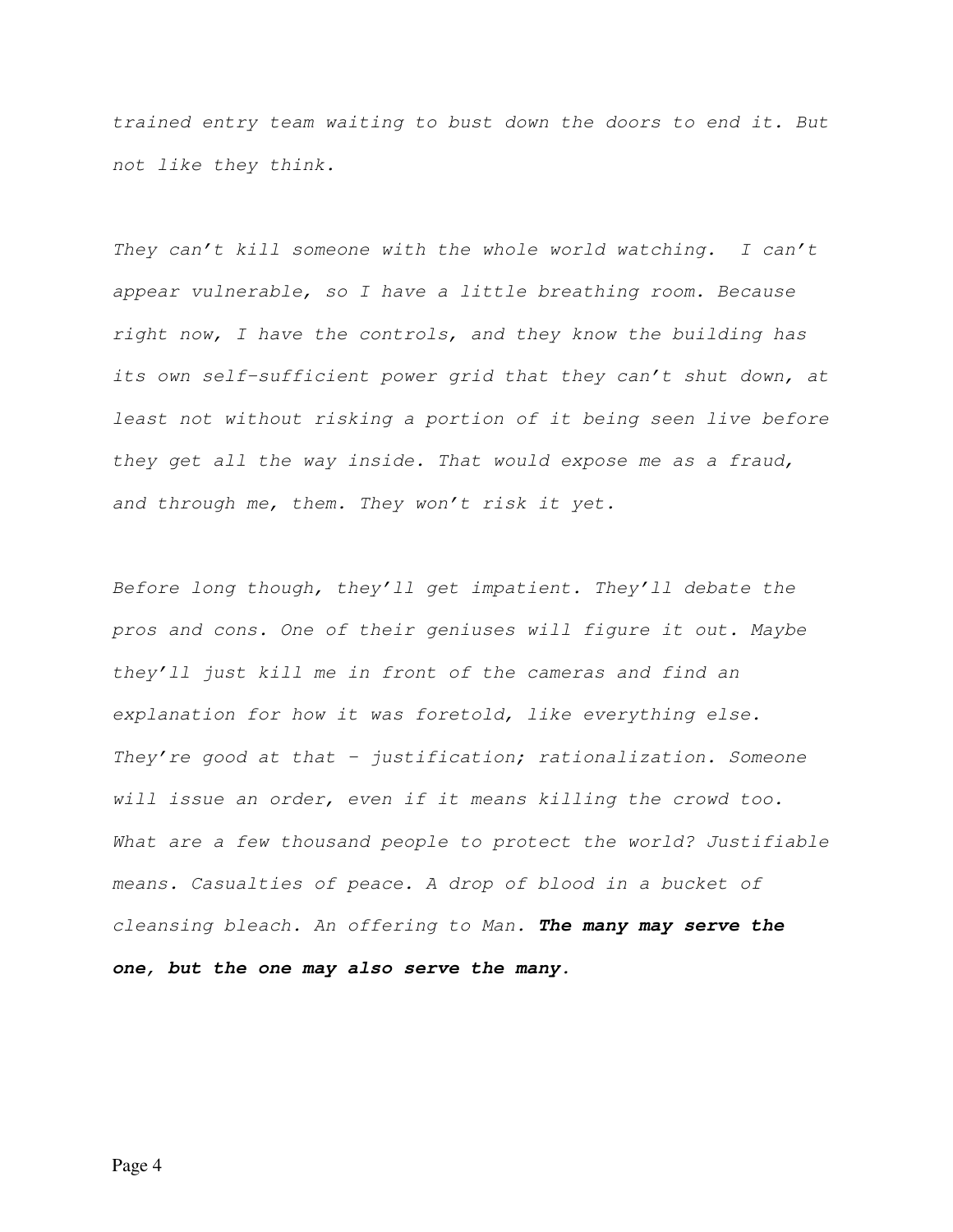It will be a difficult decision, but not for me. I've already made mine, and what am I, but the product of a few decisions myself – decisions that could easily have gone a different way.

Believe it or not, the imminent threat to my life is the smaller problem that I face at the moment. The bigger one is that this whole plan is out of control. It was meant to bring the world together. Every trickle and stream and side creek of the world's religions and belief systems and cultures combining to form one mighty river of peace. Instead, we're looking at a sea of blood. **What starts as a breeze of change may develop into a mighty whirlwind.**

To make it even worse, Lacey's here, and  $I'm$  going to have to deal with her sooner or later.

She turned out not to be anything like I thought, and nothing like her writing. I expected something more Gothic. A dark brooding vampire queen crossed with The Bride of Frankenstein, gnashing teeth bared in a maniacal bloodthirsty grin. Instead she's a tiny thing, strawberry blond hair covering freckled skin, and blue-grey eyes that are transparent pools of truth rather than burning torches of criticism and hate.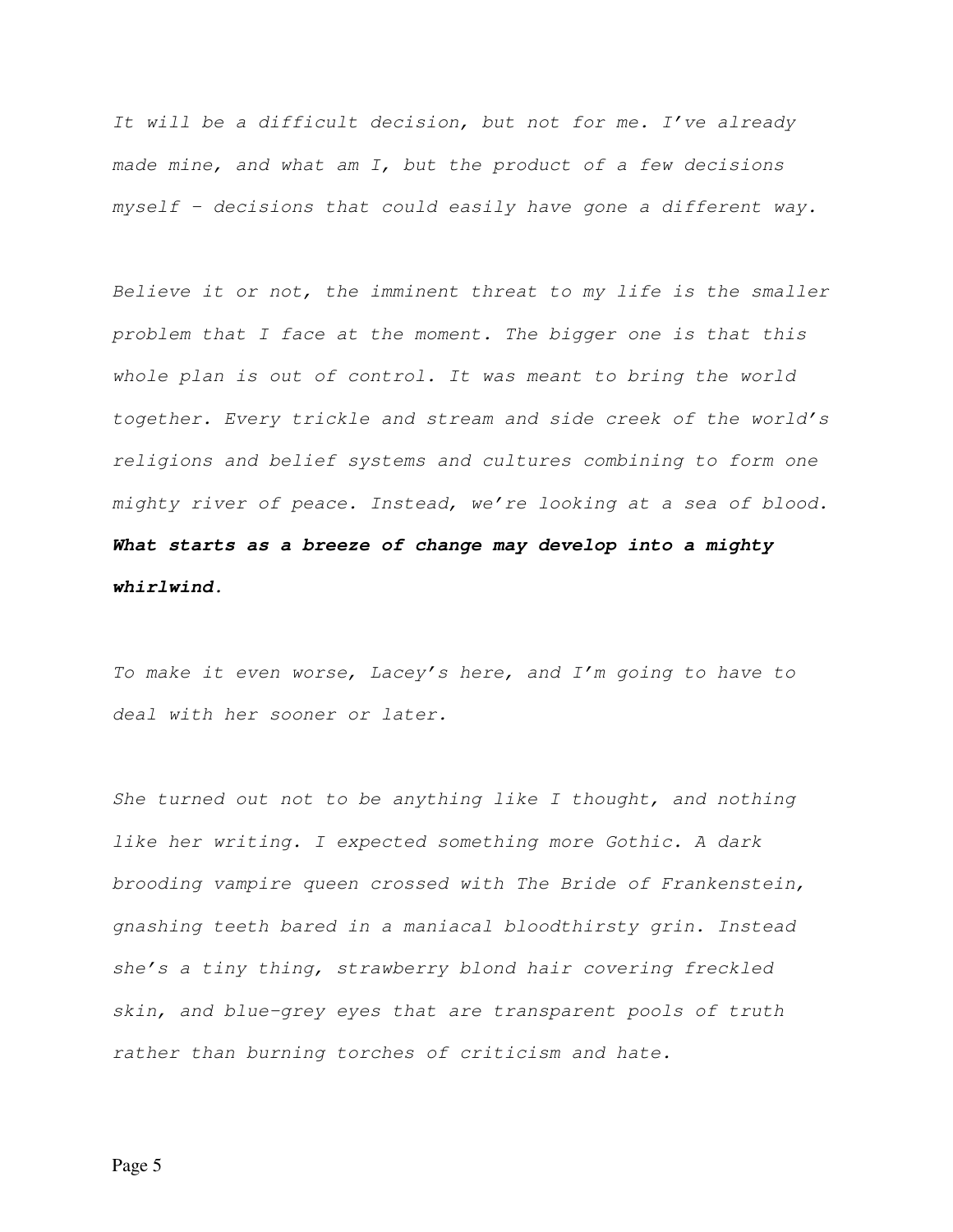So, one more problem. I have to sort things out with our biggest critic. That's another reason that they've waited to come in. If I deal with her myself, maybe they won't need to take me out. That's how they think.

It's tempting. She's a pain in the ass. But it wouldn't last. It might buy a week or two more, maybe even a month, but they'll be back. They **also** adapt. So I have to protect her too.

No matter how much things change, the intent was always good. It was right. We tried to unite the world, at least a big chunk of it, and I used to think that it would actually work. In a way it has. We're united, but that unity has changed from a fever of passion to a fervor of hate. It's boiling now, and well past an argument over method. Now it's about how things will end.

**When the end comes, it shall be like it was at the beginning.** That's a pretty good one, even if it is just off the top of my head. I had to memorize a list of over a hundred "Eternal Sayings." They used to feed them to me during the training phase, and every one of them was carefully crafted, and then translated inoffensively and inspiringly into hundreds of

 $\overline{\phantom{a}}$  , where  $\overline{\phantom{a}}$  , where  $\overline{\phantom{a}}$  , where  $\overline{\phantom{a}}$  , where  $\overline{\phantom{a}}$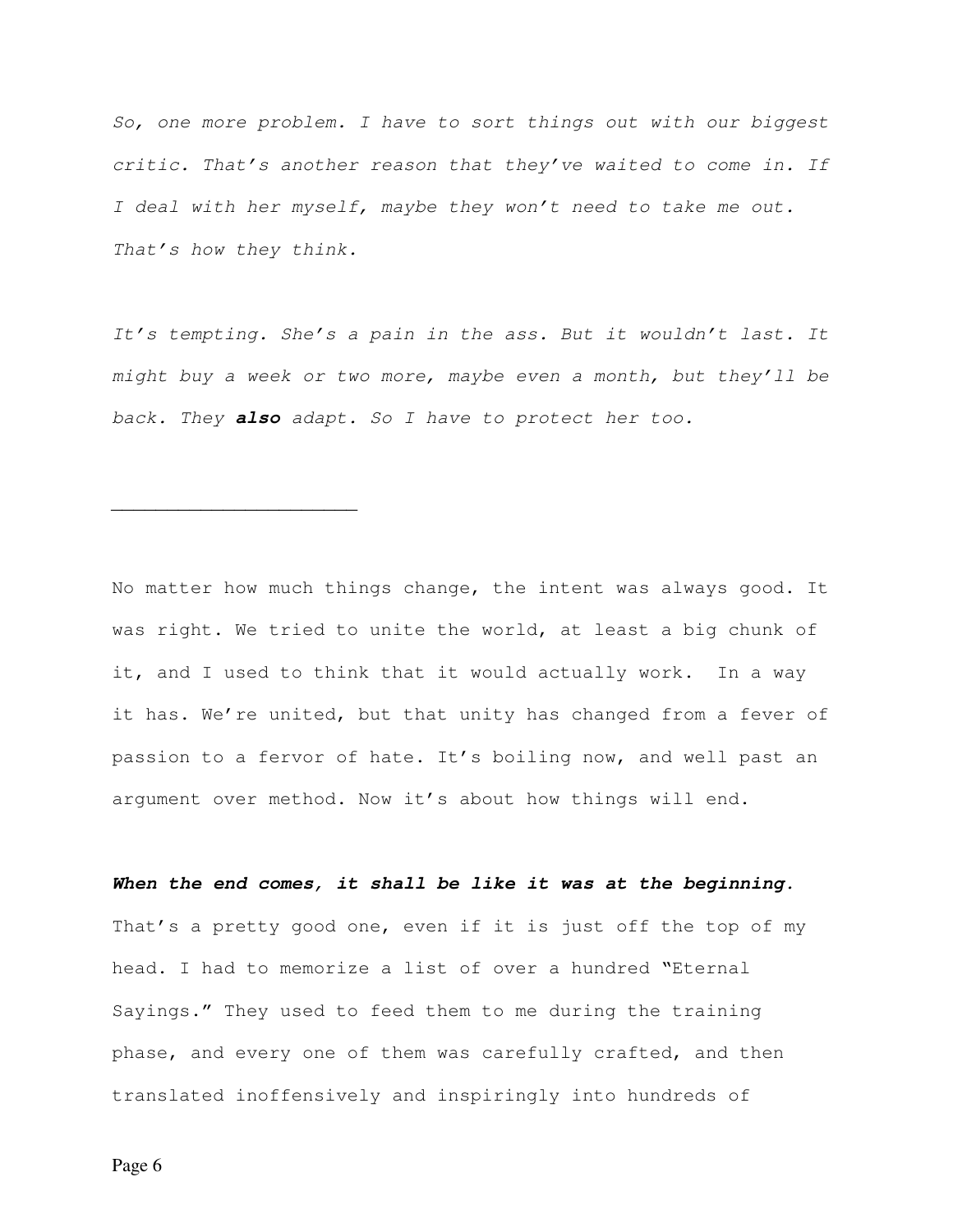languages. But that was before I went rogue, and started to spew wisdom of my own invention.

Save yourself. That was one of my best. But more about that later.

When it comes to wisdom, there's that thing I started with. I might not be able to tell any longer which thoughts are my own and which ones they've led me to, but I know right from wrong. Murder, well that's wrong, and it's not where we started.

The original plan was a grand and beautiful scheme, elegantly drawn up, with a peaceful and happy ending. But **a sword in its sheath maintains the aim of its master, but the naked blade seeks its own target.** 

Oops. My bad. I'm not supposed to create military quotations. No references to battles or war or fighting. But what the hell. I'm the man. I mean, a man. I can say what I want, and they'll just twist it into what they want to hear anyway. And they don't necessarily object to all medieval references. Probably something about a heavy-handed central authority figure.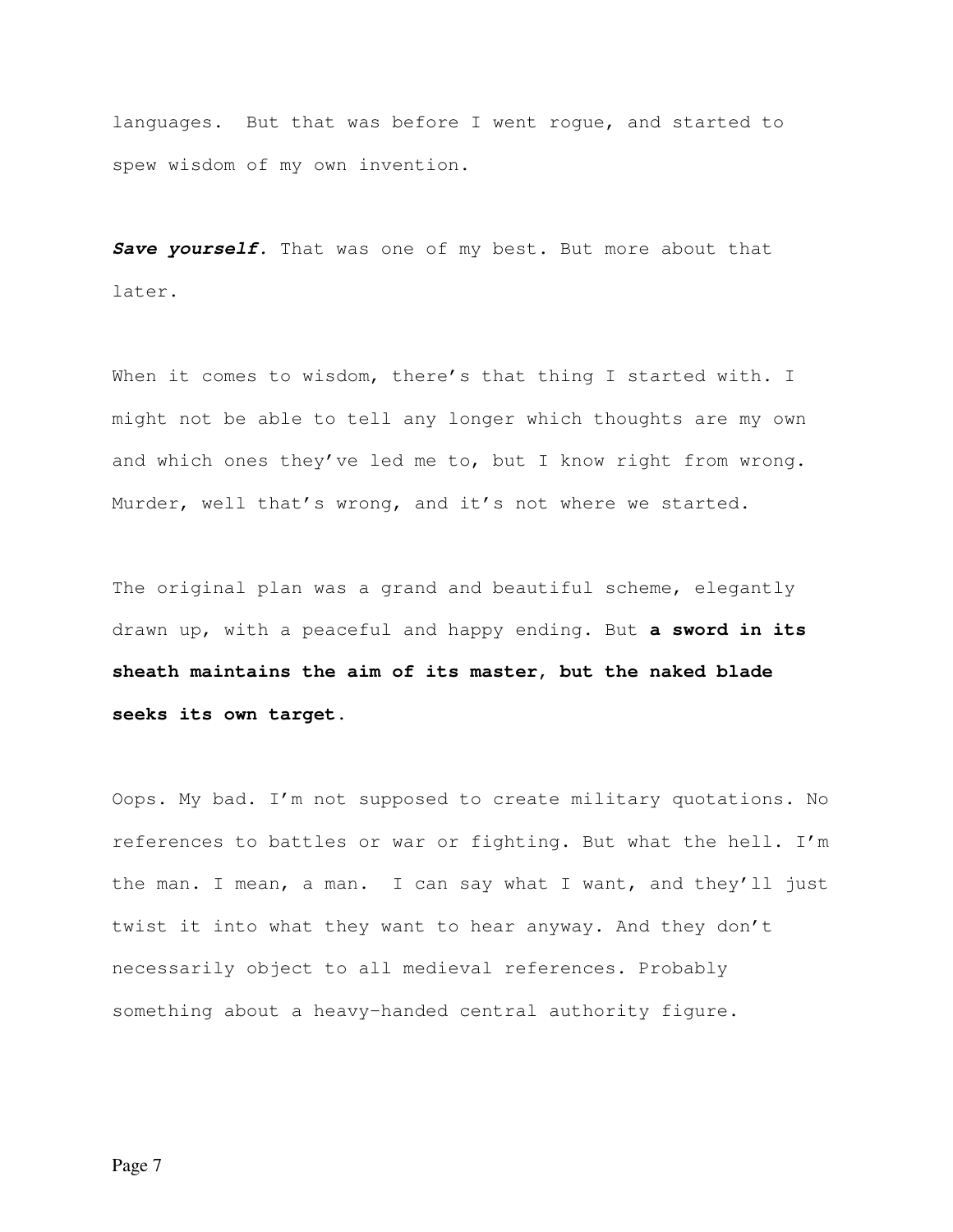In their view, God doesn't create Man. Man creates God, or god, and in his own image, and even when He doesn't like the god that He's created, He still worships him and hangs on his every word, before He kills him, that is.

That's something that Lacey keeps harping on in her underground reports. She keeps asking, if I'm so real, where and when did I come from, and why have I done everything on-line, and why has it taken so long to let people see my face? She doesn't even think I'll do it now. She might be right.

She wants history, some deep dark secret. There isn't one. Of course I did the things that most kids do, and made my share of mistakes in my teens and twenties. Not that there's a trace left to find. They've erased it all, even the speeding tickets.

But Lacey's started to tear at the edge of the tapestry, and it's beginning to unravel. They're afraid that she'll find the truth. I was an unusual child because of my background, but ordinary in every other sense. I didn't have the grades to make med school, or become a lawyer, but I leveraged my practicality into a role as a consultant and a negotiator. Those pay enough now that I don't need to tend bar any more, but I do, because I like it.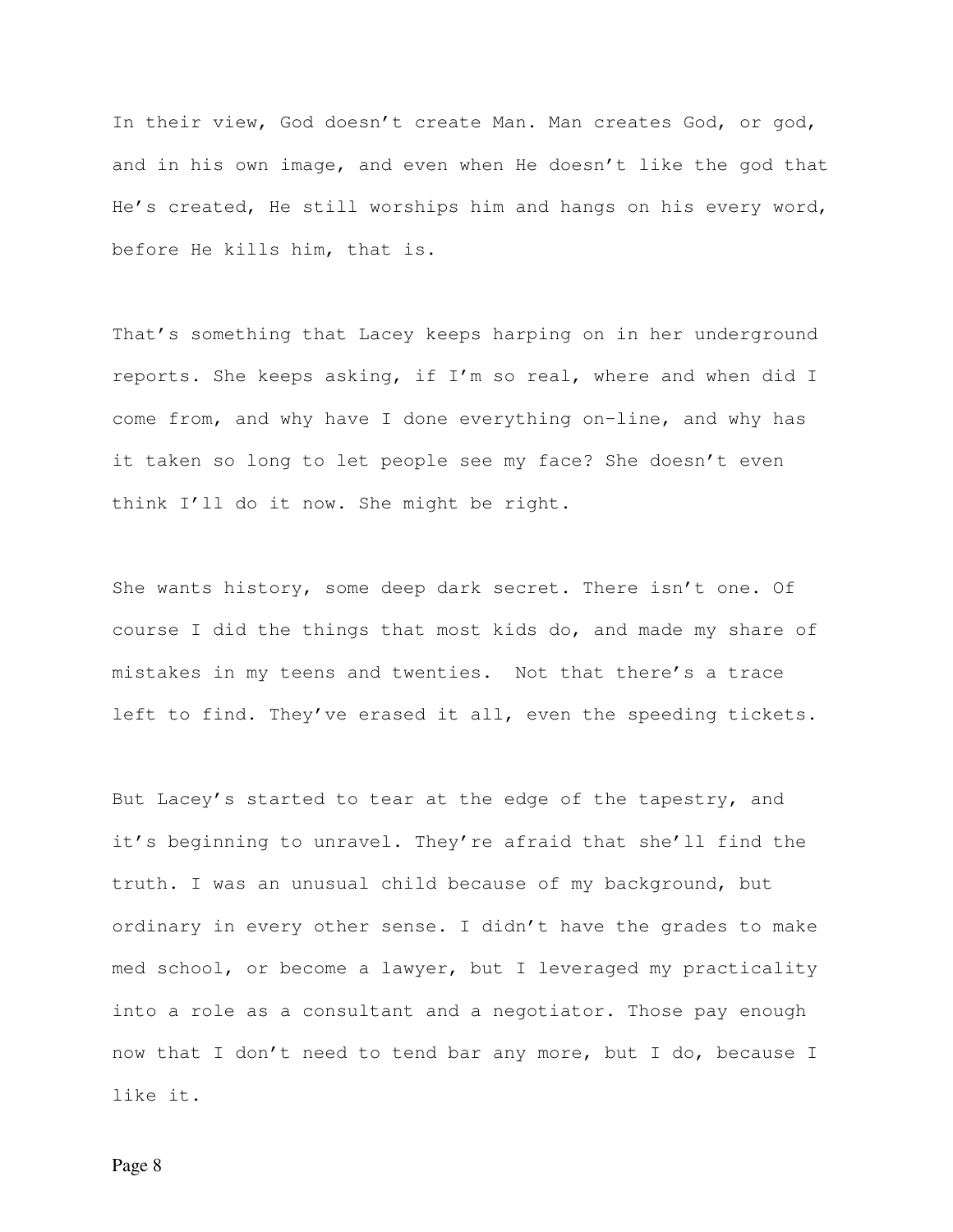They're even more afraid that she'll find the truth about the origins of our scheme. It wasn't a message from the modern prophets. I wasn't foretold. I was the product of a chance meeting in a smoky bar at the Hotel Internationale in Geneva, but only three people on the planet know those very beginnings. Only three. Alicia wasn't there at the outset. Frannie didn't bring her in until afterwards. I guess maybe it was four if you count Louis, but he's not talking, and neither will Frannie or Ned. Nope. It's up to me.

It all stemmed from a simple question. Frannie (Dr. Franz, who is not really a doctor, but likes to be called one, which is why I call him Frannie), asked Ned and me "Why do we fight?" The three of us argued over it until well past midnight.

\_\_\_\_\_\_\_\_\_\_\_\_\_\_\_\_\_\_

We were drinking a bottle of Louie XIII, a hundred year old cognac that retails for about three grand in the states, and probably twice that in a fancy hotel bar in Switzerland. I was trying to figure out how Frannie paid for it. Not how he could afford it. I'm sure he earns a ton. But how do you submit an expense report when you ply your craft in the shadows and back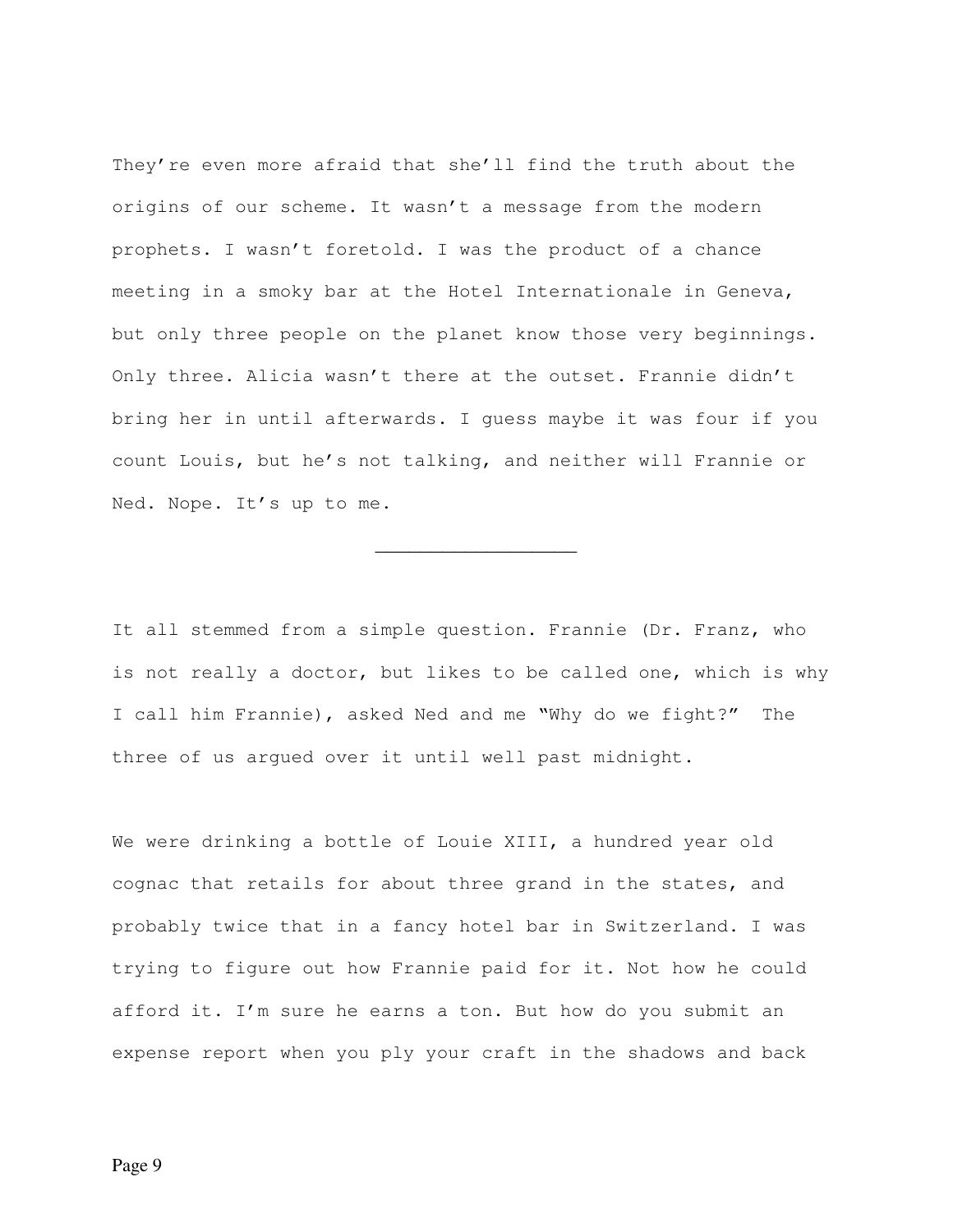rooms? Is there some old biddie, Helga, who approves payment for a new Ferrari and a ski trip in the Alps?

I also wondered what he was getting at, and could tell Ned was speculating too. It's like that with Frannie. When your buddy is one of the world's leading advisors to generals and presidents and CEOs, with clients all over the globe, including the CIA, and probably MI6 and the remnants of the KGB and the Stasi, you question his ulterior motives.

The story is that Frannie lost a child to violence. His son fought in a desert somewhere, and got taken out by an IED. That sounds like great motivation for revenge, but not so much for peace. That's how he sold it to us though. Stop the fighting, and that stops the killing. Stop the killing, and no one else's child has to die. Ironic, given what was planned for Lacey.

Trouble is, with Frannie, you never know what's real and what's a story. Even then, I took it with a grain of salt, but I listened. The loss of a child is heart-wrenching, and we were close enough friends that I didn't want to chance being wrong.

That was his motivation, his son. I wasn't as sure about Ned. What drives most academics? Something to do with being smarter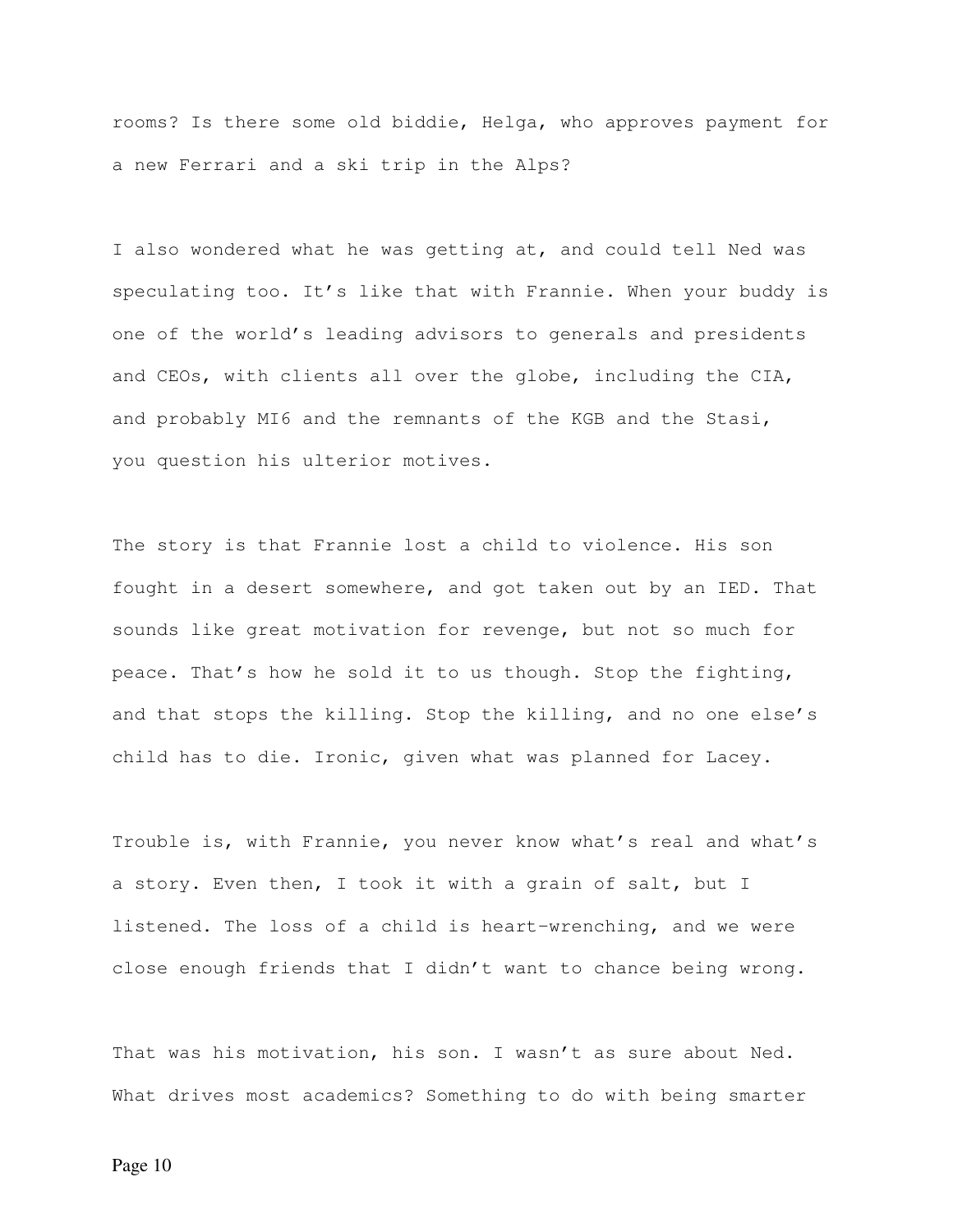than everybody else, or having insights that others don't, or seeking some kind of personal glory through being different, or being inherently vicarious? I'm not sure.

For me, at first, I thought it was something to do with being left alone all those times. A desire to be with people, to be in a group. A need to be part of something.

From my youth, when I invariably forgot my key to whatever housing we were calling home at the time, I'd find one of a dozen different ways in without one. It was like understanding the nature of the place, to know how to get in. I've broken in to a kitchen by slipping my fingers under the window screen and crawling through to stand on the table. I've manufactured all kinds of stories to convince neighbors to help. I've learned to pick every kind of lock.

Mom or Dad would walk in, and I'd have a pot of chili simmering on the stove, or fresh bread cooking. I'd have their favorite cocktails poured and waiting too. I did it enough times to grow proud of my own self-reliance. I got to enjoy it so much that I eventually stopped taking the key with me altogether.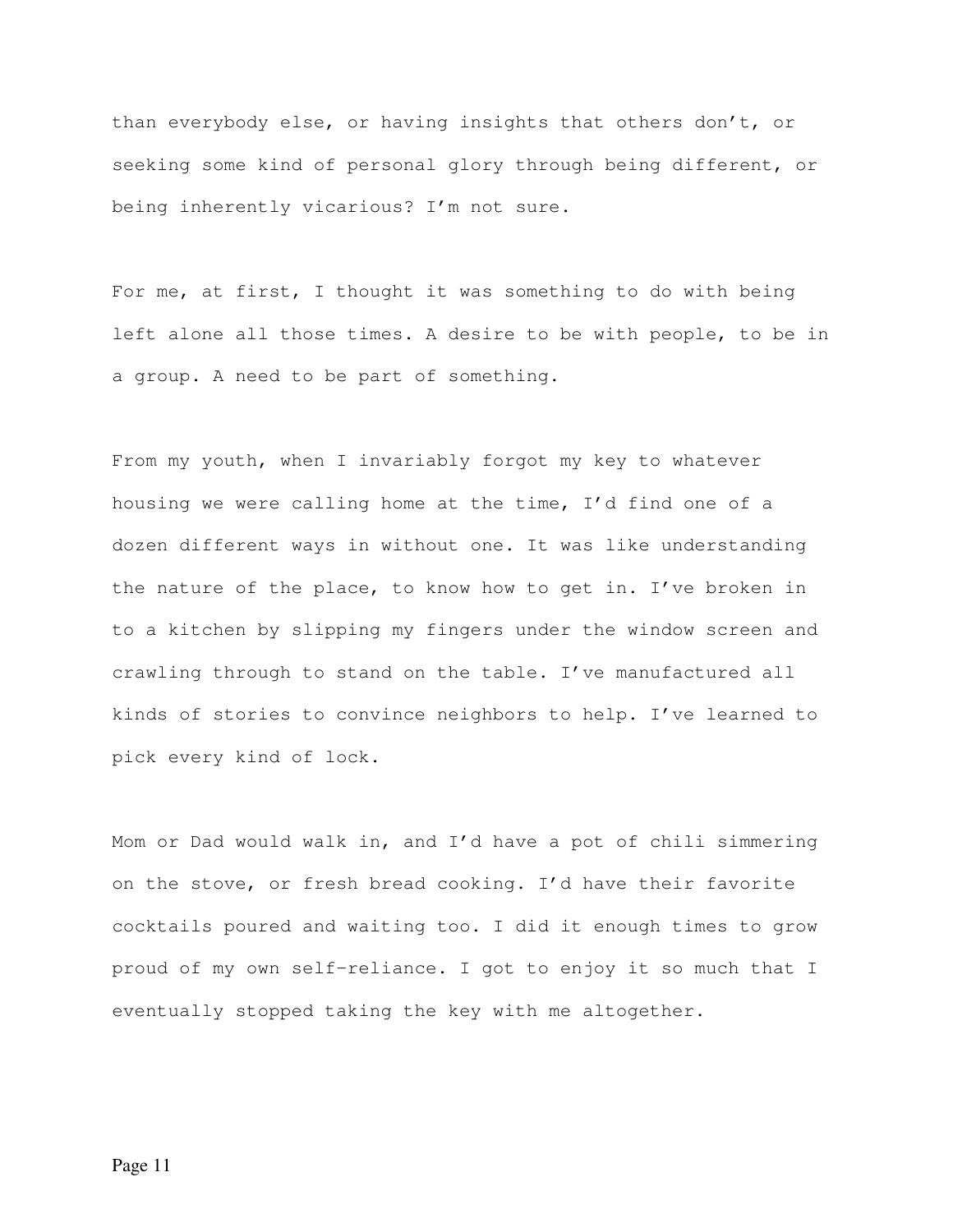Eventually though, moving from city to town to military base around the world, just picking a lock wasn't enough. I began to explore the neighborhoods, good and bad. I've learned six languages, bargained for spice in Madagascar and for jade in Hong Kong, and can mix over two hundred different local drinks while bantering with the customer or buyer or new acquaintance the whole time. That's the first reason they wanted me. I had exposure to lots of different people and environments.

That part was easy. It was natural for me to meet new people, and then interpret their cultures and norms. What's harder is not getting the crap beat out of you for being the weird new kid in town. That did happen a few times, but I progressed quickly there too.

After a few black eyes and bloody noses, I got the basics of fighting. What I found though was counter-intuitive. You could get a bully to stop picking on you by kicking him in the jewels, but he'd almost always come back with a big brother, or a posse of friends. I got stronger and faster, and learned to kick harder, but I had no posse of my own.

After escaping a knife fight in the Philippines with a foot long scratch across my sternum, I contemplated my own security were I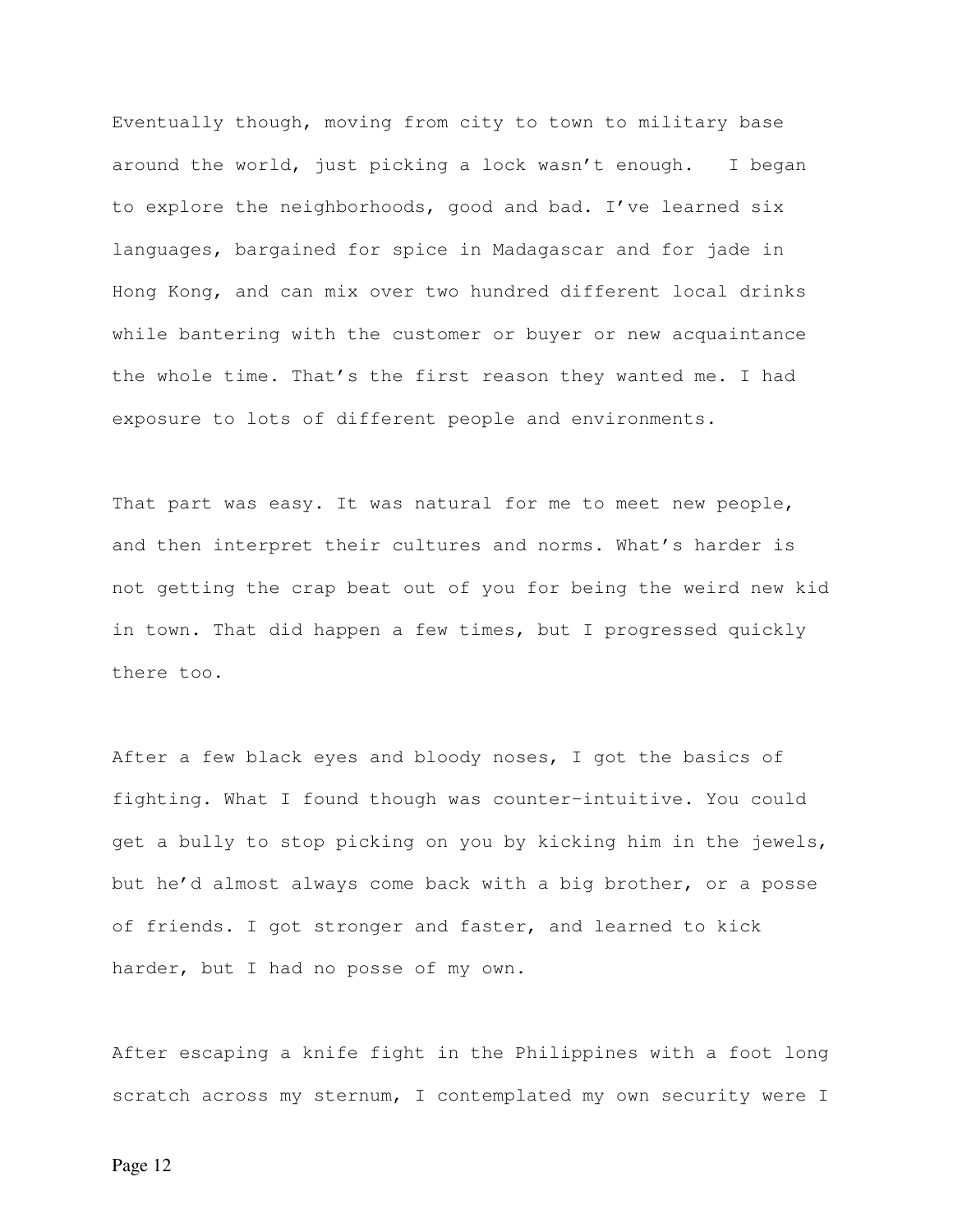to remain on the path I was walking. Eventually, I found that establishing common ground and avoiding the fight was an even better way not to get hurt. That's a valuable skill if your mouth tends to shoot off before your brain is engaged.

There are levels of fighting. At the beginning, it's inaction. You don't even know you're at risk or being attacked until you're on your back on the ground. Then you get reactive. When the punch comes at your head, you block it, or duck. After a while reacting, you learn to attack at the same time as the other guy, and when you get even better, you attack first. But all those still lead to a fight, and somebody gets hurt. No matter how good you get, there's a larger than insignificant chance it could be you. If you really want to exercise that human inclination to survive, you get the other guy to like you and avoid fighting in the first place.

That's another reason they wanted me. I knew how to fight. More importantly, I knew how not to fight.

Which is just what Frannie was asking. "What causes man," he said, (not Man, at least not yet) "to take up arms against man? Is it hate, or envy, or lust? A desire for power? An innate bully that lives inside each of us?"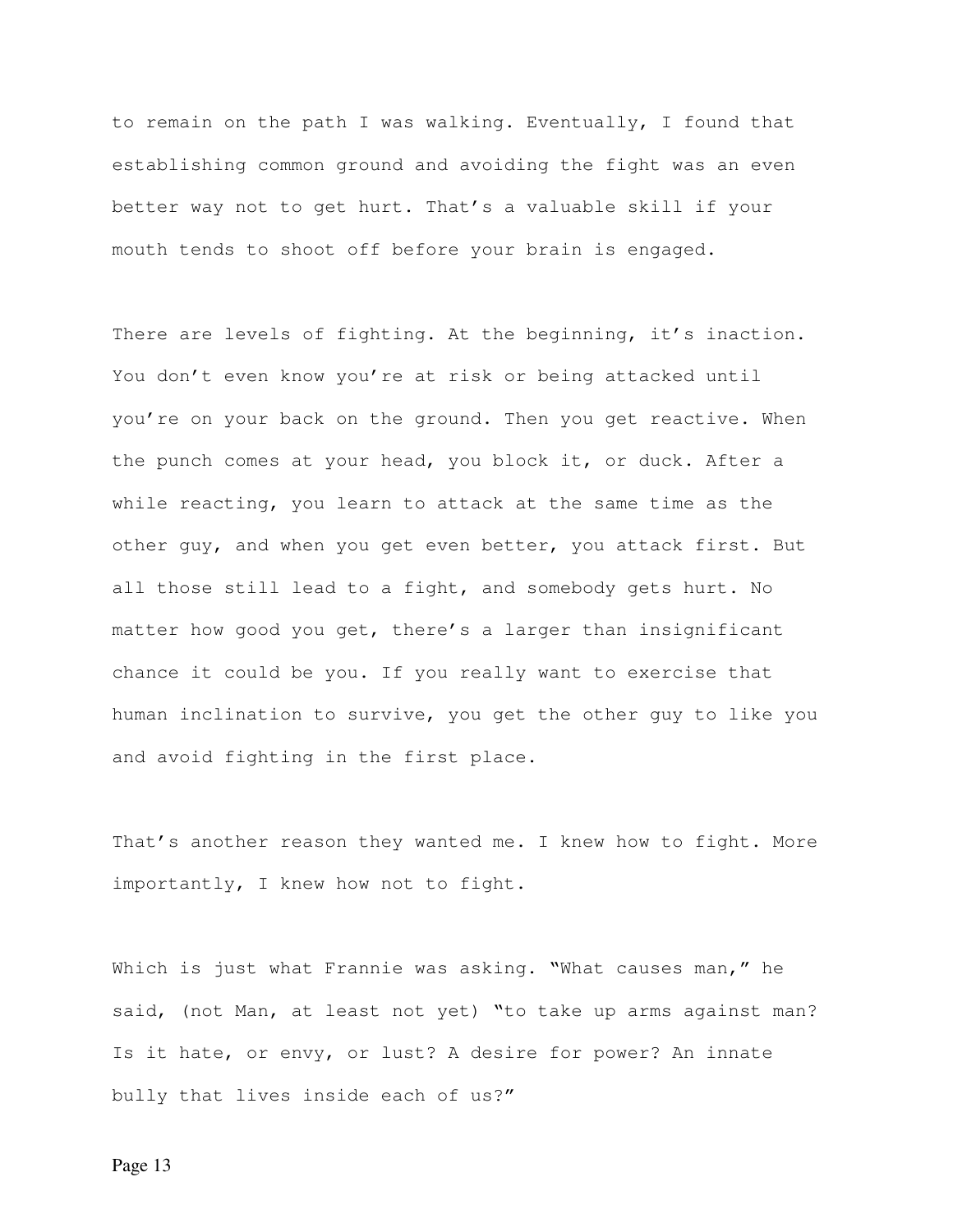I know the answer now, but not then. It's one thing. It's fear. And not a generic all-encompassing fear, though it may manifest itself in many ways. No. It's a specific form of fear. It's fear of inconsequence.

But I am getting ahead of myself again. It's time I mentioned the dream.

I'm not talking about a metaphorical dream like Martin Luther King had. I'm talking about an actual wake up in the middle of the night dream. I'm not even sure if the dream is why I said yes when they asked, or if they asked because of the dream, but it was the third reason, the real reason, that they wanted me.

Getting left alone and making dinner, knocking a price down to a fraction of its initial value, and avoiding a fight are all important. Developing a doctrine of self-reliance grew into the foundation of everything that came after. Maybe I shouldn't have told Frannie about it in the first place.

\_\_\_\_\_\_\_\_\_\_\_\_\_\_\_\_\_\_\_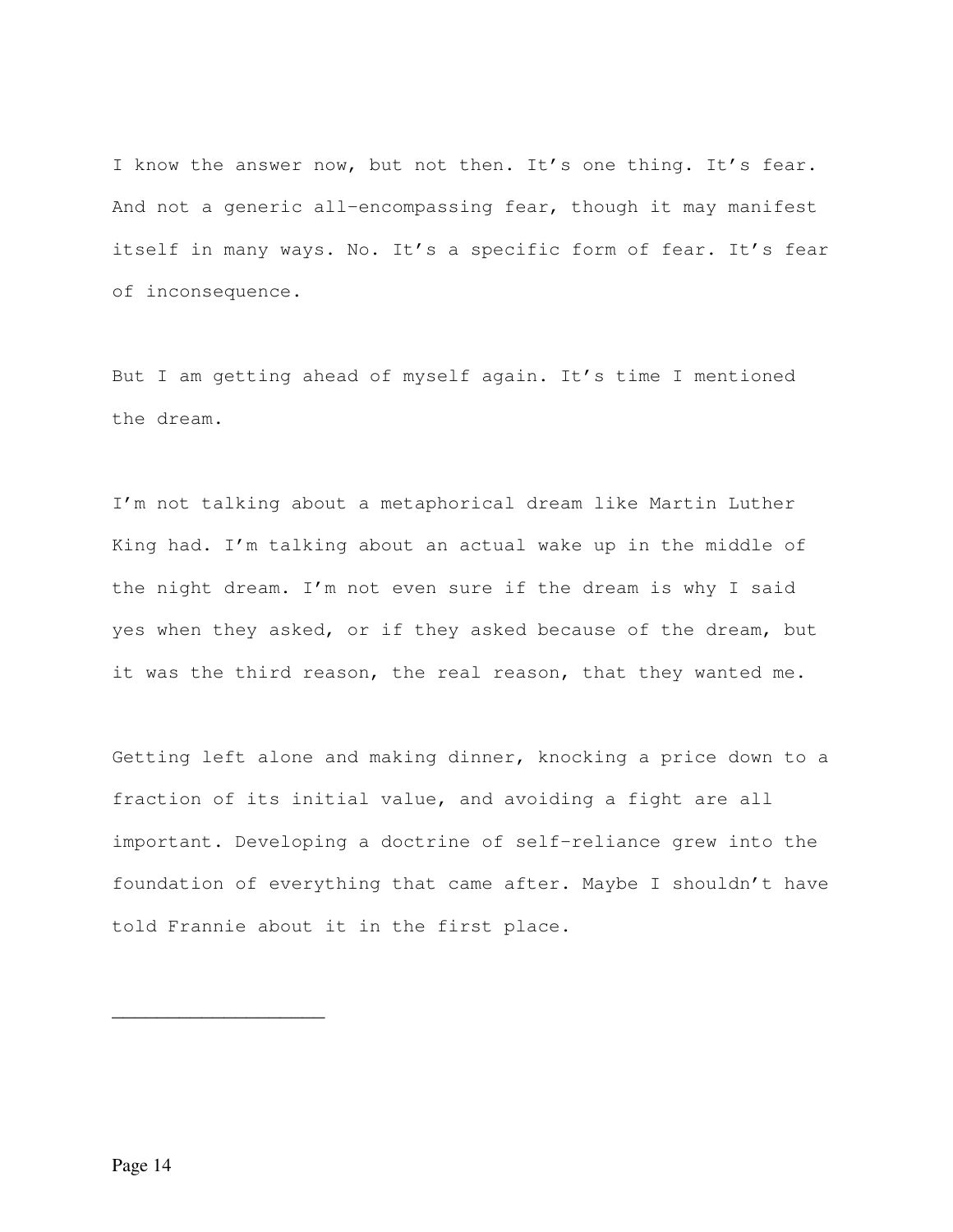I had been to D.C. the prior week, to speak at a conference. My topic was how culture is reflected in local games and pastimes, and how you can adjust your negotiation style accordingly (ask me sometime about how you can tell where someone is from by how they play chess, and how I lost a C-note to a chess hustler at the MIT cafeteria because I didn't understand the local culture yet). But I still enjoy being a tourist, no matter where I go, so after lunch at an unprepossessing Ethiopian restaurant (where I convinced the owner to let me mix drinks for a couple of hours and talk to his customers), I ducked into the Air and Space Museum.

In a musty dark corner, many exhibits away from the Spirit of St. Louis, and three floors above the Skylab command module, there are a couple of plastic chairs and a dilapidated screen masquerading as a movie theater. It gets only a few visitors, and some of those are probably looking for the bathroom and take a wrong turn.

"How Big is The Universe?" doesn't appear very exciting, but if you want to know the true spark that ignited a new personalized way to market thought and religion, it wasn't a message from a burning bush, or a secret from a mountaintop. It was an ancient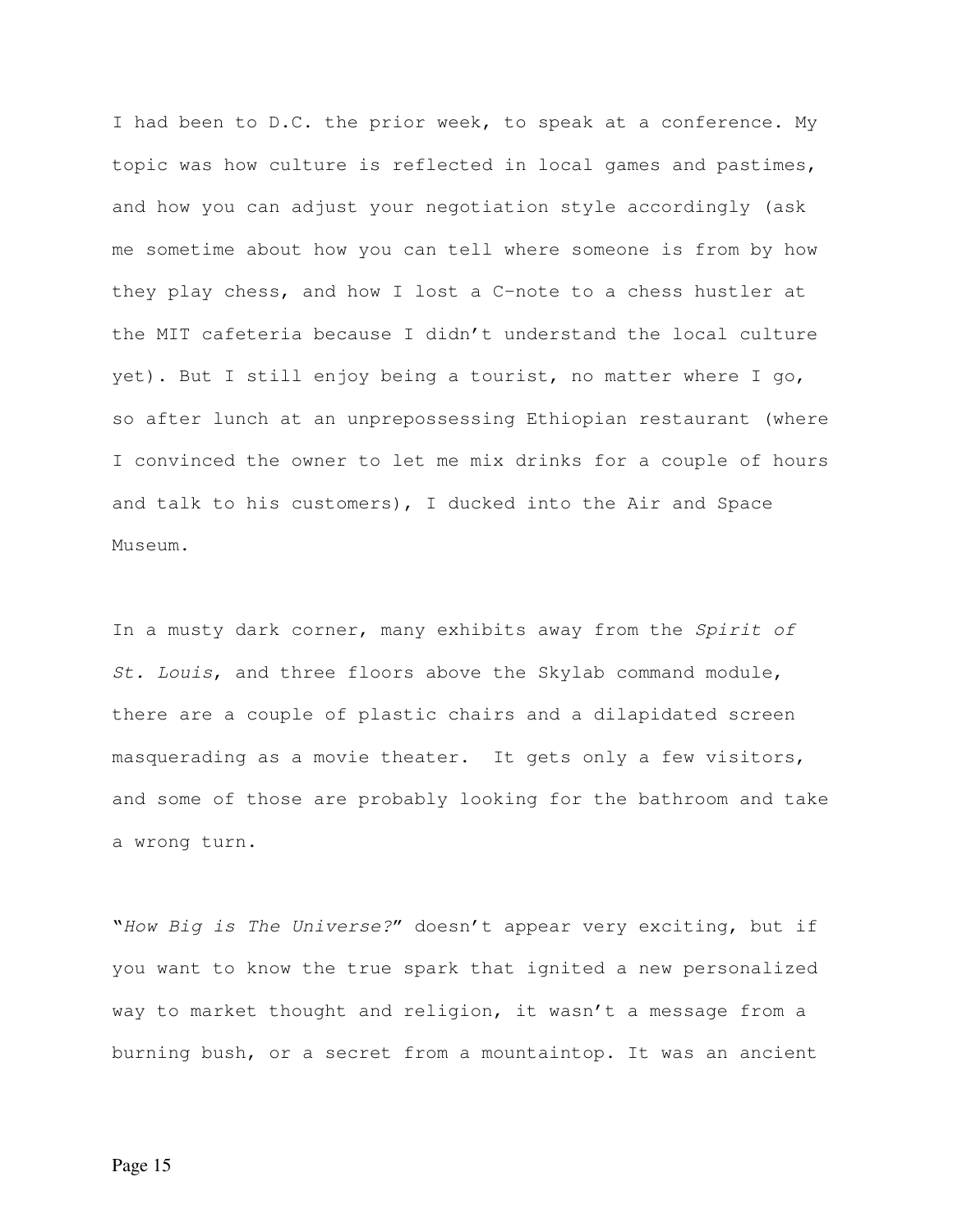loop of 8 millimeter film that had faded to the yellow jaundice of a week-old bruise.

The movie starts on the back of a hand. A scientist from what must be the 50s or 60s explains the power of ten, and then zooms in a factor to look at the skin on the hand. Then another factor of ten, and another, and another, down to the molecular level. The process is played in reverse, one multiplication per second, until the view is back at the hand, and then the yard, and then the planet, the solar system, and finally at the level of the Milky Way.

It's this second part that I dreamed of, fueled perhaps also by my having spent several hours with Louie's lowbrow cousin Jack (a whole bottle's worth). Most dreams are not just ephemeral, but dwell on the unimportant. The missed exam. Running in slow motion when your legs feel like lead. Showing up to class in your underwear. But that night, I dreamt big - big and euphoric. I was a hero. I had labored for years, and found it at last – the cure for cancer.

But in the midst of celebration, I found myself drifting outward from the banquet hall, up above the auditorium, above the school, the town, the lake, and eventually the planet. Up into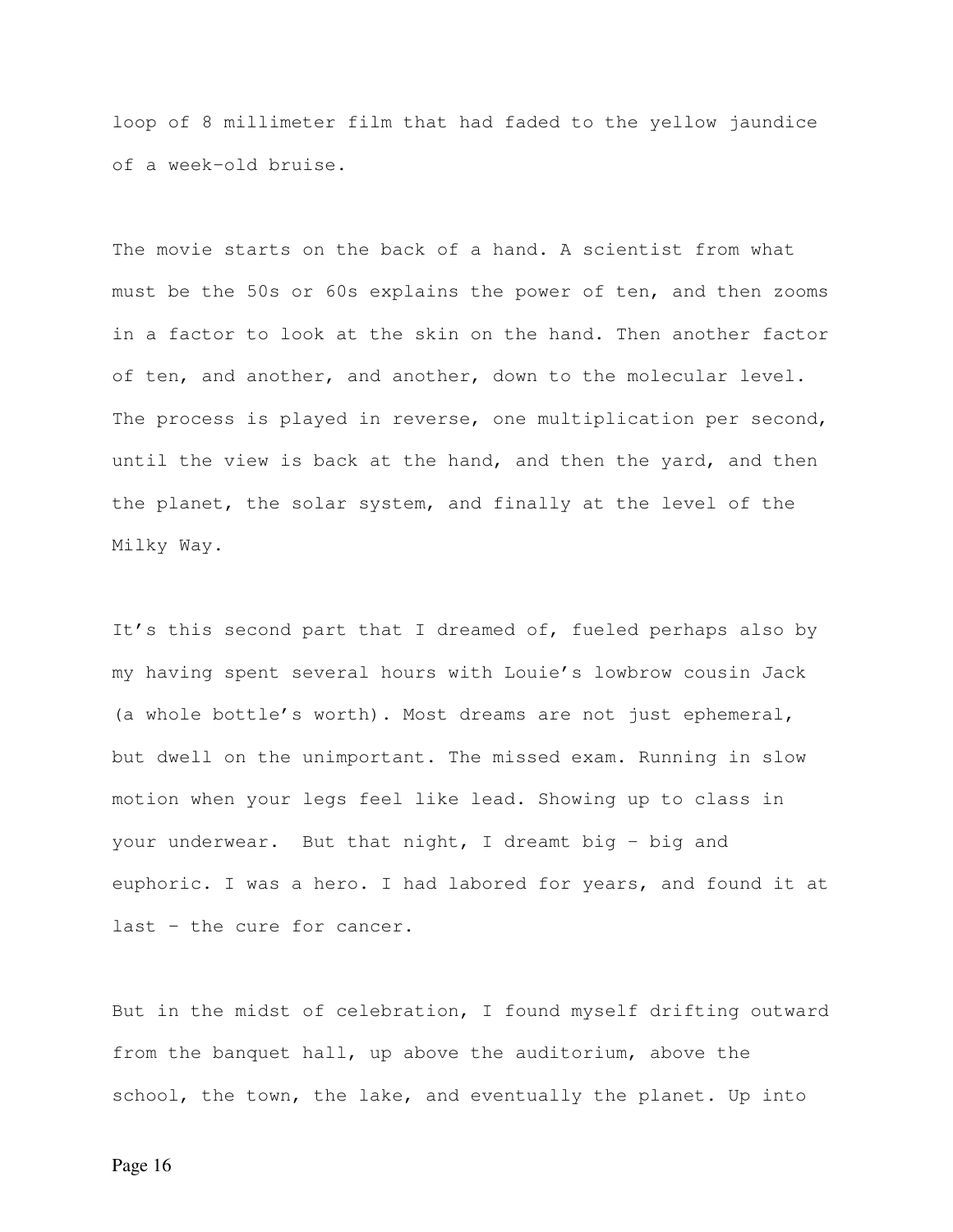the solar system, and to the edges of the galaxy. What meaning had a cure for a deadly disease, even one that could save millions, when the cosmos was infinite? And I realized that my great discovery meant nothing, not when positioned against the vast indecipherable emptiness of space. I lost my sense of purpose, my sense of self, and my faith in man and God. I was alone in the wilderness, and believed that I could not have felt more isolated and afraid.

I was wrong. This initial insight was a single wave crashing on the beach, only introducing me to an immense ocean of insignificance. Recognizing how small we are compared to the universe is only one measure of our irrelevance. That we are one number among billions makes us trivial. But also, what if worlds exist that are much larger than ours – so large that we cannot perceive them? We are an atom, or a subatomic particle, compared to the beings above us. We don't even know that those larger worlds exist.

Also, what, I thought, if we are too big? Doesn't that also make us irrelevant? Could we mean nothing to some tiny world of microorganisms, and what if they are so small that we simply can't see them, or even measure them to know that they're there?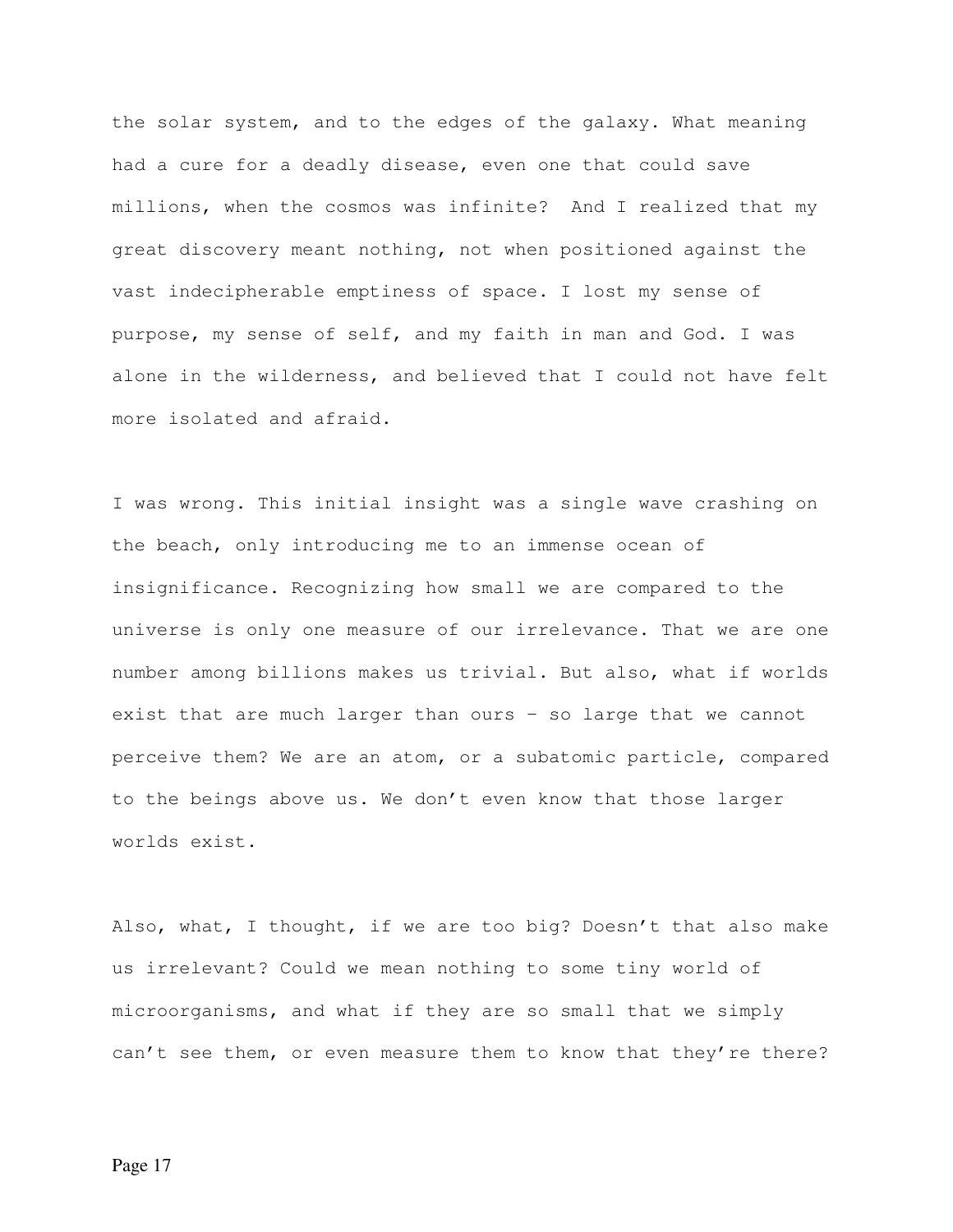What if there are worlds that move faster than ours, so fast that we can't see them? Or too slow for us to spot? If time ticks by and one millisecond in another world is many lifetimes of ours?

What if something happened so far away that by the time it reaches us, we are dead and can't perceive it?

What of those men of ancient history? In my work, I've toured a lot of museums, and they all seem filled with crumbling statues honoring some long ago hero who won the battle of something-orother, or discovered and claimed a land before it was ravaged by the generation that followed. What if something happened so long past that it means nothing to us today? What if it happens so far in the future that we mean nothing to it?

There was a field near the house we rented in the Baltics, left barren following a fire. When I stopped by on a visit several years later, it was a young forest. That was only the course of a couple of decades. How much more change and death and rebirth can occur over millennia?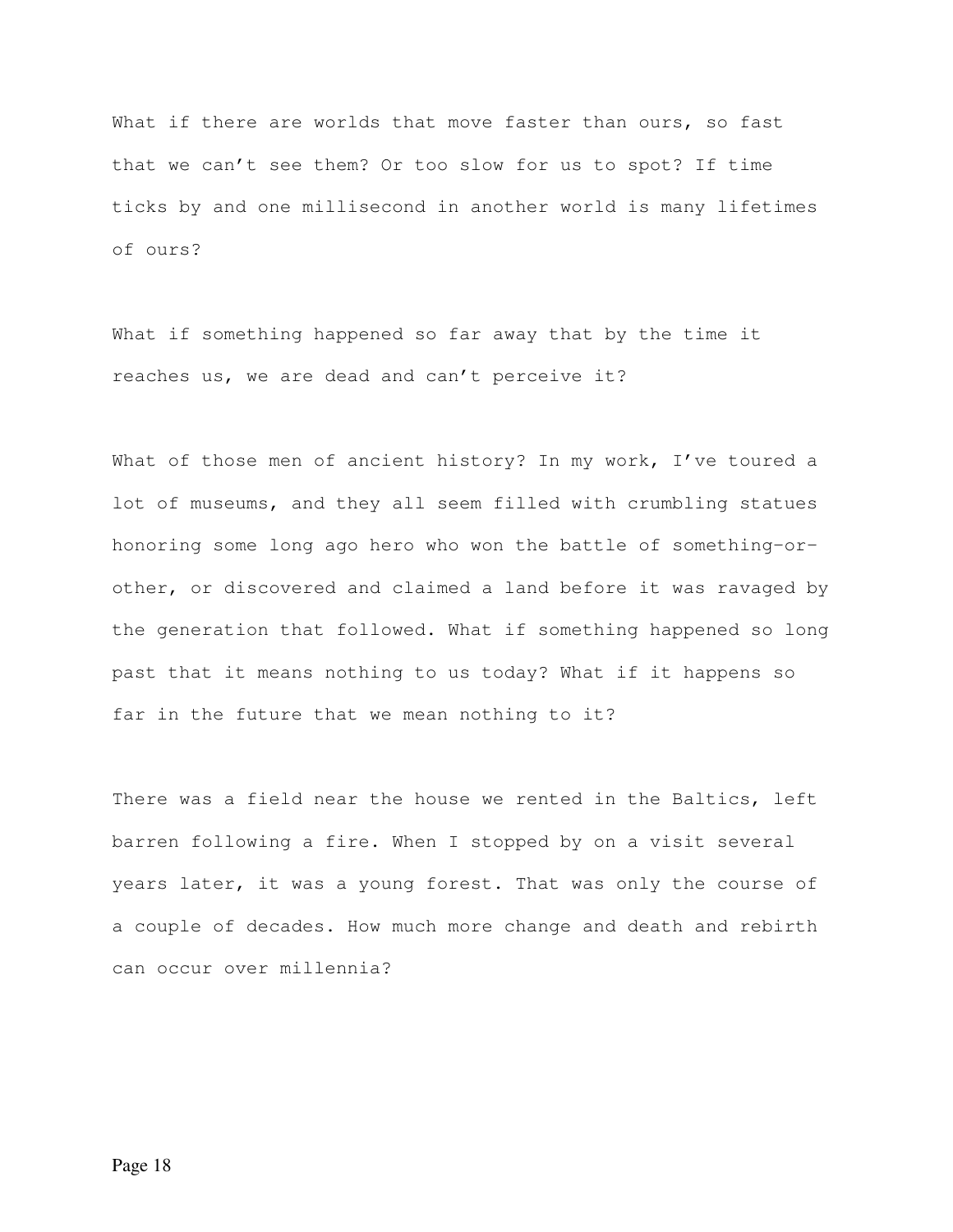What if there are sights, and sounds, and colors that exist, but that we can't perceive within the range of our eyes, or our ears?

What about luck? What if I make a decision to buy a stock, and it triples? Was I smart, or just lucky? Did my existence have any impact? What if Truman hadn't dropped the A-Bomb on Hiroshima and Nagasaki? Do we know if we'd be any worse off? Are we the product of some random event in the past, some butterfly effect? If Mom or Dad or Grandma or Grandpa had done one thing differently, would we even be here? We can only travel one path at a time, and that is one of millions that we could have chosen, but we will never have the knowledge of what could have happened.

Though a dream, this travel through the heavens went on for hours, each turn chipping away at my ego until finally, I stood at the precipice of despair, a great void in my heart. I stared into an abyss, and it extended forever in every dimension.

At this point of deepest hopelessness, I saw the light. There was a way out.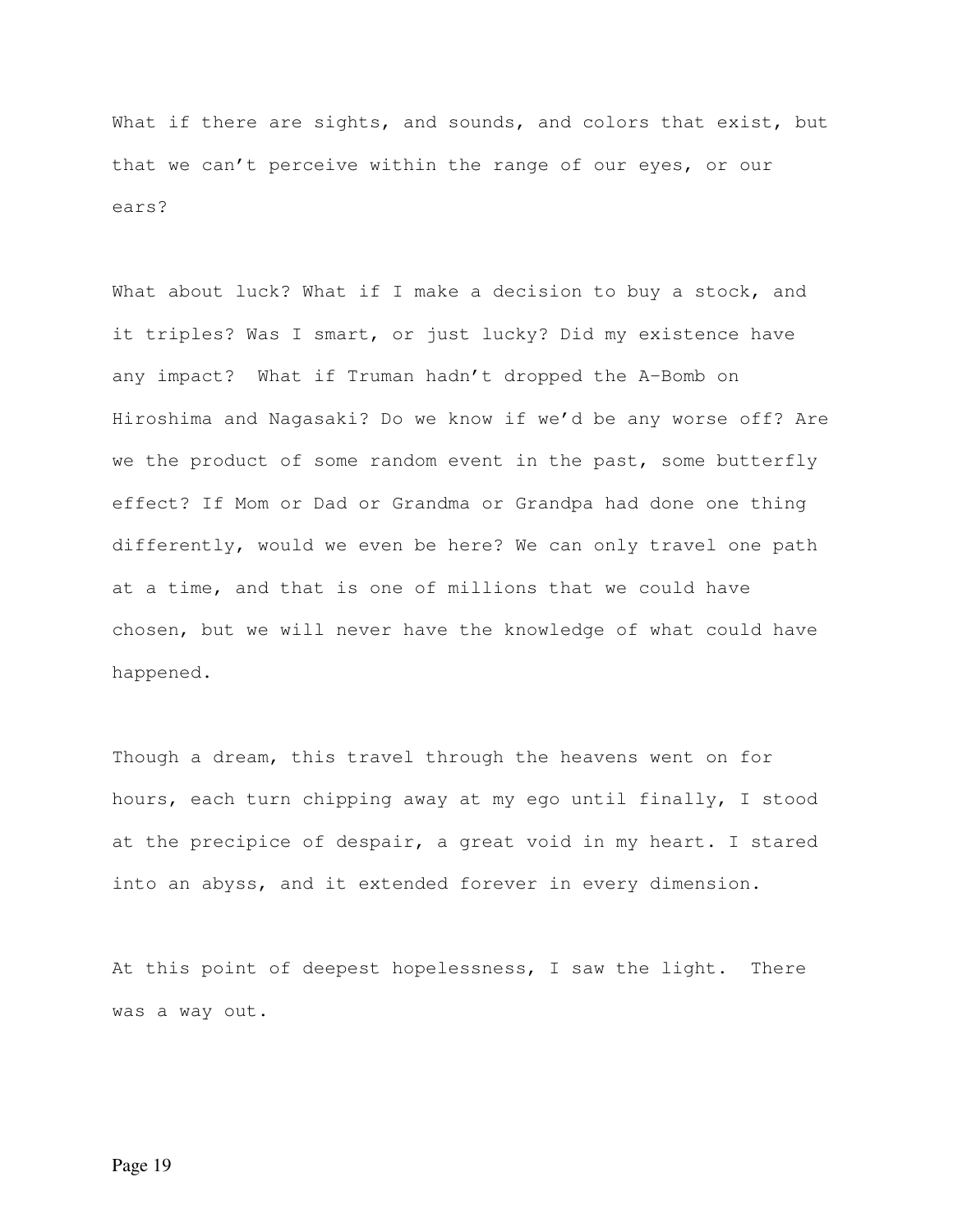OK. We can't control things that happen or happened too far away, or are too small, or too big, or too long ago, or too far in the future, or just dumb luck. But what if we adjust our area of influence to that which we can perceive, and where we do have an impact? What if we turn the paradigm on its head? A cure for cancer may mean nothing in infinite space, but it means something to the world, and more to a country, or a town, or a family. It means everything to the parent of a small child that lives next door and that you've saved. If you shrink your universe to the size that you want, even removing a splinter may make a big difference.

This was my insight. The human brain seeks control and some sense of progress. You can choose to believe that your purview is infinite, and your life meaningless. Or, you can shrink your world to match the level where you have an impact.

When the high school star goes to college for the first time, perhaps they mean nothing in the larger universe of State U. If a star university athlete visits the pros, perhaps they mean nothing to the country. But when that same star athlete returns home, they are everything to their local town, and even more to Mom and Dad.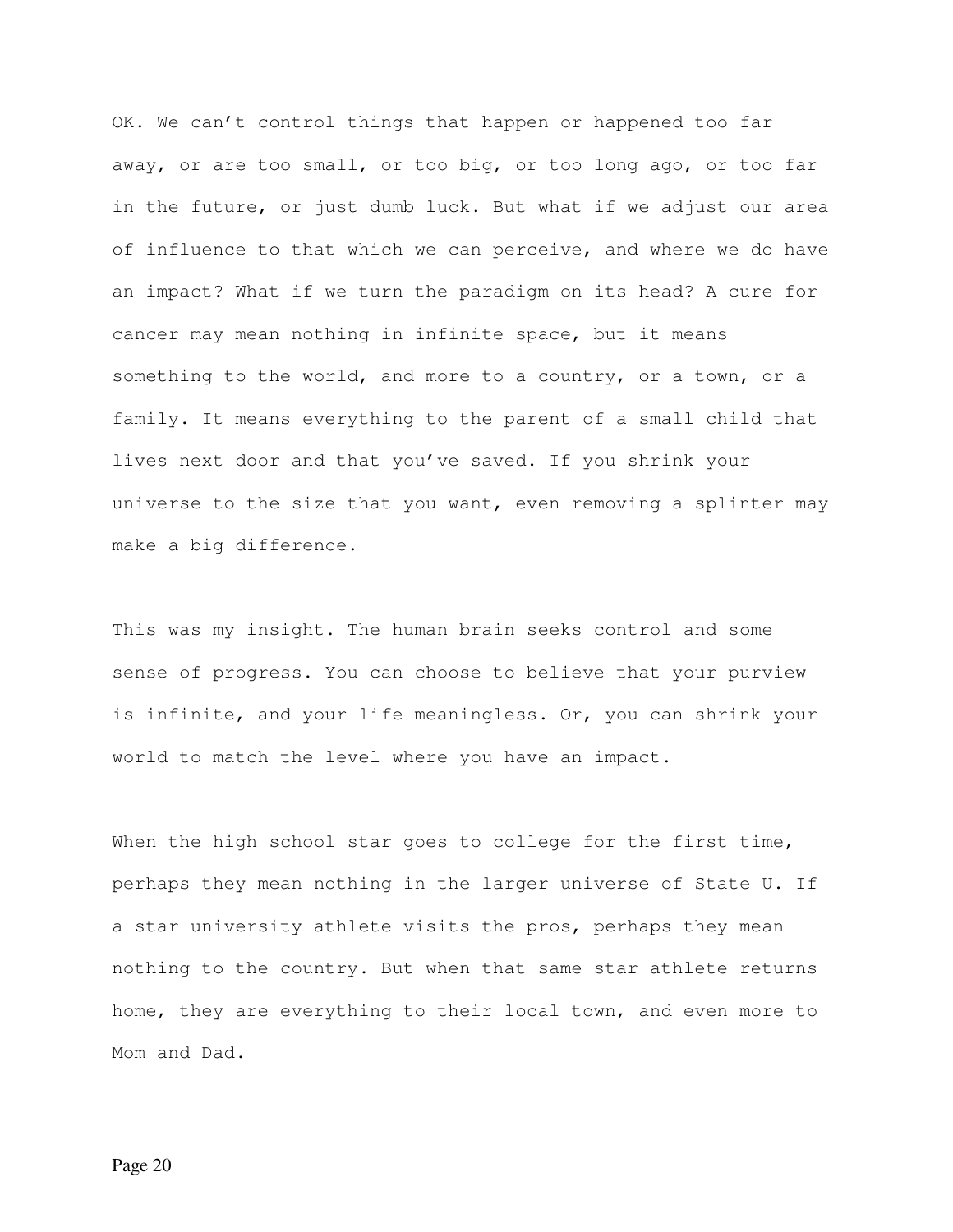When a child in a remote village learns how to add, it may be trivial as compared with students in a developed country, but if it means that child will be the first in her family to leave the town and attend university, it may mean everything.

The converse is true is well. If you make a mistake, it looms large in the context of today, or your job, or the grade on your exam. But relative to the big picture, it means nothing.

With this view of controlling the zoom lens of introspection, we have the power to make ourselves infinitely important, or infinitely insignificant, depending on what answer we seek. In summary, god is within Man, and not some extrinsic force. We each must seek our relevance.

This was my answer to Frannie's question. "We fight to find relevance."

He sipped deeply on his cognac before he responded. "A doctrine of self-ascendancy" is how he described it. The individual has all the power. Shades of Nietzche, without all of his selfdestruction.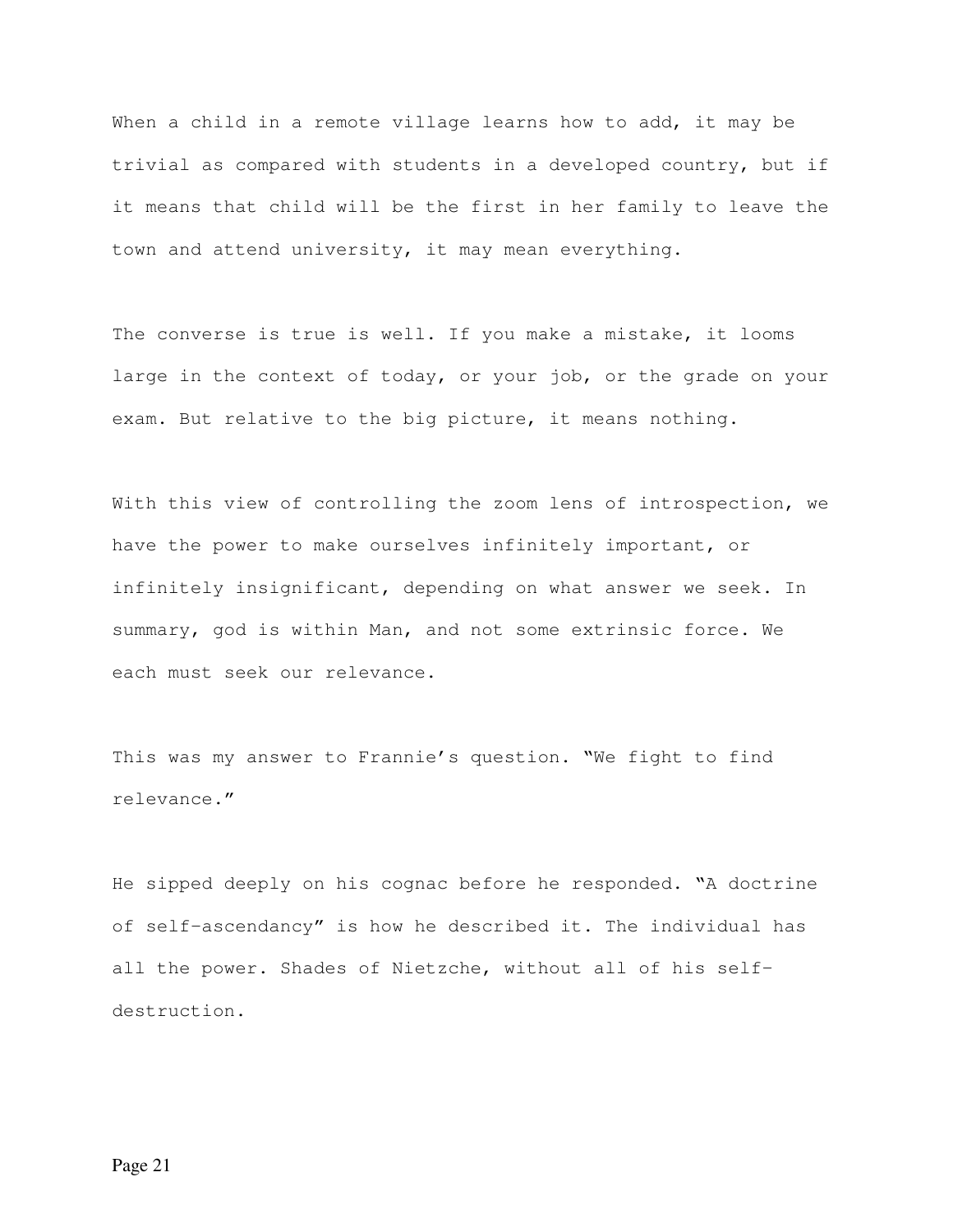Now I know that Frannie couldn't have read my dreams, but I suspect that he was already beginning to adapt what I'd described to him to fit a plan, and a partner, that he'd already had in mind.

I might even have been the Beta test case. He probably had Alicia run the mapping and completion application on me, and it predicted how I'd react. The dream was just a fortunate verification.

For Ned also found elements of the plan attractive, and I know that Frannie had his number. Ever since the three of us had come together in Germany, Frannie had known exactly the right words to get Ned to agree. We'd even worked together to entice him to skip English and see what Oktoberfest was all about. Not much, it turned out. Bunch of foreigners paying too much for their bier, and singing "Ein Prosit" in broken German.

I think I enjoyed Germany more than any other place we lived, perhaps because we were there the longest, and maybe because it was one of the more challenging living quarters to break into,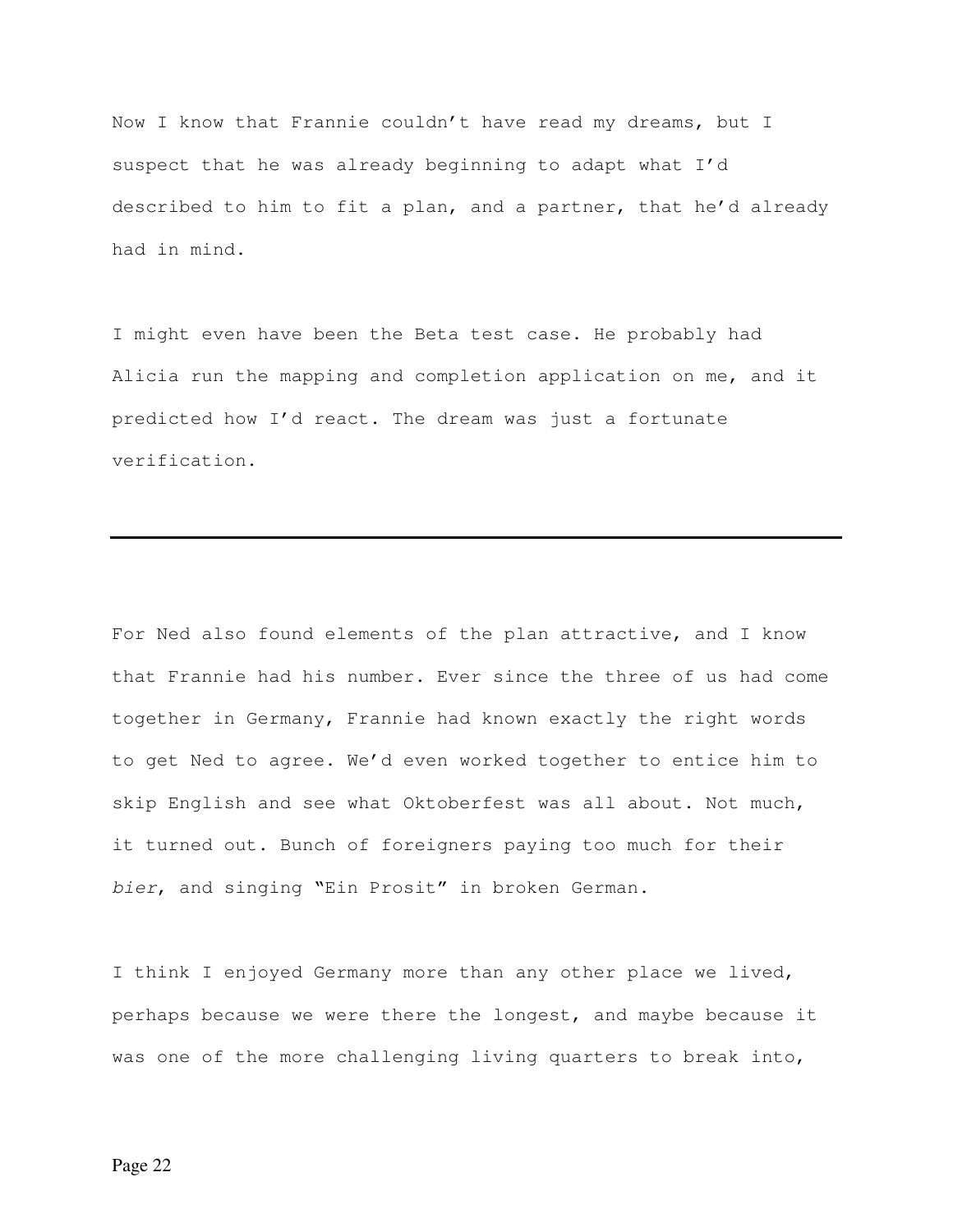but probably because it's where I met Frannie and Ned. The tourists could be obnoxious though.

I ended up buying some teenage British football hooligans a round to stop them from pounding Ned's face in. It worked, though later we saw them hauled away by the polizei, but only after having been pummeled by a Dortmund biker gang. After my initial round, Frannie had bought them one stein after another until they were throwing up on their shoes. I'm not sure how he got the gang involved, or manipulated the kids into insulting them, or how he pulled the cops in, but he could work motivations and connections even as a young teen.

I asked him about it. Why he had pushed the kids like that.

He didn't, he said. "I just let what was natural take its course. They were going to get into trouble anyway, and they were bullies, so why not let their behavior correct itself?"

"Why intervene at all?" I'd asked, thinking I had him outmaneuvered, and knowing that he had a soft spot for Ned. Surely, his protection of him was like mine, an interruption and aberration. If nature was meant to run its course, why not let Ned get beat up?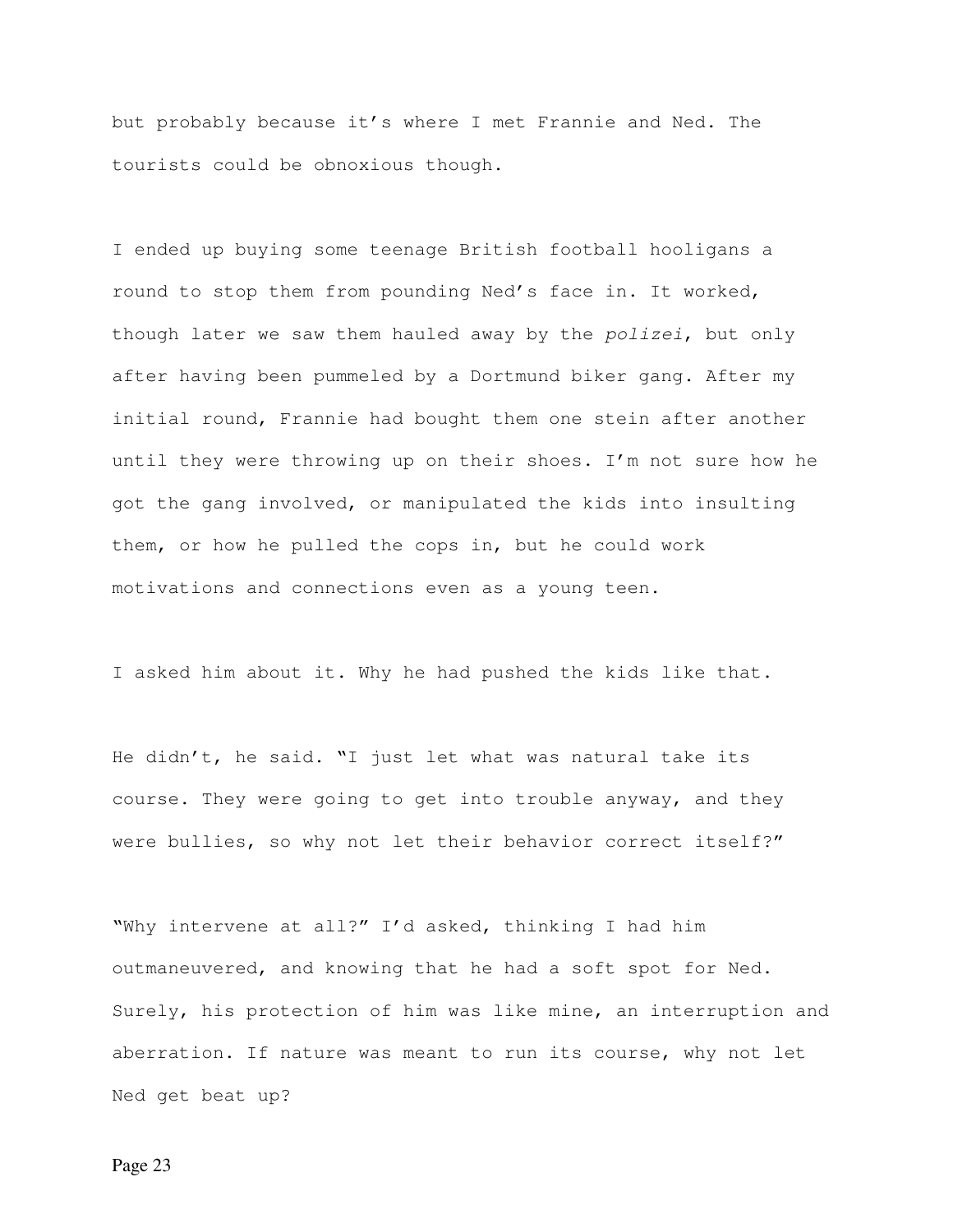"That might have worked too," said Frannie, unfazed. But it's also natural to stick up for your friends. Plus, I had this.

He pulled a dull coin from his pocket.

"An old German Mark," he said, handing it to me to rub between my fingers. "Kaiser Wilhelm II on one side, and the German Eagle on the other. I flipped it."

I'm not sure why this particular flashback. Maybe because the Swiss bartender had taken our order in German, but maybe because when I think of Ned, I think of how Frannie pulled his strings.

Ned (who had three doctorates, but liked to be called Ned, so I called him Ned), alternating between sips of Louie and club soda, swallowed and disclaimed my idea to have potential. Reminds me of "Let it Be," by the Beatles. Don't fight it. Just adjust your point of view.

For me, that's not quite right. The closest psychological term is more one of self-actualization.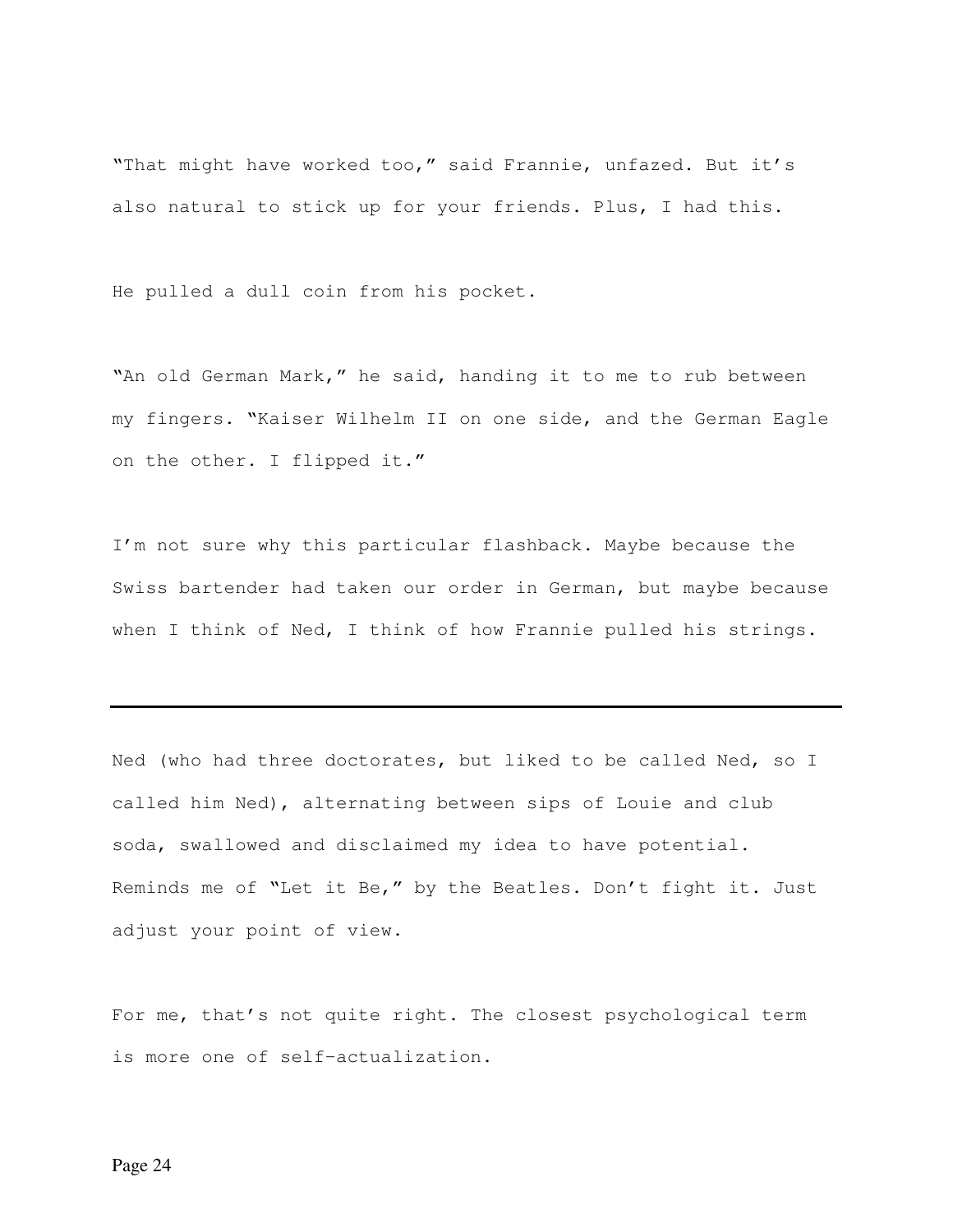"So if that's why we fight," said Frannie, "can we use it to stop ourselves from fighting? Just change your perspective so you're not insulted by the other guy, or so you don't feel inconsequential?" I'd love for everyone to adjust their lenses, but how do you expect the world to drop their prejudices and biases and just start believing that their wars are unimportant and that brushing their teeth or trimming their toenails means everything?"

And that is when Ned quoted Mark Twain. At least that's who he attributed it to, though I've never been able to confirm it, so expect he never said it. "The best way to get rid of a bad habit is to replace it with a good one." Given Ned's profession, accuracy isn't his strongest suit. He is a combination of professional philosopher, talk show host, and motivational speaker. Not really a con man though. He's not trying to put anything over on anybody. He genuinely believes his own stuff.

That, in turn, got me talking about the story of Daruma (or Bodhidharma in China). When I practiced Karate in Japan, one of my instructors told me this story to explain the origins of Eastern martial arts.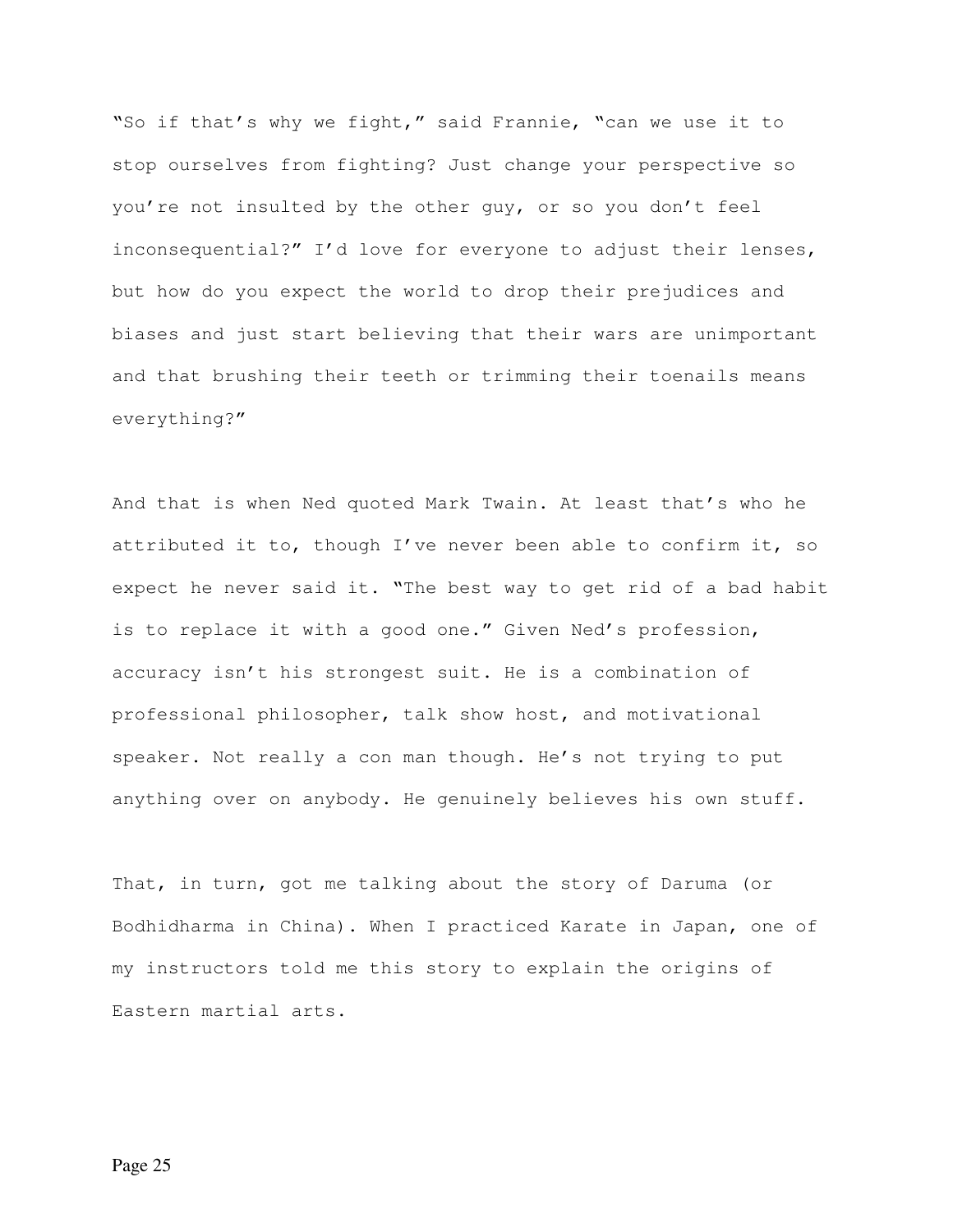Daruma, a great philosopher, traveled thousands of miles over the Himalayas from India, barefoot, alone, with only his horse. When he reached China, he tried to teach his ascetic philosophy to the men that he met, by sitting in a cave and meditating. The rigor was too much for his new disciples however, who began to fall over from exhaustion, so he developed a system of facing gradually more difficult physical challenges. It came to be known as Gong Fu, or Kung Fu. By combining mental discipline with physical development, his students were at last able to make progress.

Give them an objective, learning how to fight, and from it, learn peace.

This again, was a version of the insight that led to the birth of Pax Nova. Of course, we had to argue to get there, and once Alicia joined, the concept mutated into something else entirely.

\_\_\_\_\_\_\_\_\_\_\_\_\_\_\_\_\_\_\_\_\_\_\_

I can see and hear them on the monitors. I should say I can see but not hear them. There's an eerie quiet, the quiet that means planning and anticipation and an imminent attack.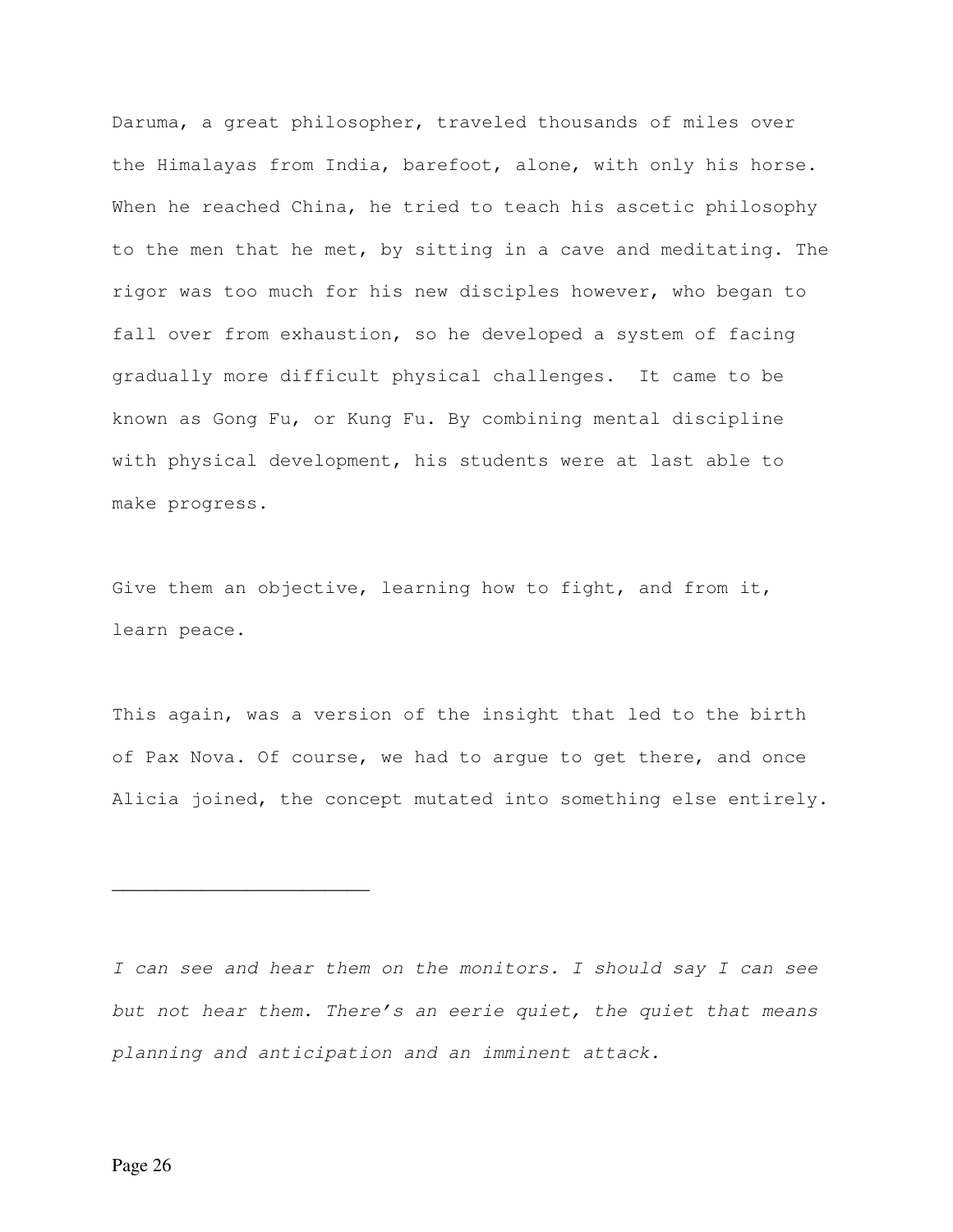The trucks appear to be askew, but in reality are lined up to protect those behind them. The leaves on the trees rustle gently, as if they were meant as background noise for a picnic, and not about to be interrupted by the blaze of bullets flying, or choked by tear gas. The grass waves gently in the breeze, a subtle susurration masking the intent of the armed and dangerous.

There is a tension in the air, almost like the ozone that precedes a rainstorm. They are coming, and soon.

There were three alternatives that we wrestled with. The first was military, not surprising given who some of Frannie's friends were. They wanted to get rid of something like half a billion people, more from some countries and backgrounds than others, and somehow that would bring us closer together. It had legs for a while, until the general espousing it had a heart attack while in bed with a stripper. Frannie said it was just the general following his natural predilections. I suspected Frannie might have known the stripper.

It wasn't hard after that for Frannie to talk them out of that one. To listen to him, it was strictly a logical argument. I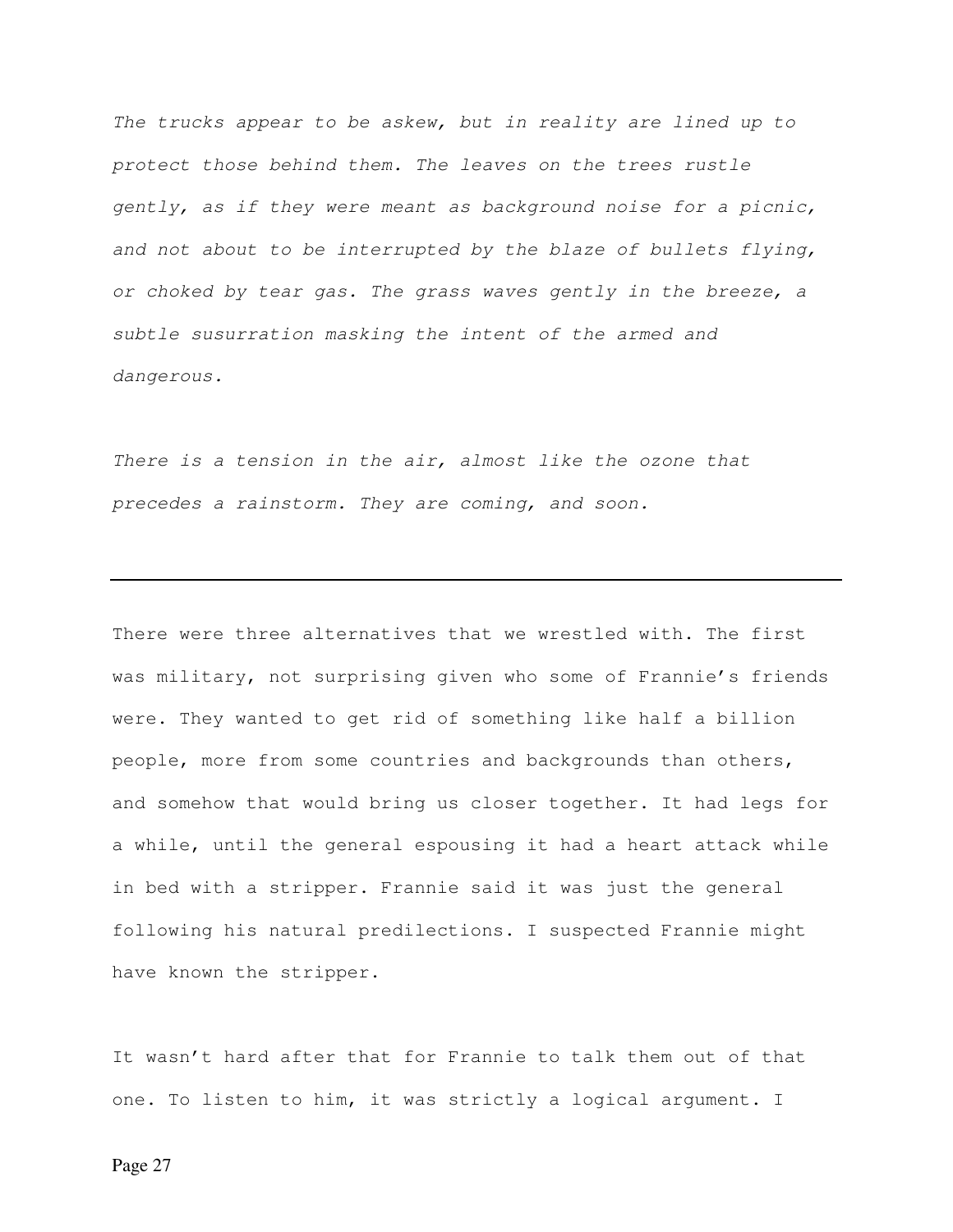suspect that he may not have been driven solely by human compassion. I think he just didn't want it because the other options allowed more manipulation. Either way, he saved a lot of lives.

Next was Ned's alien invasion option. Everybody laughed when he first brought it up, but the more we talked it over, the more reasonable it became.

Ned's version was based on fighting a common enemy. If the planet were invaded, then we'd all get together to resist. It was a well enough worn plot that people might find it believable. In a world of CGI, it might not have been that hard to convince multitudes that we were under attack.

Once again though, it was a solution based on violence. A lot of us would have had to die to make it believable, and a few big buildings would have had to have come down.

Ned liked it, and argued hard for it, but was convinced to go with our third choice, partly because it was elegant, partly because it let us play God, partly because of the corollaries it had to an alien invasion, and eventually because Frannie convinced Ned that it was his idea.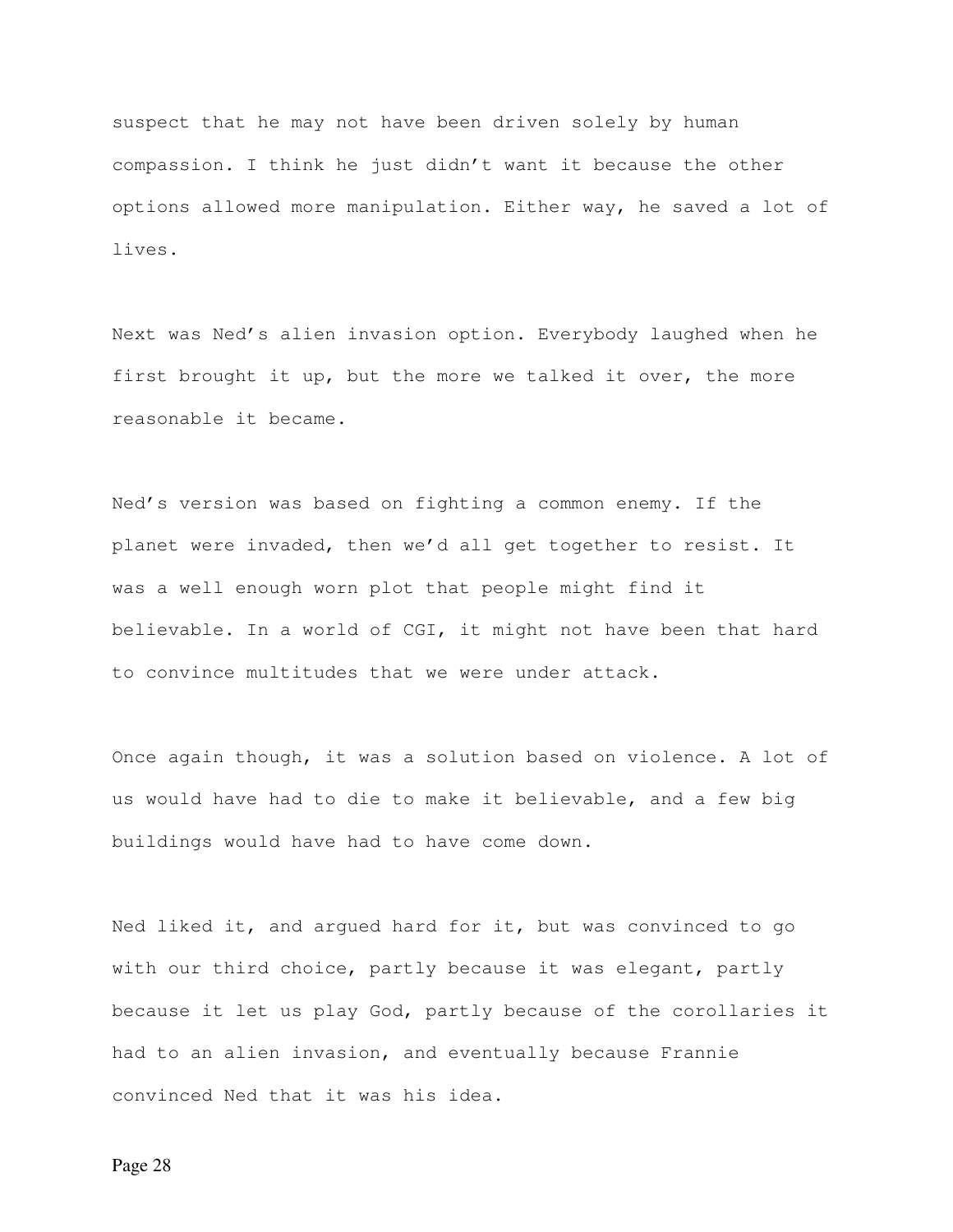We decided to establish a new religion, though the name was old. Pax Nova was what we called it ourselves, though it's known by many different names depending on the audience. It meant new peace, and we would bring the world together.

That was the idea. The seed. But to get something to grow you need to nurture it, to provide light and water.

Well Frannie, with all of his connections, tended it like a Kansas factory farm, replete with the fertilizer. A team of specialists refined the concept, and figured out how to communicate it with credibility, to get buy-in the world over.

The challenges though, were substantial. There are so many differences across the world's religions that finding a common thread, one that's strong enough, was nearly impossible. We can get most of the planet on Facebook or to use Google, but religious views and practices are diverse.

Is there one God, or many, or none? Do we seek everlasting life, or freedom from the penance of life? Should we aspire to a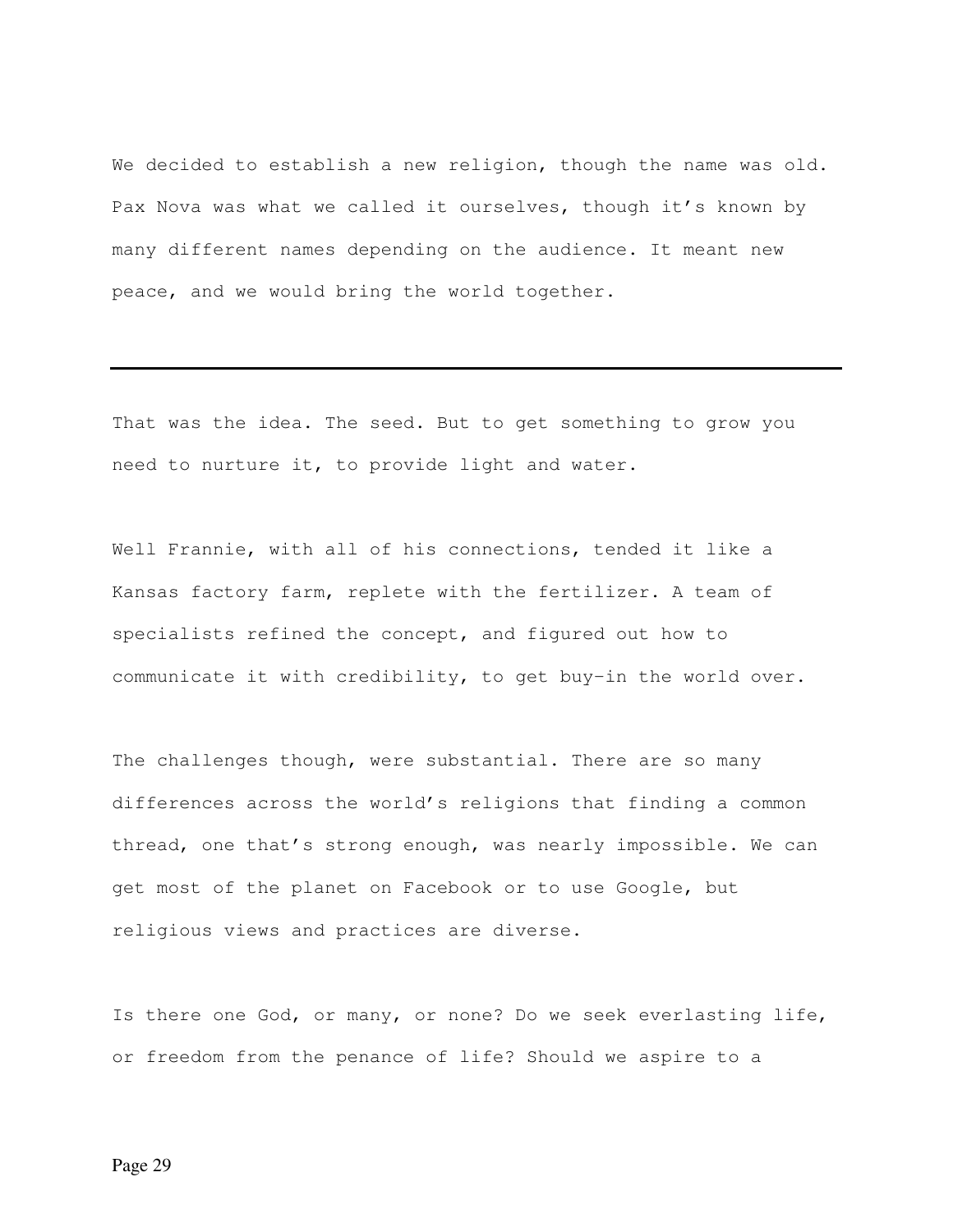future, or suffer the burden of our pasts? Do we exercise our own will, or seek a guiding hand?

And that's before all the details about what to eat or not eat, or how to dress, or what words to use with one another.

Frannie's resources were extensive, but every time they worked up an answer that solved one problem, another one popped up.

Then, he found Alicia.

It took a while before Frannie told me just how he had recruited her from a top paying role in Silicon Valley. That story was told in a moment of weakness, and is not for today.

She was tall, with dark auburn hair, and poly-ethnic. Her skin and hair and lips could have come from any of a number of backgrounds. Physically, her eyes were what grabbed you the most. They were deep, dark, penetrating, boundless. But it was something about her mind, her force of presence, her will, that made your knees buckle. We all fell for her a little.

Despite her beauty, and her brains, in the end she was loathsome. We all came to despise her a little too, and some to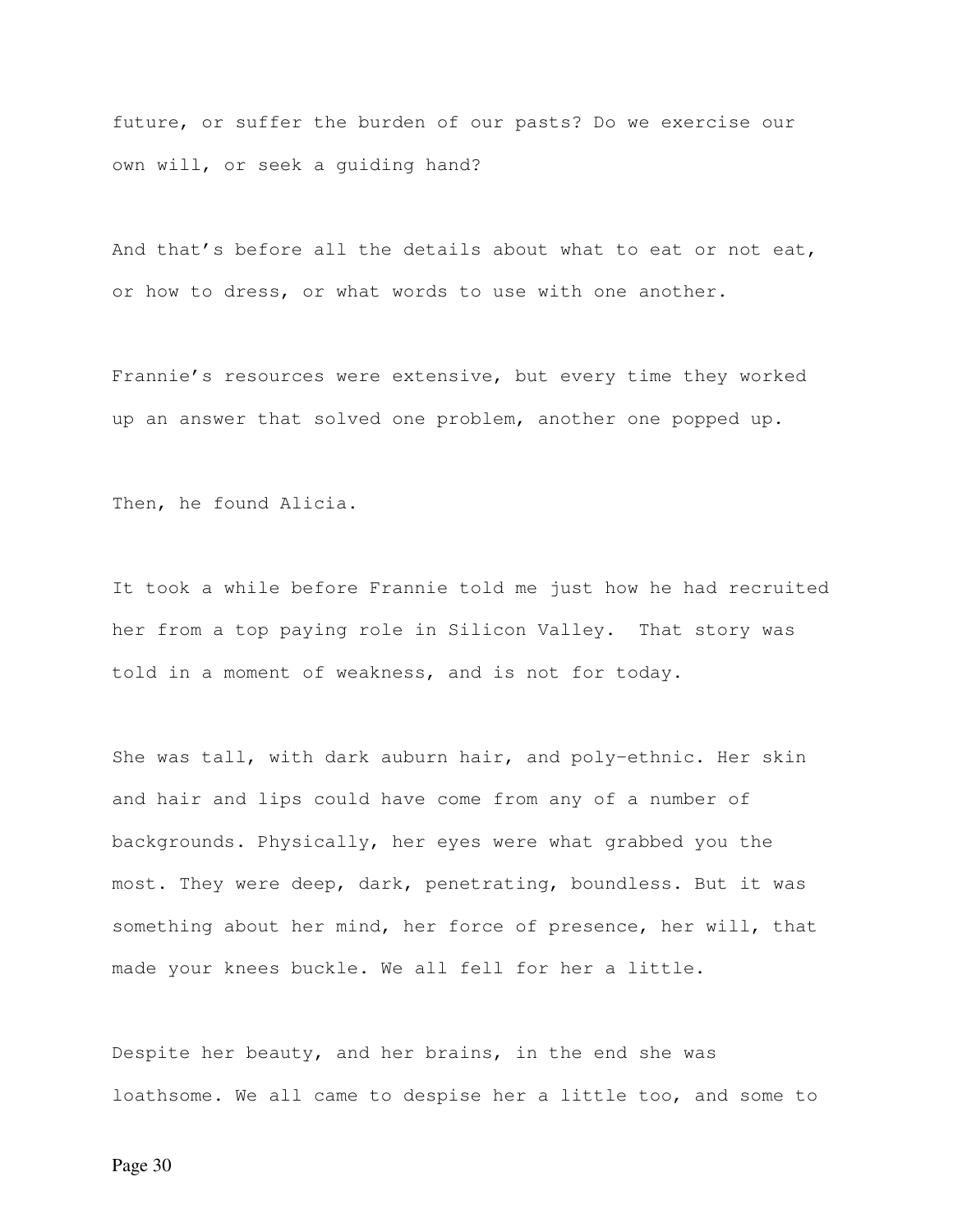despise her a lot. Certainly she came to despise us, and wanted us all dead.

She'd come from one of those internet stores that sold shoes and handbags and scarves, and claimed that you could sell anything to anyone if you knew the right message. It was all a matter of data, and adapting the pitch to the person.

She started marketing sneakers at \$350 a pop, sometimes 3 or 4 pairs at a time, to kids who just happened to have enough in the bank to buy them. That wasn't hard. She looked at parents' credit scores and what kind of cars they owned. Then pitched the kids on the sneakers, and the parents on other things a spoiled teenager would buy.

She sold gym memberships to young women and girls that had just been through a break-up, predicting it through their on-line searches and purchases (jewelry to repair the ego, and a new picture frame to replace the broken one?). Well, that, and borrowing profile information from internet dating sites.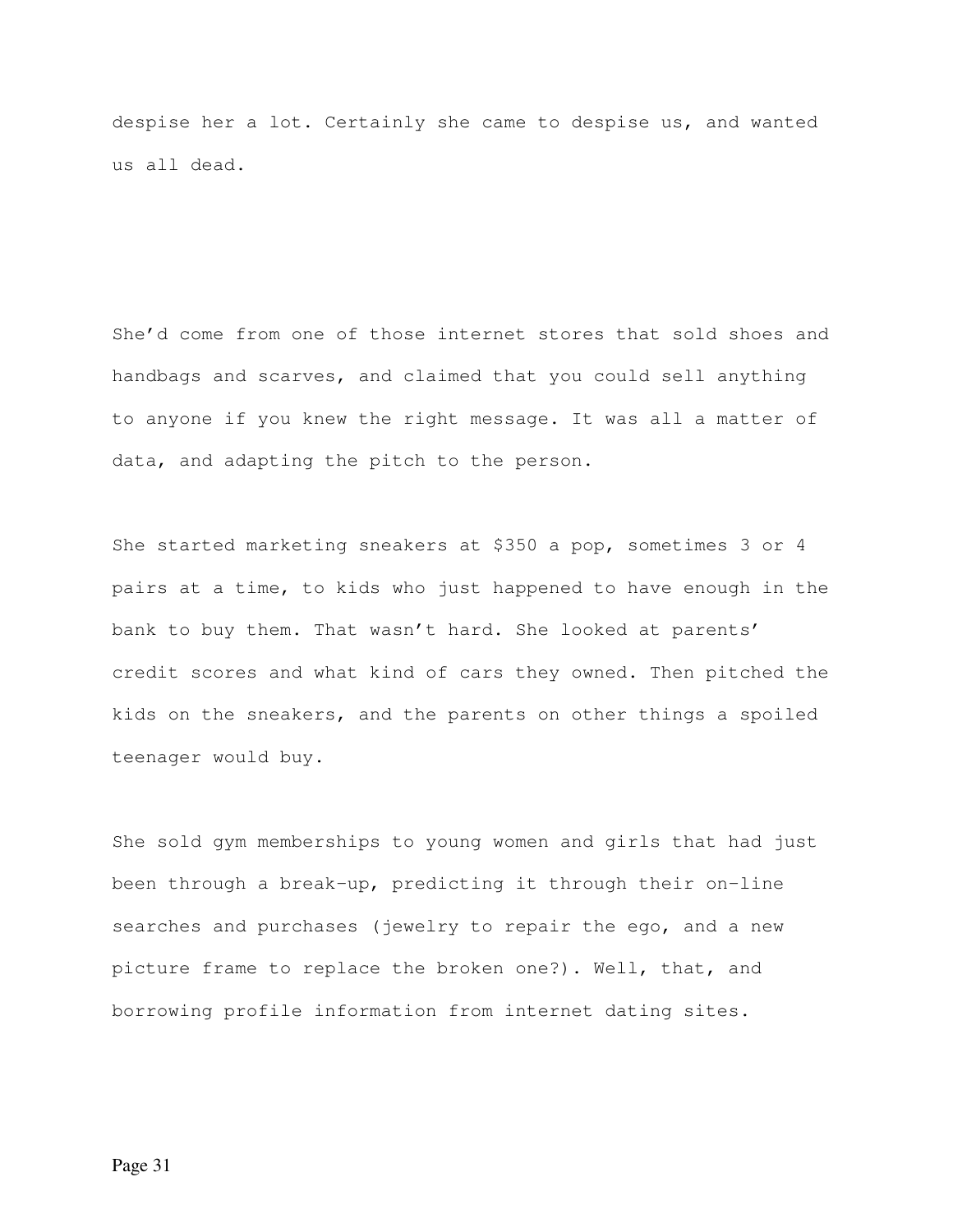She did well in healthcare for a while, but got caught up in some kind of privacy violation. Had gotten very good at predicting whether middle aged men using statins to reduce cholesterol were likely to live or not, and tried selling the information to insurance companies as empirical data. That worked pretty well until the head of the FDA, who was on the target list, answered an ad for a male enhancement supplement, and it never showed up. They traced ownership back to a sub that Alicia had set up in Jersey City, using the source data as a mailing list. In swept the Feds, and Alicia was hauled off in handcuffs.

Frannie, friends with a number of high-ranking government officials, got her sprung the next morning, but on the condition that she work for him.

He employed her initially on global political consulting. In short order, she managed to get multiple municipal and a few federal candidates elected or appointed, both in the states and abroad. She had a near perfect track record, but left a trail of innuendo behind that put her at risk again.

Frannie moved her to predicting military equipment needs, which in turn morphed into anticipating conflict hot spots around the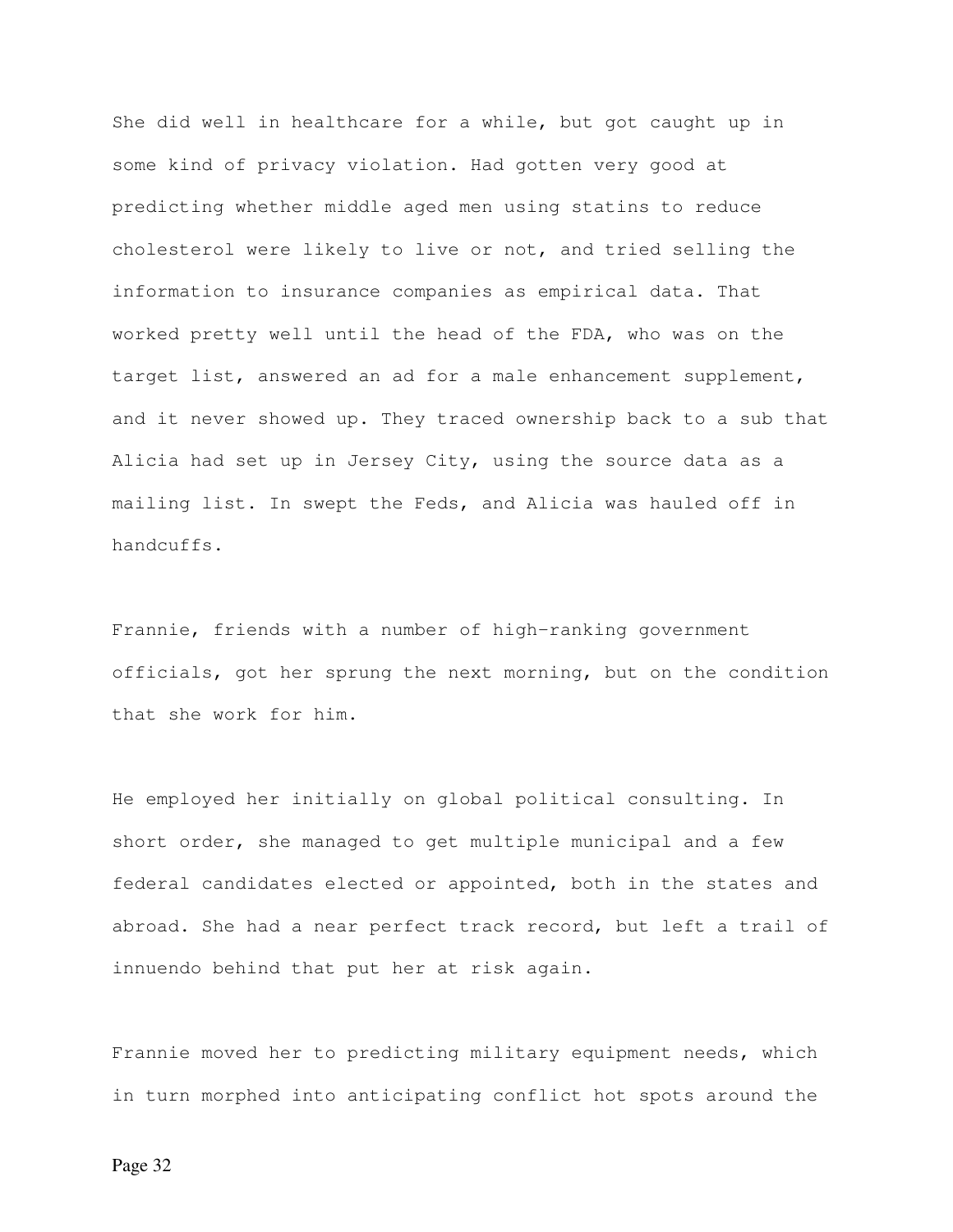world. That's probably what caused Frannie to pull her into our efforts.

Her breakthrough for us was along those same lines of personalization, and elegant in its simplicity. It solved the problem by flipping it on its head. Instead of finding one common set of beliefs to fit everyone, tailor the message to beliefs and predilections that people already have.

The SWAT team moves rapidly, in two by two cover formation, from behind the forward-most of the trucks. I count twenty helmeted figures in total. They drape weaponry over their jackets, so that I can barely see the word 'Polizei' poking through from underneath.

How strange that the building they are rushing is here, where I spent so much of my time growing up.

Alicia's brain trust has found their solution already, much more quickly than I had expected. A synthesized version of my voice, the same one that I had used for my radio-style broadcasts, loops a message on computers and televisions around the world,

 $\overline{\phantom{a}}$  , where  $\overline{\phantom{a}}$  , where  $\overline{\phantom{a}}$  , where  $\overline{\phantom{a}}$  , where  $\overline{\phantom{a}}$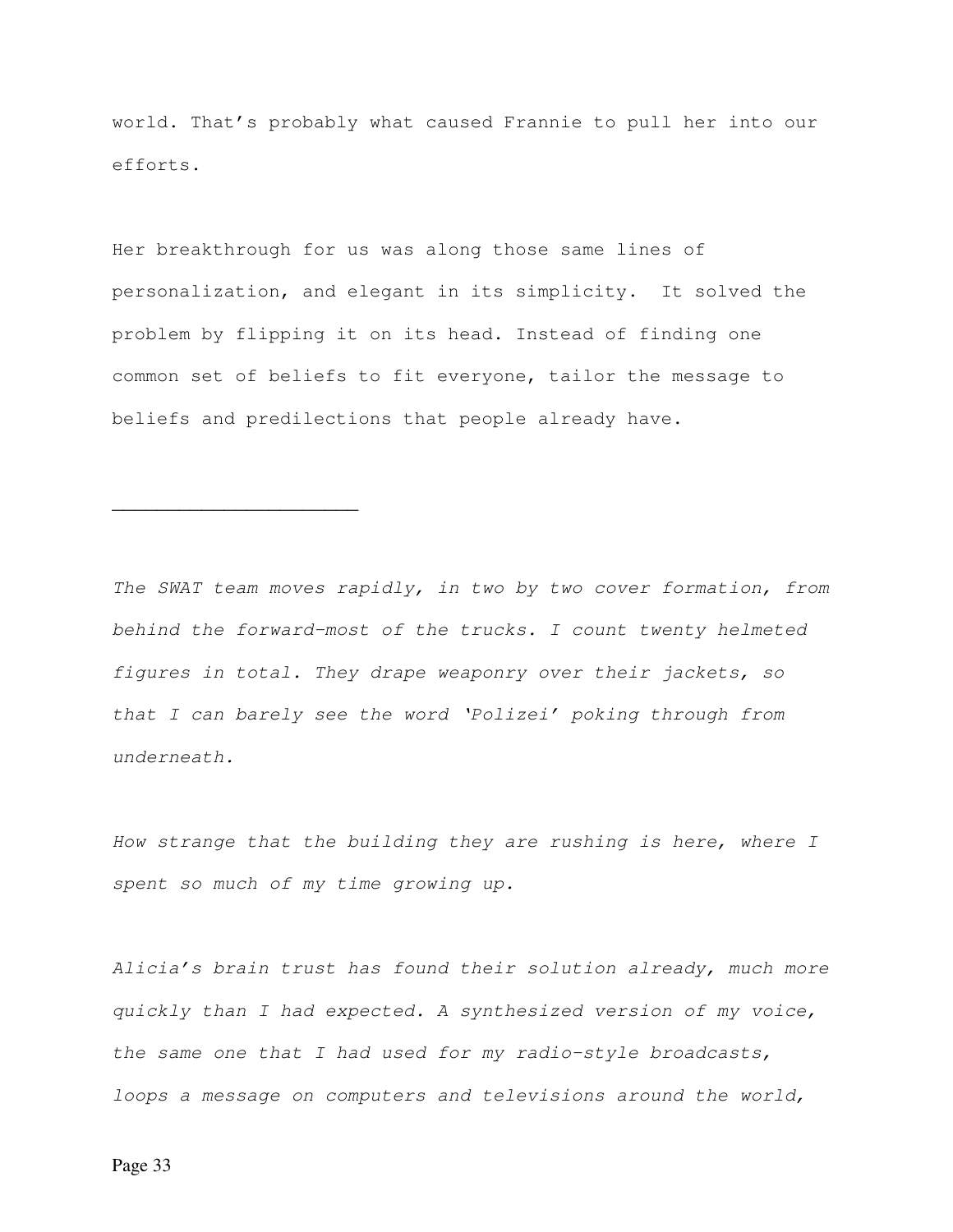again in multiple languages, with the broadcast building in the background behind a caption that says "Live – Munich, Germany."

"He will at last be revealed (I guess a

messiah/teacher/interpreter is supposed to refer to himself in the third person). He is inside the building on your screen, and being held hostage by his enemy, known only by her screen name, Lacey. Do not fear for him. As you can see, our protective force is approaching, and they and God will protect him."

Alicia and Ned hated each other from when they first met. It was probably Ned's behavior, but it might have been that he found out about Alicia's past through one of his buddies in the New York or Massachusetts state insurance departments.

On the surface, what divided them was a difference in approach. Ned was endlessly inventive and creative, but in the end theoretical to the point of dreamy. Alicia was hard and practical. If it didn't result in a sale, whether of merchandise or an idea, she didn't want to hear about it.

Beneath the surface, it was something else. Something simpler and more elemental. Jealousy.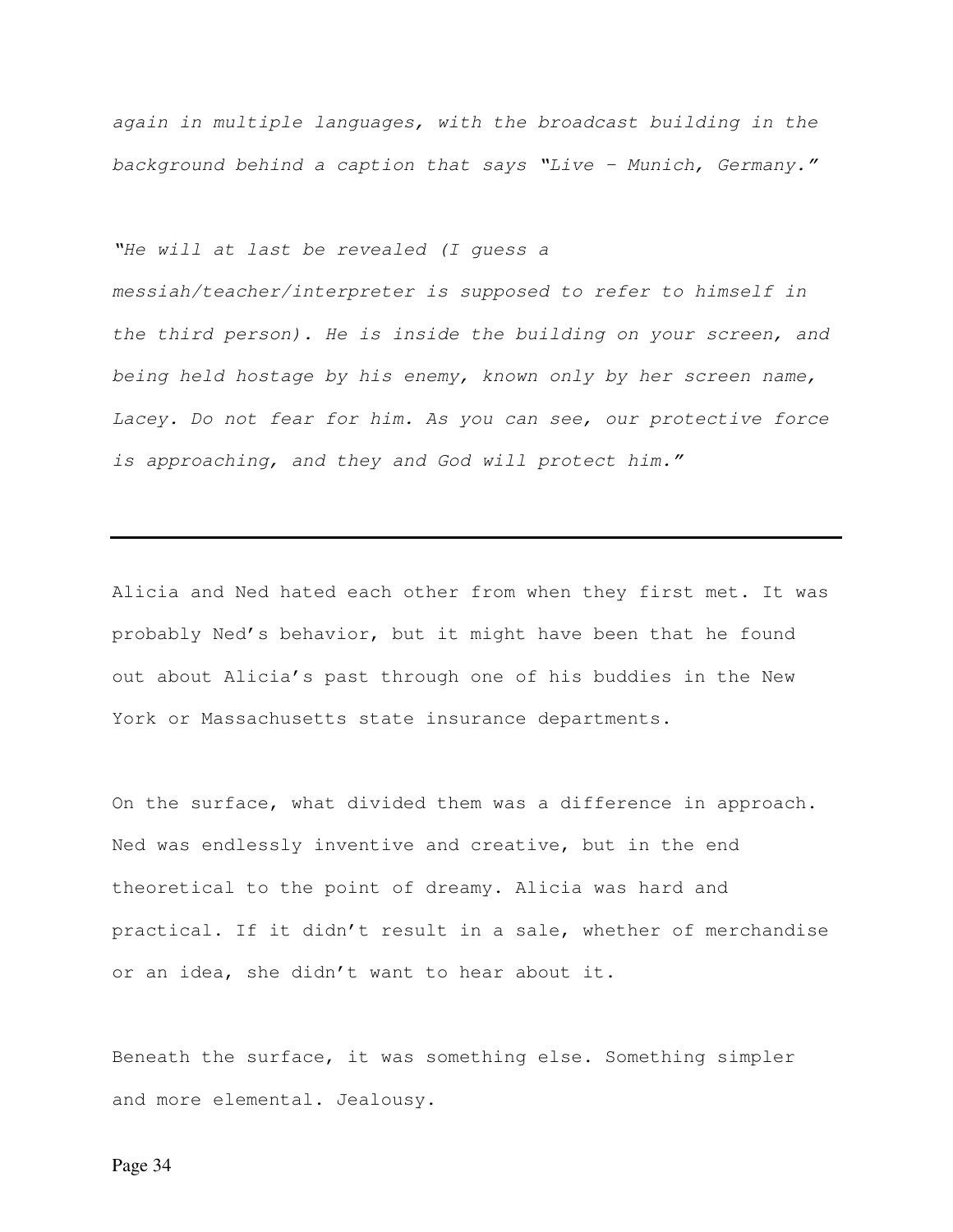Part of Frannie's ability to manipulate was his charm. People followed him like hungry puppies, and he made you feel like you were the only person in the world.

Until Alicia came along, Ned was a plaything for Frannie. Sometimes it was a small thing, like getting Ned to order the Cajun shrimp off the menu, even though he didn't like seafood or spicy dishes, or talking him into picking us up in his VW Vanagon half an hour before the poetry lecture ended, or nudging him into sacrificing his bishop for two pawns on the chessboard. Other times it was getting Ned to expound on one of his theories so that Frannie could poke holes in it.

It was a symbiosis. Frannie had a chance to practice his craft. Ned complained, but secretly enjoyed the attention. Maybe he was being manipulated, but at least someone cared enough about him to play the game. It irked Alicia to no end.

"I think I make her a little crazy," Ned used to speculate, "but I don't know why."

"She was crazy to start with, Ned." But we couldn't put a finger on it at the time.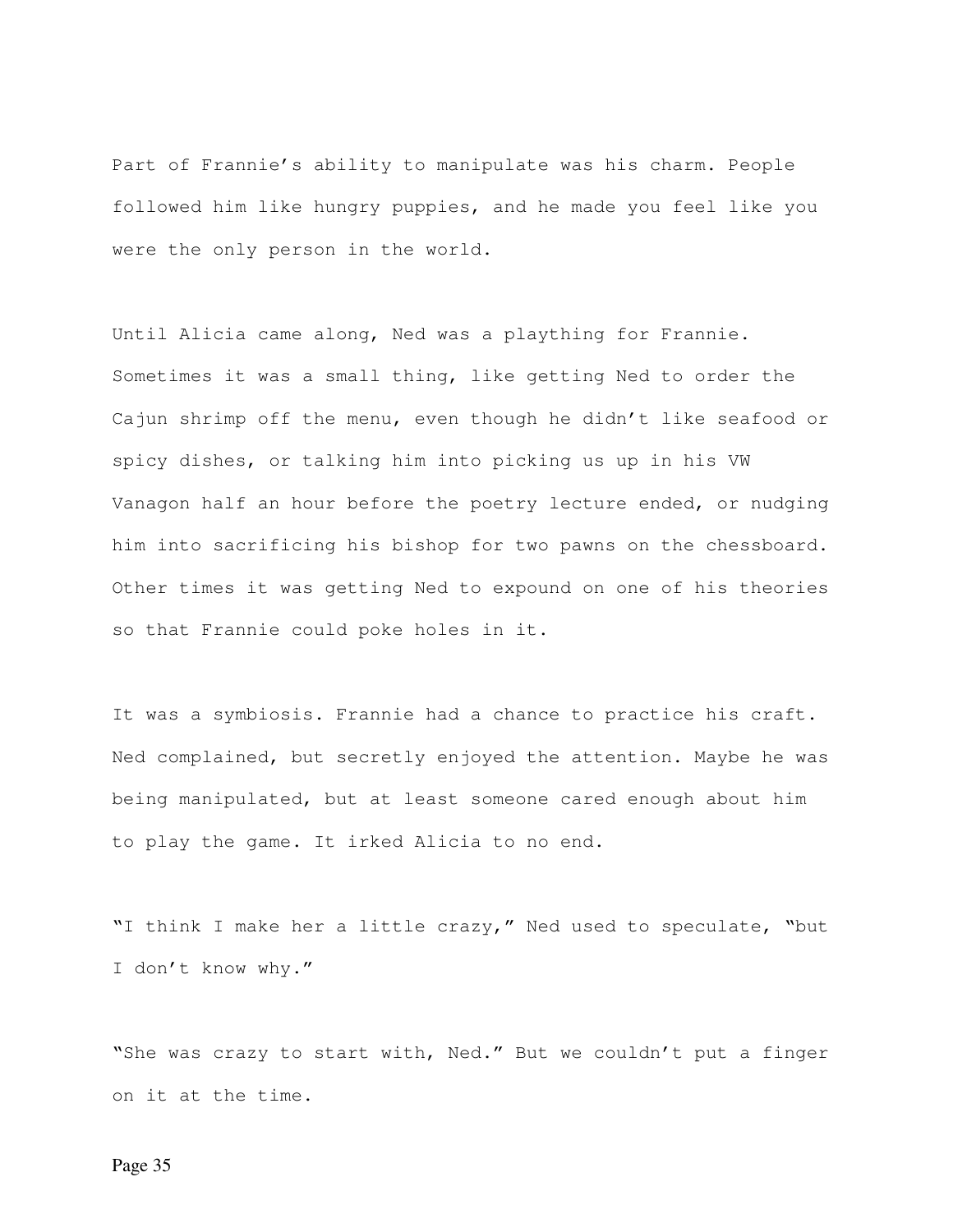Did Alicia think the time Frannie spent on Ned a waste of his talents? Did she want Frannie's attention directed all at her? No, it wasn't that type of envy.

I remain convinced that she wanted to be able to control Ned just like Frannie could, and found herself lacking when she couldn't. She thought that Frannie wanted all the same things she did. Success certainly, and fame (at least within the corridors of government), and fortune. More important to her though, power. Dominance. Influence over another.

Frannie liked manipulation, but not for power. Not for control or dominance. He did it out of enjoyment. It was intellectually challenging. And it was fun.

Ned seemed impervious to Alicia's influence. The two of them worked together reluctantly despite their differences, but it was hard to watch. They set up the basic tenets. They tested hypotheses and positions. They found advocates. They tied it in to local religions. They promulgated and promoted, on television, over the internet, through word of mouth. They

\_\_\_\_\_\_\_\_\_\_\_\_\_\_\_\_\_\_\_\_\_\_\_\_\_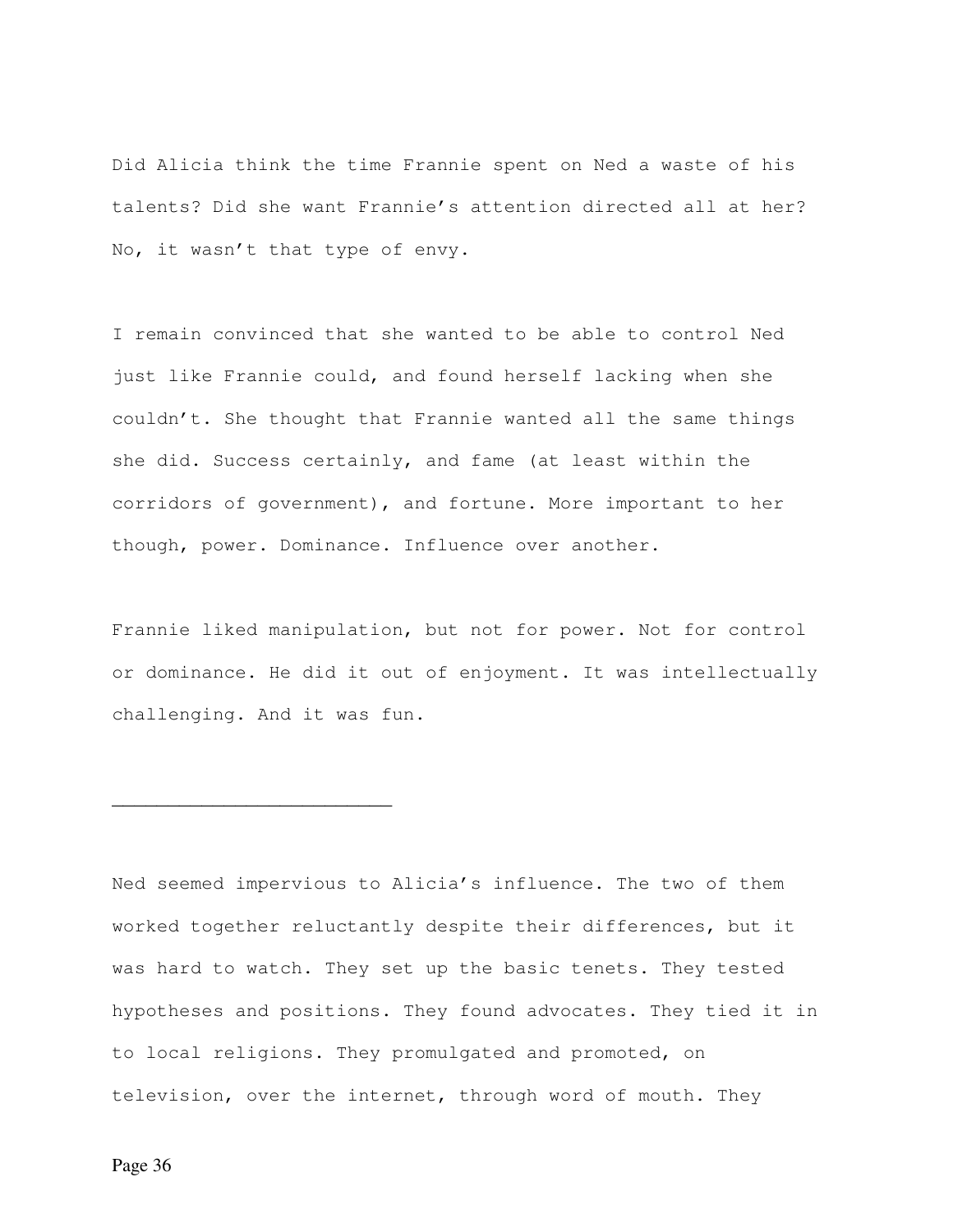planned it, and executed.

They fought the whole time though.

Alicia wanted the entire plan to be web-based. Ned wanted a stronger element of personal involvement. Alicia wanted to sell religious trinkets and make a profit on the side to offset costs. Ned found that unconscionable. Alicia wanted to allow practices to continue that much of the world would find repulsive, because maintaining those practices tailored the results to the individual. Ned wanted to eliminate them altogether.

The thing they agreed on was the one that finally drove them apart, threatened Ned's life, and is threatening my own demise.

They wanted a messiah.

Ned wanted one because he liked big, dramatic answers. Ostensibly, Alicia wanted one because we were running short on funds, and even with her powers of persuasion and Frannie's, we didn't have enough budgeted to pursue marketing at the individual level.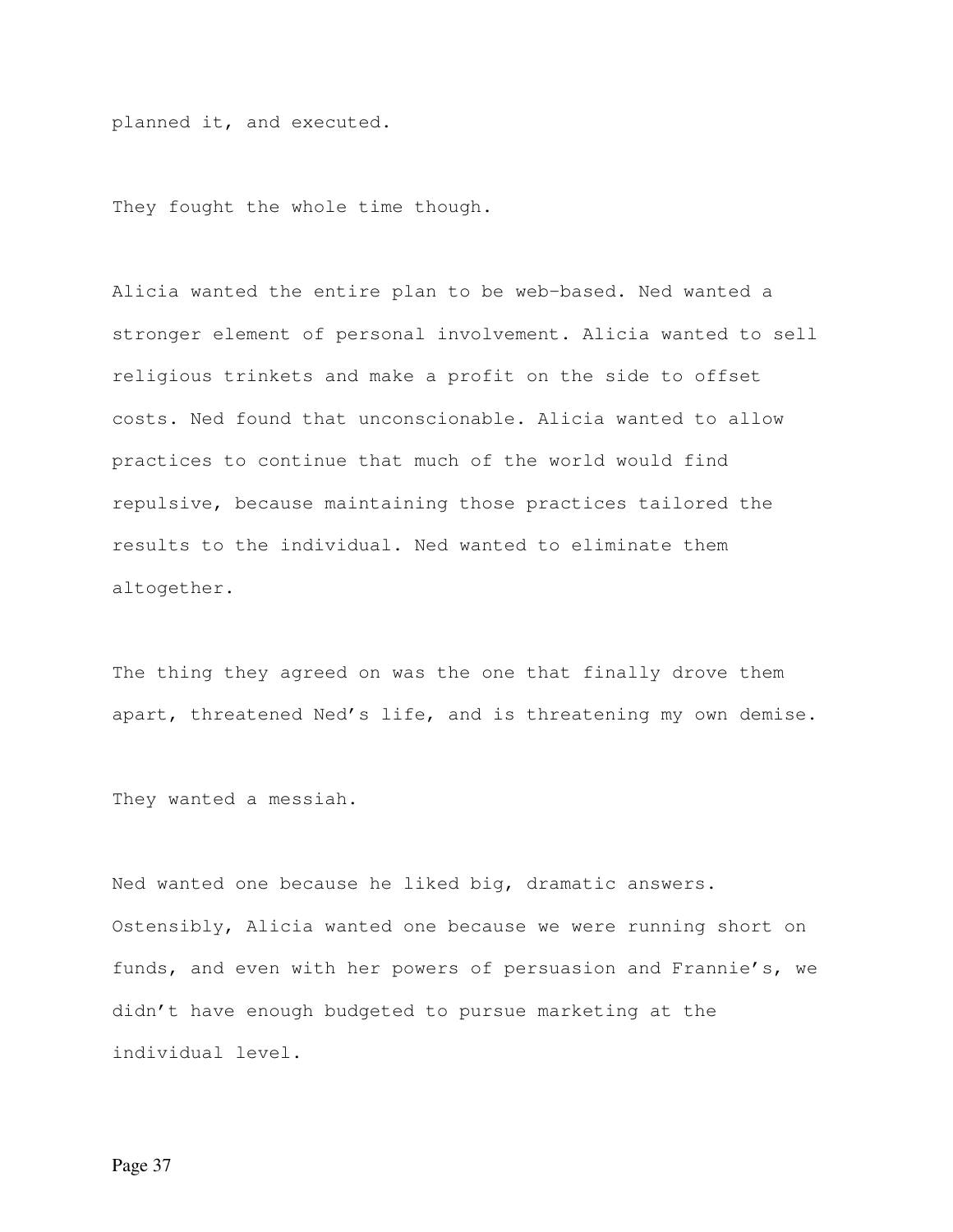So they agreed.

\_\_\_\_\_\_\_\_\_\_\_\_\_\_\_\_\_\_

The bickering was what initially turned Alicia against Ned. What turned Alicia against me was my mouth.

I refused to use the sayings that she crafted exactly as written. That incensed her.

I couldn't though. I could tell what she and the team had written wouldn't work.

It wasn't difficult. My global ground level experience had provided a sense of what would pacify folks, and what would engender their animosity. What she provided me to write and say was the latter.

Then one evening I came into the lab, as we called it, after a long day of training.

Alicia was there, tottering, drunk from some sort of celebration. She slithered toward me, twirled my hair with her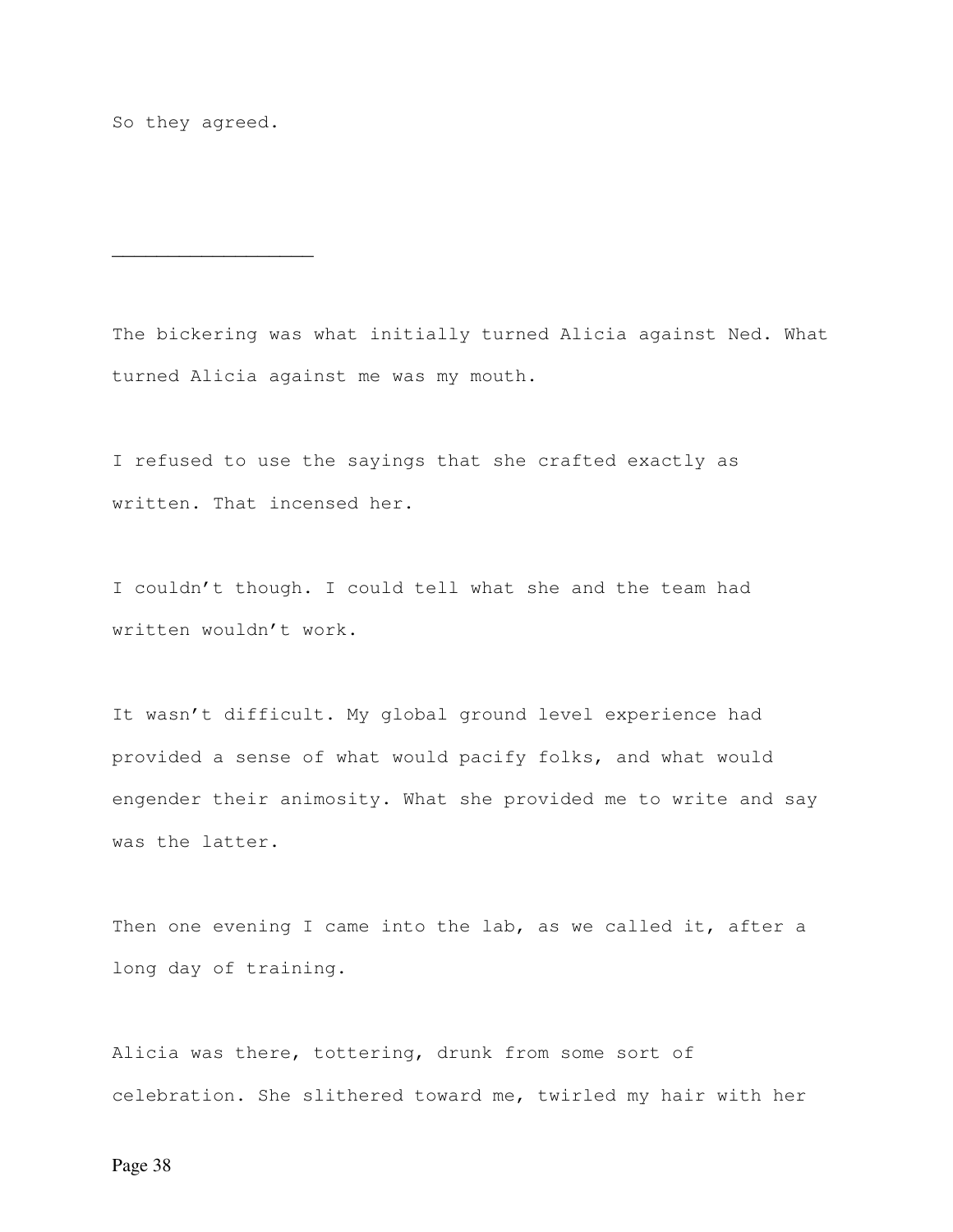fingers, leaned forward to amplify her cleavage, and hinted at a kiss, somehow without pursing her lips.

I've talked or moved or bought my way out of more tough situations than I can count, and I could have easily defused this one without angering her. But pride overtook me, and resentment on behalf of Ned.

So instead of an amicable laugh and departure, I found myself with one hand pressed against a stinging cheek, as she stomped out the door.

In her haste, she left behind her a small clutch. I thought briefly about dropping it in a waste bin for the night crew, but brought it into her office and pulled a drawer open to leave it inside.

Two pieces of paper rested in the slide-out. The first was a fax, with a foreign military insignia on the top. Under the header of "In re, your communication of earlier today," was the single phrase "All terms agreed."

I could tell this meant something, but not exactly what.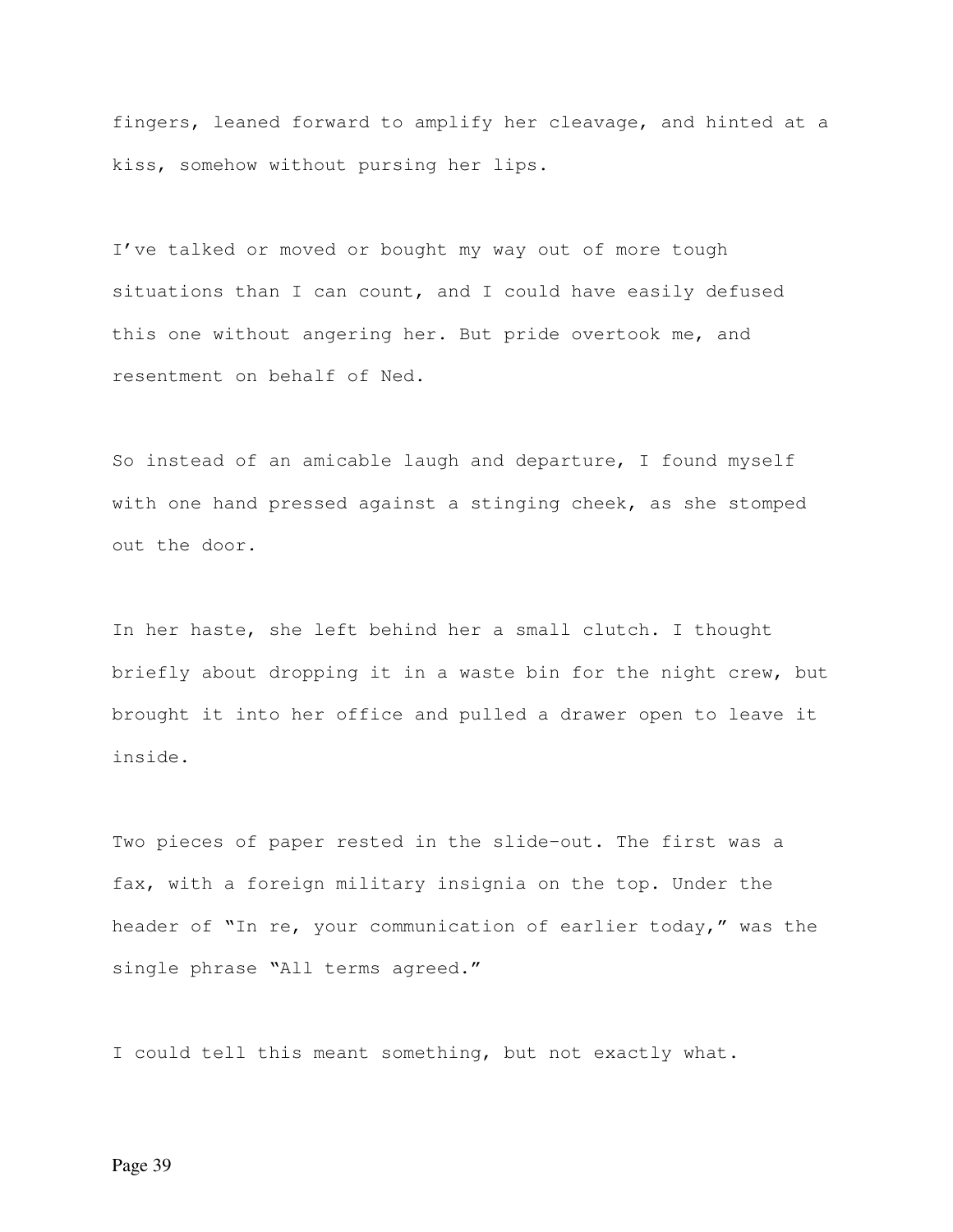I soon forgot about it as I read the second note. It was my script for the next day, neatly typewritten and exactly with the words I would have used, but with handwritten notes in the margin that were clearly Alicia's, and that dramatically adjusted the effect.

I was fuming myself, and stomped out just as Alicia had.

\_\_\_\_\_\_\_\_\_\_\_\_\_\_\_\_\_\_\_\_\_\_\_\_\_\_

Ned had envisioned a lengthy search process for someone as important as a savior for almost half the planet. If we were going to go this route, we needed to do it right, and big. Alicia suggested an easier way. Just use me.

Ned would have none of it. He thought it was too dangerous, and must have seen even then that all messiahs become martyrs.

Alicia and Frannie marketed it to me, playing off my own personal preferences. What better way was there to exert oneself within a sphere of influence than to lead the way for hundreds of millions of followers? Wouldn't I like to ply the skill that I'd so often used for peace in a Malaysian bar or on the streets of Mumbai on a wider scale?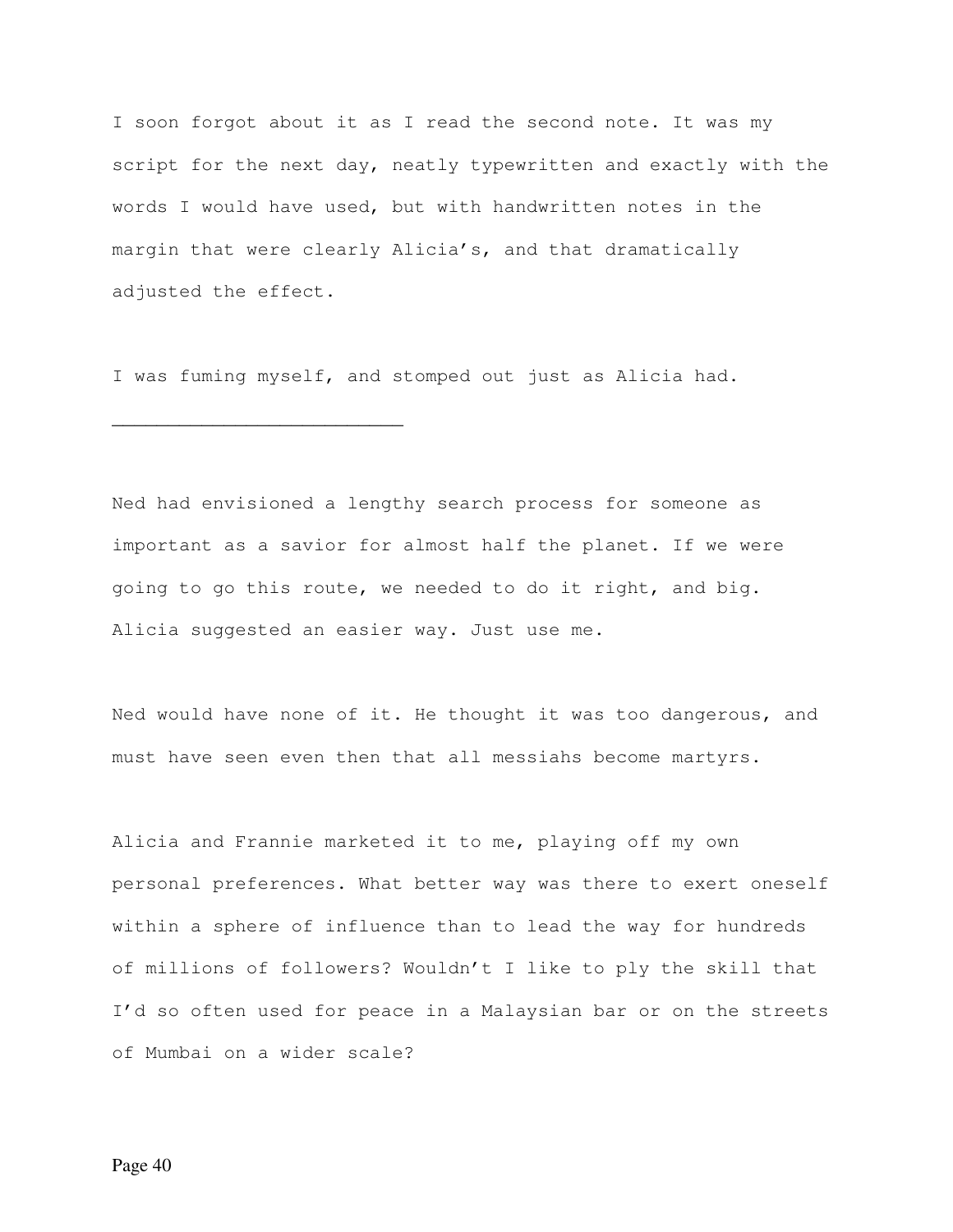It wasn't even a contest. I bought in almost immediately. I would wear the robe of conscience, to rid the world of hate and violence.

**Save yourself.** 

Ned was not usually one prone to loud argument, but this issue ignited him, despite my agreement to go along with Alicia. The arguments between the two intensified, shouting, screaming, slamming an old dial-up telephone down on the desk.

They each asked Frannie to intervene, but he wouldn't. He just watched things take their natural course. What finally broke things open was that damned coffee cup.

Alicia had brought the mug with her from one of her trips to China. She claimed that it said "True Mandarin High Queen," or something similar, and thought it a mark of her acceptance into Chinese society. I knew enough to understand that it was a bit tongue in cheek, and meant that she was a classic elitist, a snob, a bureaucrat. Another interpretation was simply "important female duck."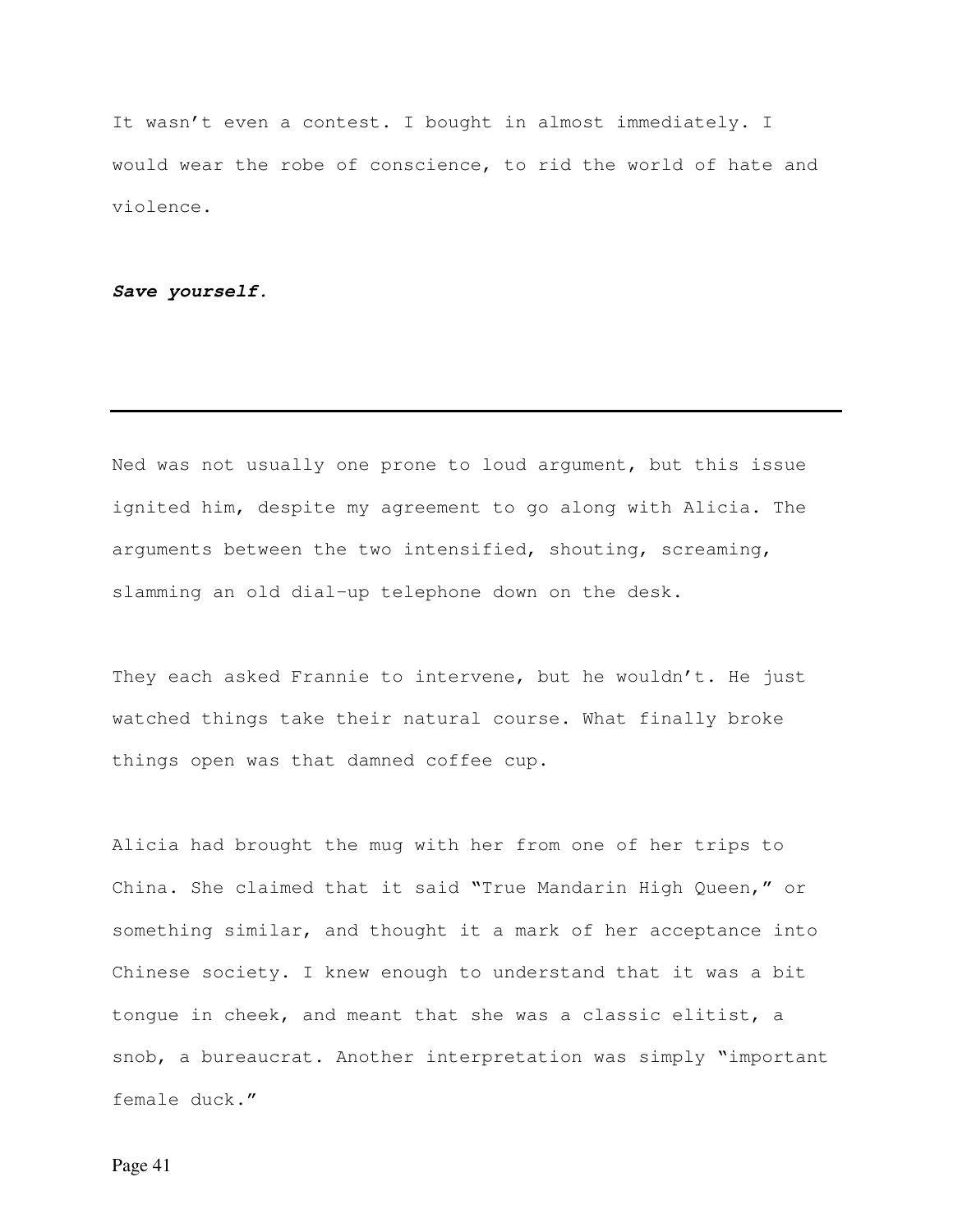Regardless, she displayed the mug proudly on her desk, along with clay statues from the Forbidden City, and lacquered chopsticks.

Ned, in the midst of a screaming match with Alicia, smashed it onto the floor and sent dozens of small Chinese pebbles scattering.

I've seen Alicia explode many times. I had never seen her completely quiet until that incident. She turned to stone, her eyes two glaring embers of coal. She stepped into Frannie's office to wait for his return. When he got back, they closed the door for over an hour.

Her exit was as quiet as her entrance, and this time she glided rather than stomped away.

Once I acquiesced, Ned stopped fighting it, and worked harder than ever on getting it right.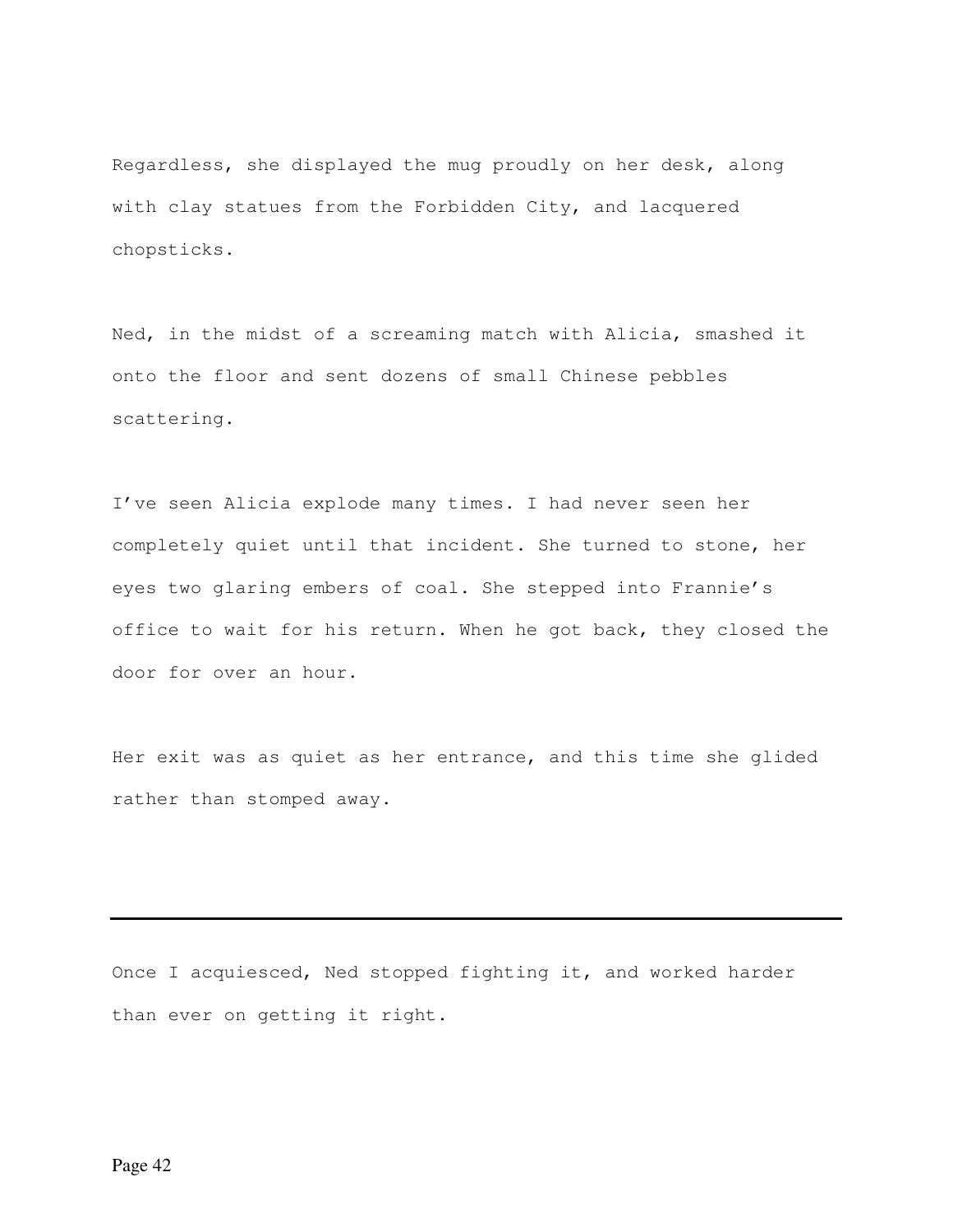Everything fit the design of the dream, and it started to succeed, awesomely so. It grew incredibly quickly. There were armistices signed, and anti-nuke accords, and land-sharing agreements. All within the first two years.

Even the pope lent his support at one point (in exchange for reinforcement of his papal authority), along with an ayatollah and the Dalai Lama.

There was a problem though.

As it started to manifest, it twisted. It was supposed to be about making the big small and the small big, but they made the small big and the big bigger. They overdid it.

I think it ties back to the Heisenberg principle. The act of measuring something in and of itself changes the outcome. If you actively interfere, the impact is even worse. Anything you do to mess with nature may have an unexpected side effect.

You come up with an antibiotic, and the bacteria mutate to resist it. You save a herd of deer somewhere, and next thing you know, all the trees are dying because the deer strip them clean. You drop interest rates to stimulate the economy, and borrowers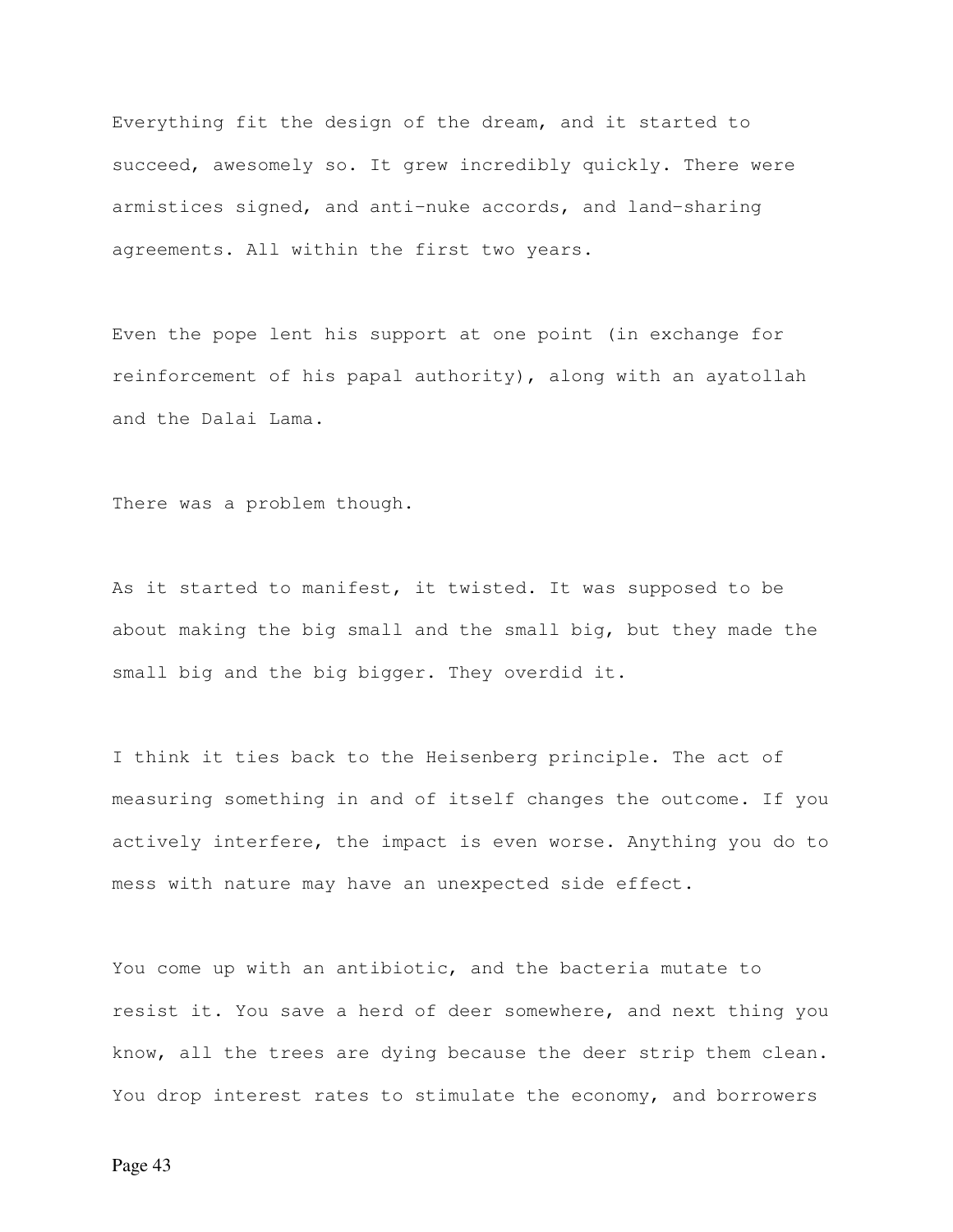that have no financial wherewithal suddenly end up owning a home, but with a mortgage that puts them underwater when the economy goes south.

Our well-thought out plan had the same issues. It created rather than stopped arguing, or perhaps merely re-routed it. The dominant inherent force is so strong that whatever man does is twisted to His own ends anyway.

Jonathan Swift's Lilliputians warred with neighboring Blefuscu over which end of an egg to break. To Lemuel Gulliver, stranded oversized visitor, the disagreement was trivial. To the miniature humans that fought the war, it was intensely meaningful.

So it was with our plan. Individual analytics brought people together, but then they argued over what time of day to pray, and whether it was okay to eat pigs or cows, or which way to face, or what kind of car to drive to minimize a global carbon footprint.

So we took the short cut. We built prophets. We predicted a savior, and then built one to your exact specifications. And it made it worse.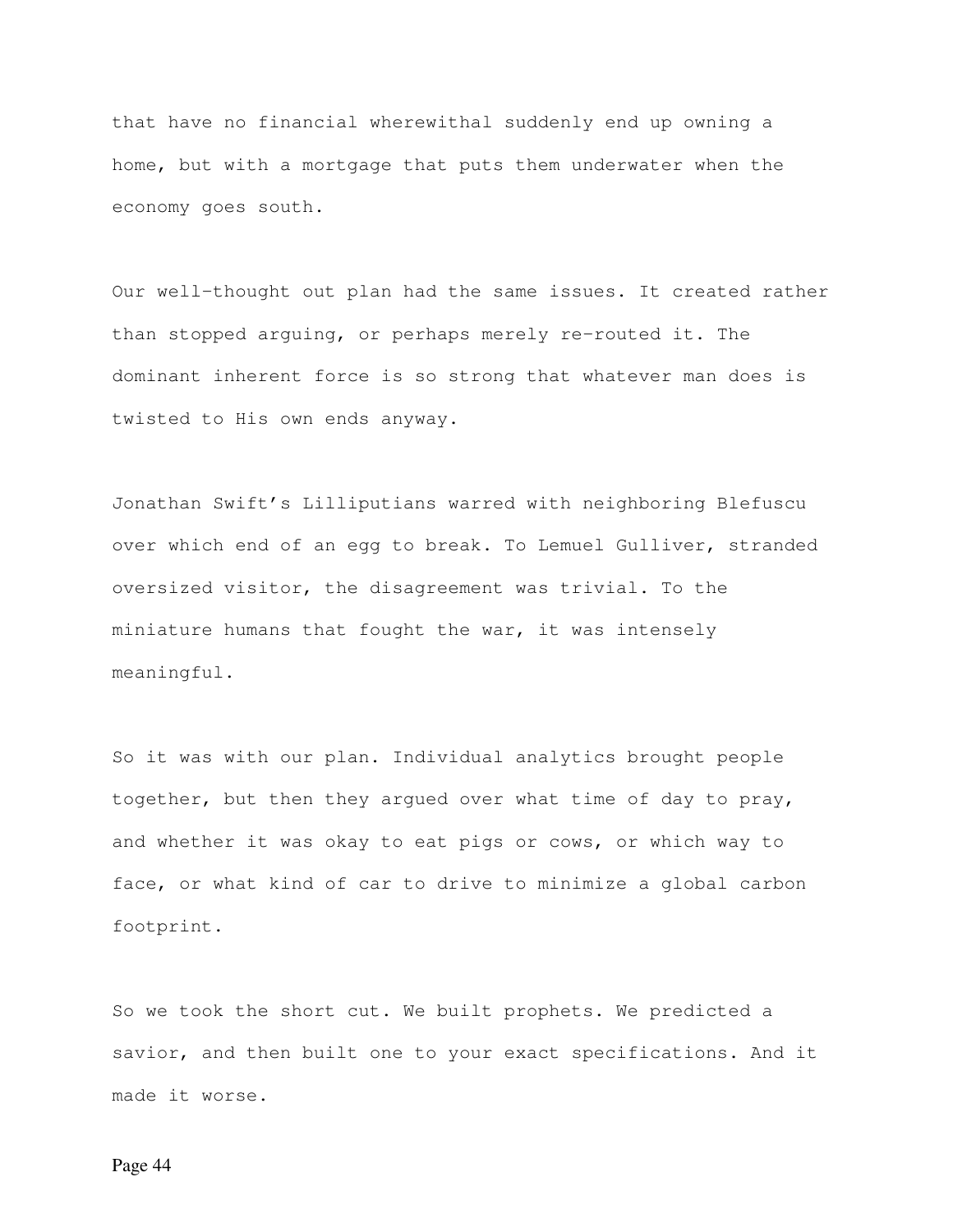We took away the individuality and lumped people together. We somehow emptied people's control of their own lives, and as we took it away, they looked to control others to gauge their own progress. Humanity turned freedom on its head, and misused what could have saved them.

Lacey fed the fire, and thereby fueled the anger, though not in the way expected. She also antagonized Alicia, and that put a target on her back like the one on Ned's and mine.

\_\_\_\_\_\_\_\_\_\_\_\_\_\_\_\_\_\_\_\_\_\_\_\_

Lacey argued that I was no true messiah, that I was just another human, which of course was true. That provoked the crowd. The more they came together in my defense, the more violent they became as they fought over whose messiah I was, and what my mysterious phrases meant.

I think what got Alicia though was not that Lacey was on the trail of discovery. It was that she execrated "whatever halfbrained assortment of idiots" put this plan together in the first place, and asked to meet to discuss it.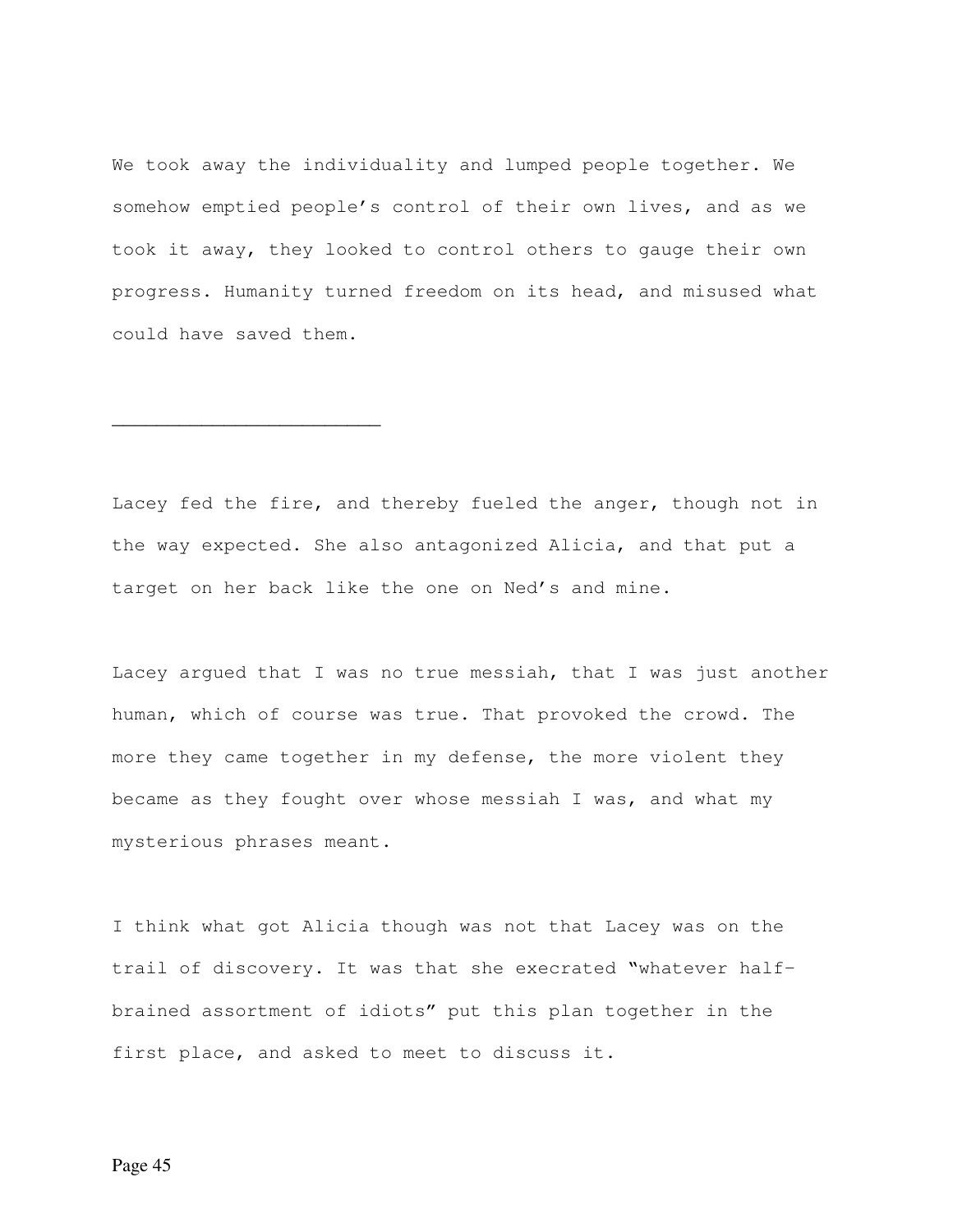Lacey angered Alicia for the same reason that Ned and I did. She refused to be manipulated, and she made Alicia question her own significance.

Plus, she was bold. Instead of just attacking from behind a computer screen, she walked in and argued face to face.

\_\_\_\_\_\_\_\_\_\_\_\_\_\_\_\_\_\_\_\_\_\_\_\_\_\_\_\_\_\_\_\_

When Alicia gave me the ultimatum, it wasn't even a surprise. It was so plain and bold-faced that I knew even before she asked it what she had talked with Frannie about, and the dilemma that she was going to put me in. Yet even seeing it coming, and how it would play on my emotions, I knew that I had no real choice.

She left me the option. She needed a martyr, a death to fuel the fire. I could pick Ned, or I could pick Lacey. She knew I would pick neither – that I would instead elect myself.

The resolution on the monitors is exceptional, as is the sound quality. The glass breaks in beautiful fractal spider webs that look like ice crystallizing, and the whish, boom, hiss of the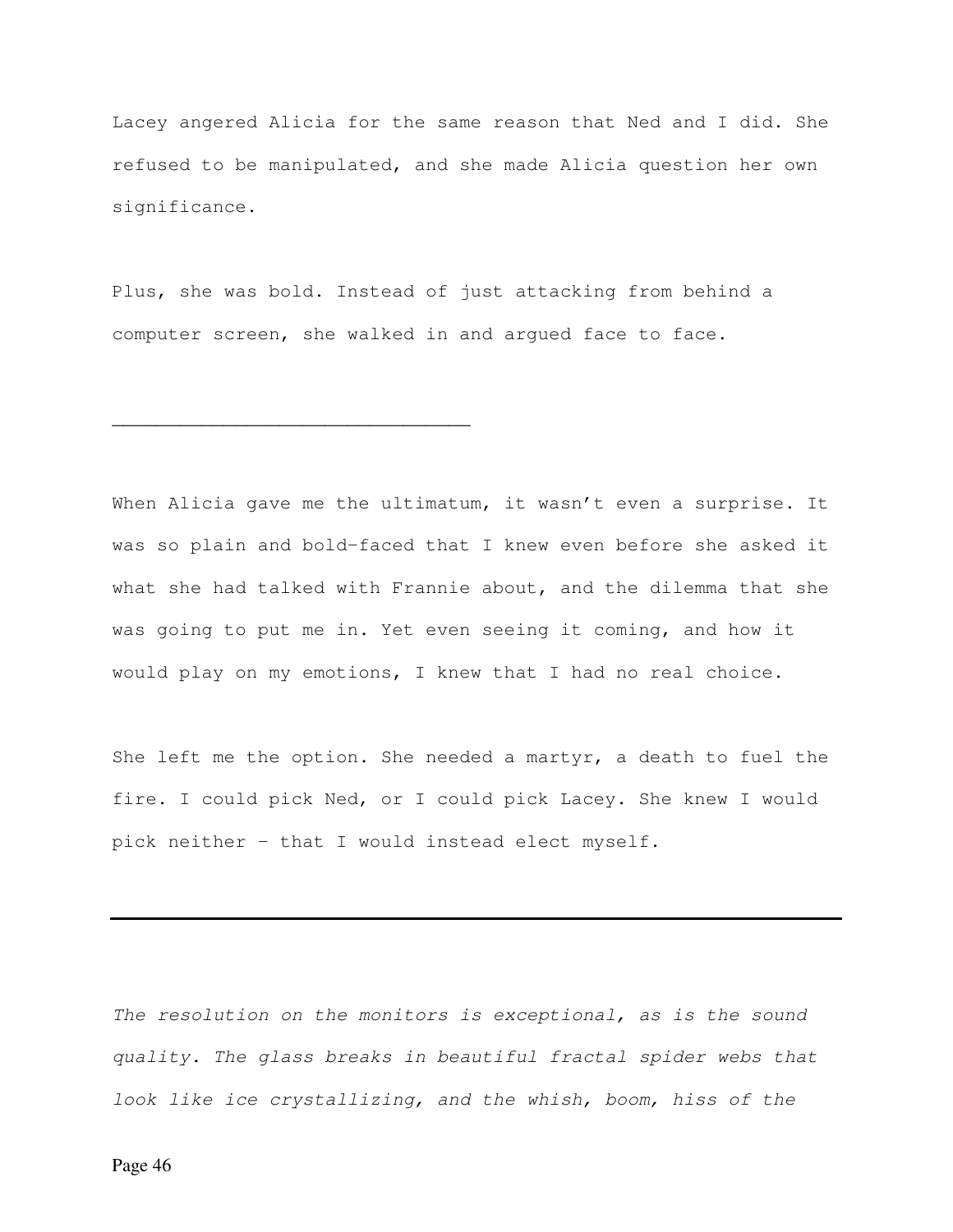tear gas canisters is as loud and clear as if we were there in the room with Frannie and Alicia.

Lacey and Ned and I are enraptured by how smoothly the SWAT team executes their ballet of incursion. They swing in four at a time from the left, another four from the right, four more from the roof, some sliding down ropes, others rolling and tumbling and landing again on their feet.

I can't count the number of guns pointed at Alicia. I can count the one she points at Frannie's head.

If I didn't know her better, I wouldn't be able to see the almost imperceptible surprise. She had thought she was watching the troops surround me, and Lacey. She had given the final command to break in. She had built up the anticipation around the world that when they did, they'd find the new Messiah inside.

Frannie whispers to her, so quietly as to be inaudible, and I can't even see his lips move behind her auburn hair. There is complete silence then like the trees outside before the troops advanced. Next thing we can tell, a portion of Frannie's head is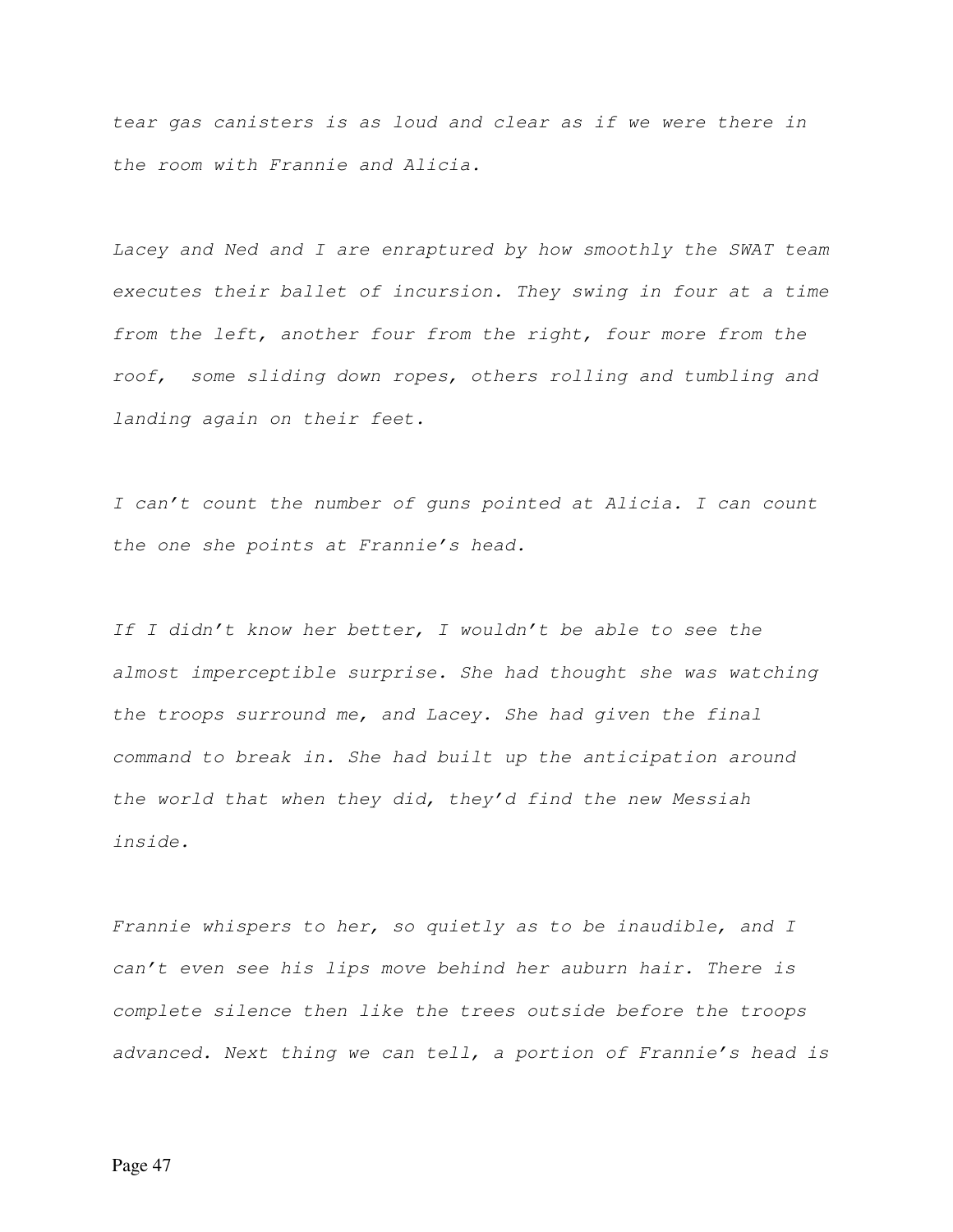decorating the wall, and Alicia is declaiming herself the Messiah.

The well-trained police team does not hesitate. They fire simultaneously at Alicia, a chorus of shots and echoes, and she bounces like a rag doll and falls to the ground.

She lies in pieces on the floor, having attained her martyrdom at last. Blood pools, and runs across the tile.

They did rationalize it all, just as expected. Frannie was the messiah that had been hidden behind the computer screen all that time. Alicia was Lacey. They sent one additional synthesized recording that had apparently been my last writing. All of the followers were to stop the violence, and find peace within themselves.

I thought back on my discussion with Frannie. After Alicia had stepped out of his office, I waited for a few hours for everyone else to leave, and stopped in. We opened a bottle of Louis that he kept in the Spanish style oak cabinet behind his desk, and talked.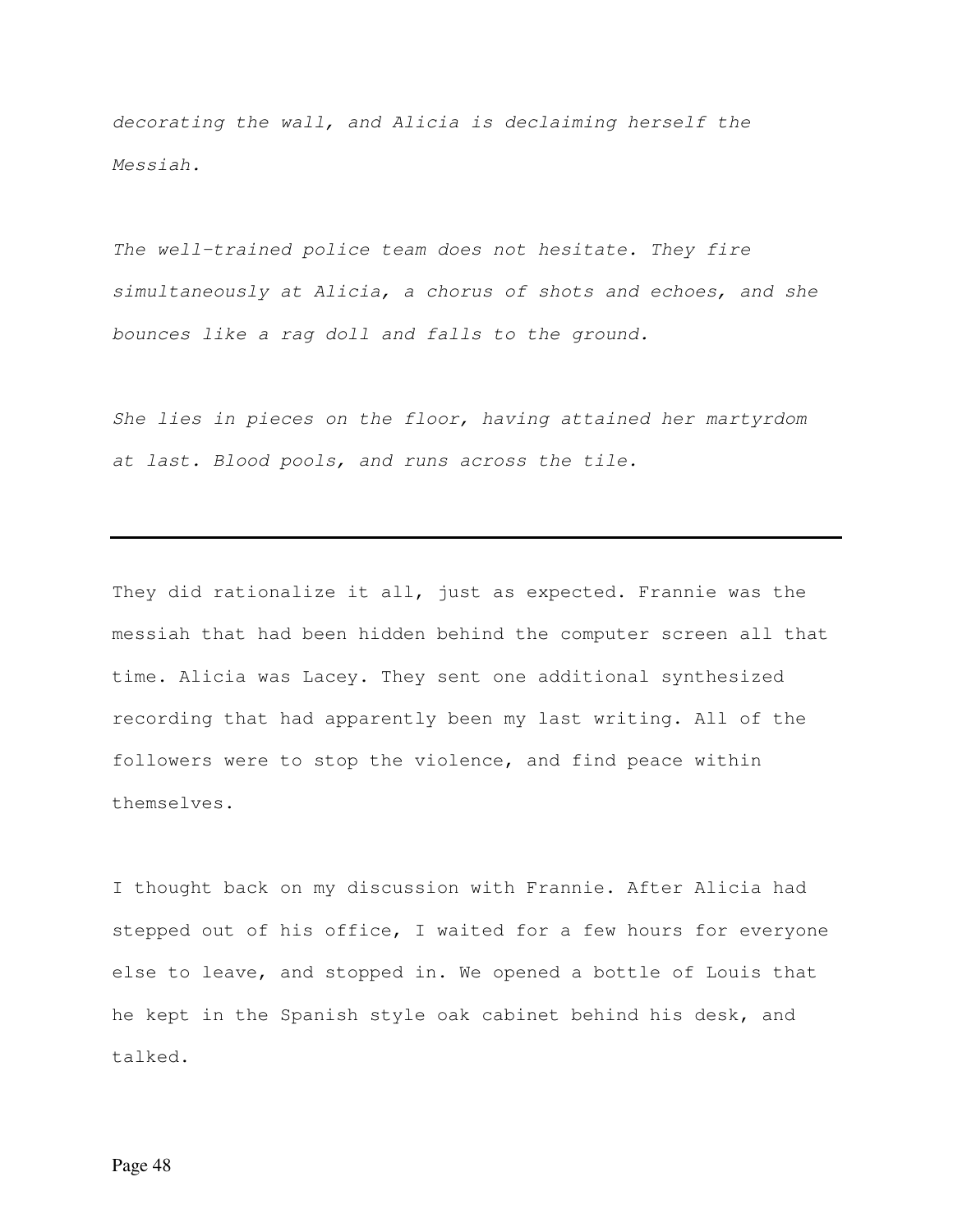He hinted at what Alicia was going to do, but I didn't need his help on that part. What did surprise me was that he had researched her activities and found how bad she had gotten.

She wanted a martyr because she'd made arms deals around the world. She'd been skimming off the top for years, and a martyrdom would fan the flames. Fighting would intensify, and profits would increase.

It was his idea to let her own greed destroy her. He'd accompany her to the broadcast headquarters, and I'd remain half a mile down the street with Ned and Lacey, pretending to be in the same place. He'd keep the mike live, and get her to confess.

What he didn't tell me was any plan to let her kill him.

We sit around a table in the back of the restaurant, eating, and dissecting what happened. Somehow, Ned found Cajun shrimp, or something approximating it, in a Munich Rathaus.

 "Why do you think he did it?" asked Lacey. "Why not just let her confess?"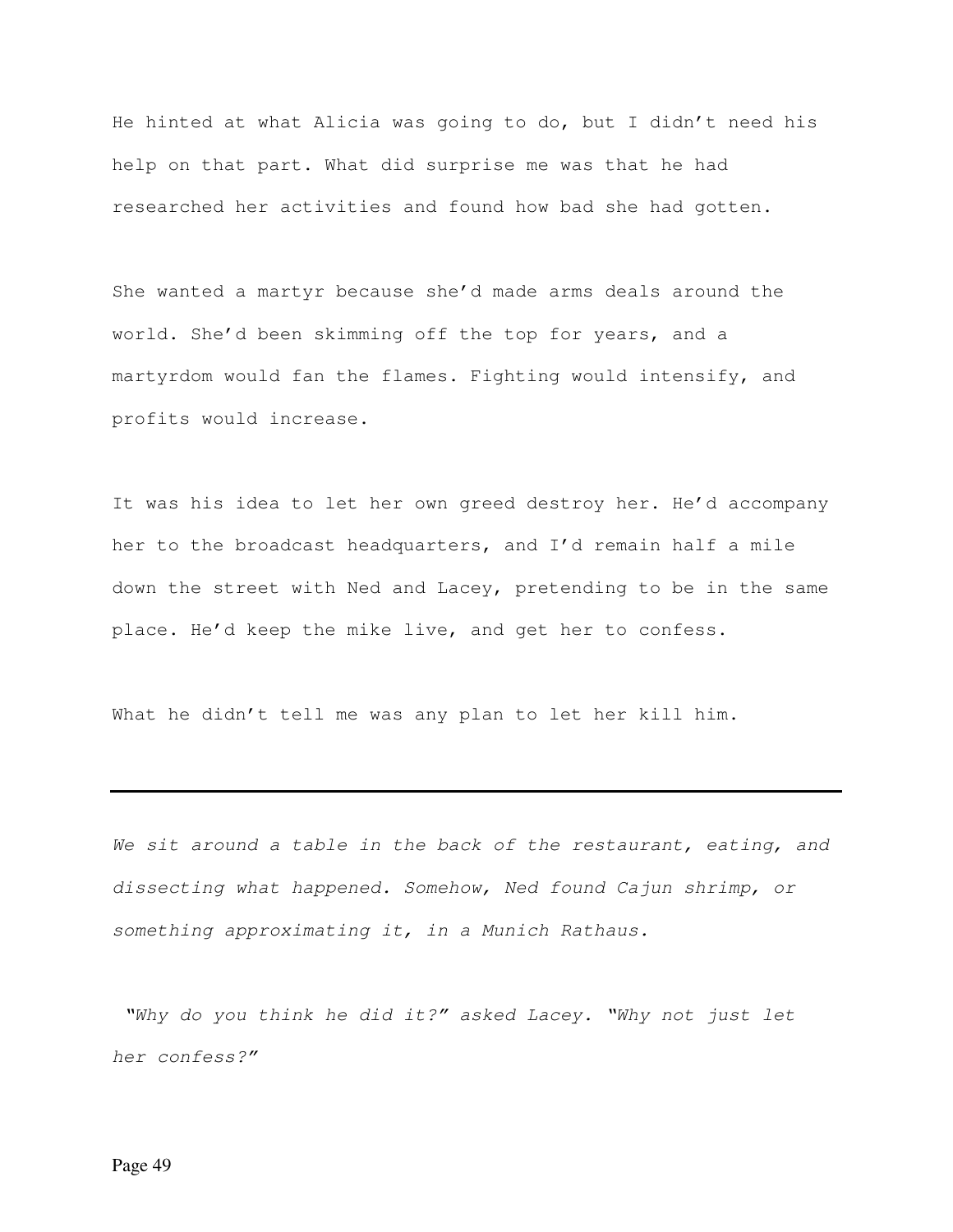It might have been that he was worried that even jailed, she'd find a way out and do it again. It might have been that he didn't want another death on his conscience.

What it really was though is that she tried to manipulate him.

It wasn't until afterwards that we found out that he had set it up so that his friends in the German police would tell everyone that the dead man was me, and that Alicia had killed me. That Alicia and Lacey were one and the same, and that her long history of crimes and plagiarisms and maneuverings would be released. That Ned, and Lacey, and I could all go our separate ways without ever having to worry about being identified.

For Ned, it would be to go back to saving the planet.

"We can adjust the alien invasion story. See, they left us here millennia ago as an experiment. They were brilliant in their design."

"If they were so smart," says Lacey, "why did they make us so imperfect?"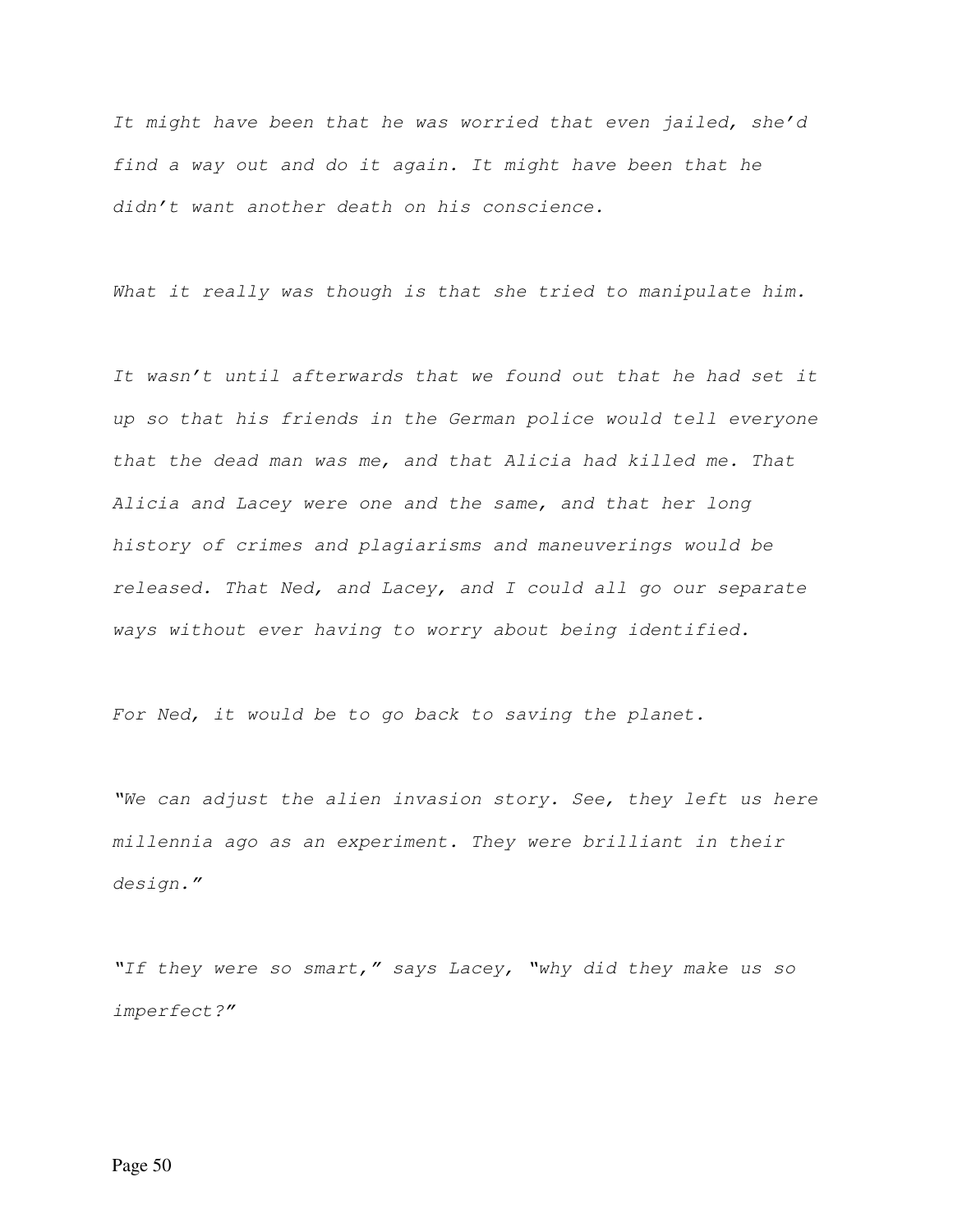"They made us fragile on purpose," says Ned, "so we'd have a desire to stay alive, and sustain the species. We have to fight to survive."

Lacey remains doubtful. "I don't know. Is there any hope for the human race as long as we fight?"

Ned responds that the only hope we have is that we do fight. We fight, and we protect others, and we seek peace, all to perpetuate the species.

For centuries, man has argued between free will and determinism. Do we carve our own paths from the wood of the world, or does the world cleave us to its own purpose?

Maybe we did interfere with the universe by trying to help it with a martyr. I knew creating an artificial one through murder is wrong.

Is it our nature to fight, or to seek peace? To improve ourselves by competing with and surpassing others, or by collaborating with them?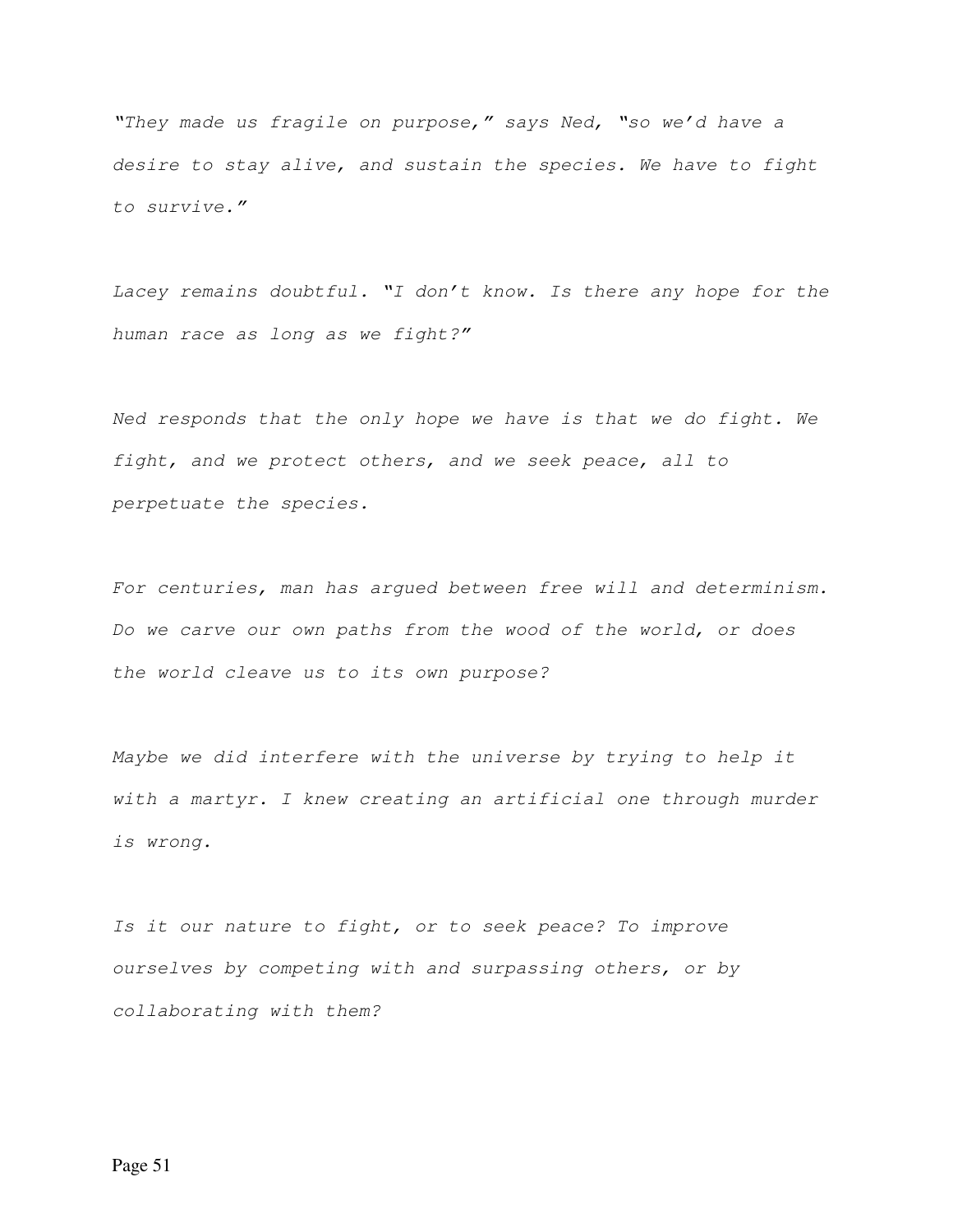In the end, I changed my mind. The philosophy of individualism – all about the self – does not work completely. The only way to achieve individual ascendancy is by sublimating our own self interest.

It's like superstitions. Some people believe if you find a penny, pick it up. Others that you only pick it up if it's showing heads. Otherwise it's bad luck. For me, the answer's simpler.

It's good luck if you want it. Choose the belief that propels you. Make the rules fit your situation. You don't have to do it the way that they want you to.

Will any one of us survive or not? Maybe. Maybe not. Does it matter? That depends on you. Save one life at a time, or two, or a billion. It will matter to someone.

I think back to the image of the blood from Frannie's shattered skull running across the tile of the broadcast room floor.

It surrounds a single round object, metal, but no longer shiny. I don't know from here if it is showing the head of Kaiser